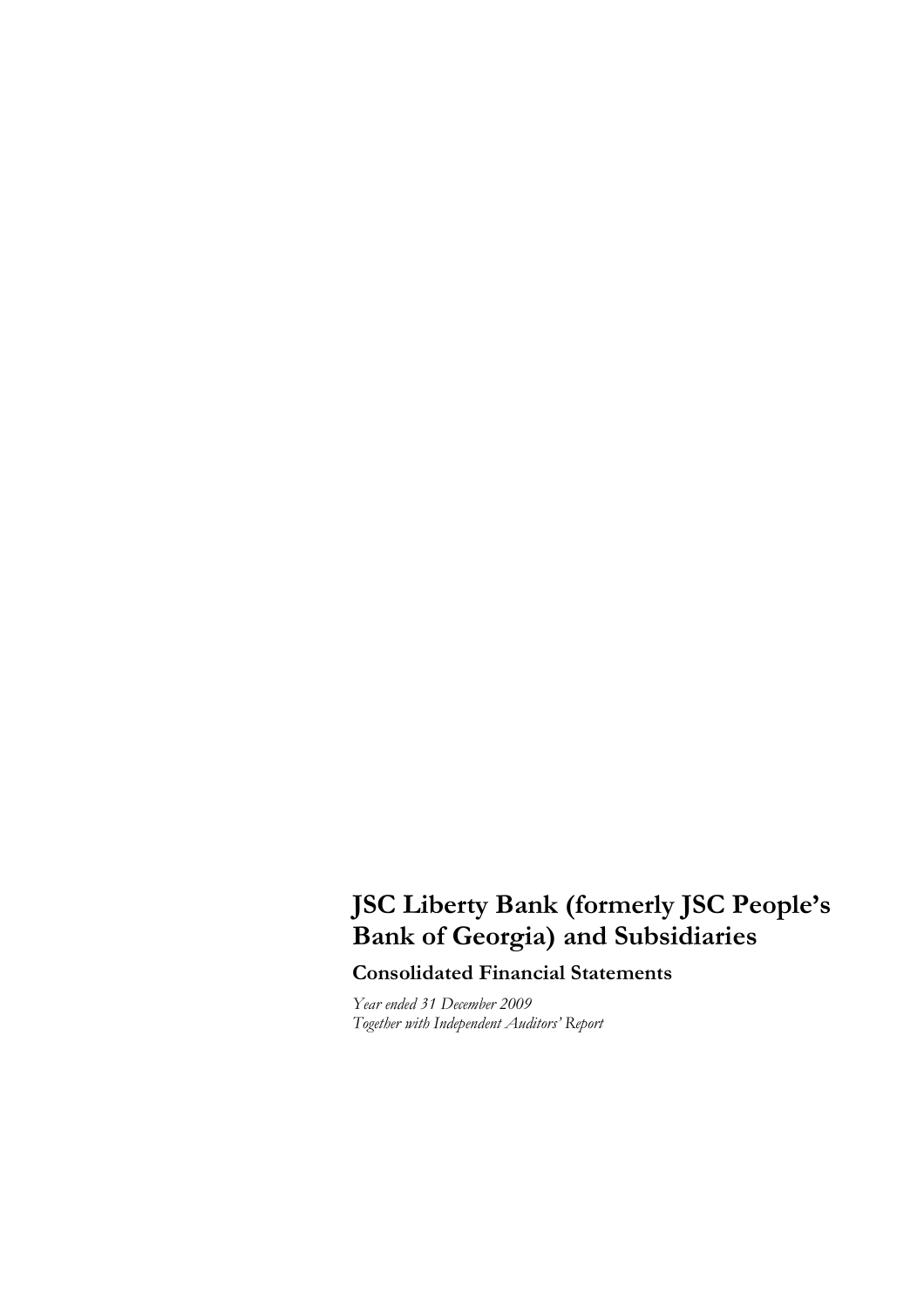# Contents

# Independent auditors' report

# Notes to consolidated financial statements

| 1.  |  |
|-----|--|
|     |  |
| 3.  |  |
|     |  |
| 5.  |  |
| 6.  |  |
|     |  |
| 8.  |  |
| 9.  |  |
| 10. |  |
| 11. |  |
| 12. |  |
| 13. |  |
| 14. |  |
| 15. |  |
| 16. |  |
| 17. |  |
| 18. |  |
| 19. |  |
| 20. |  |
| 21. |  |
| 22. |  |
| 23. |  |
| 24. |  |
| 25. |  |
| 26. |  |
| 27. |  |
| 28. |  |
| 29. |  |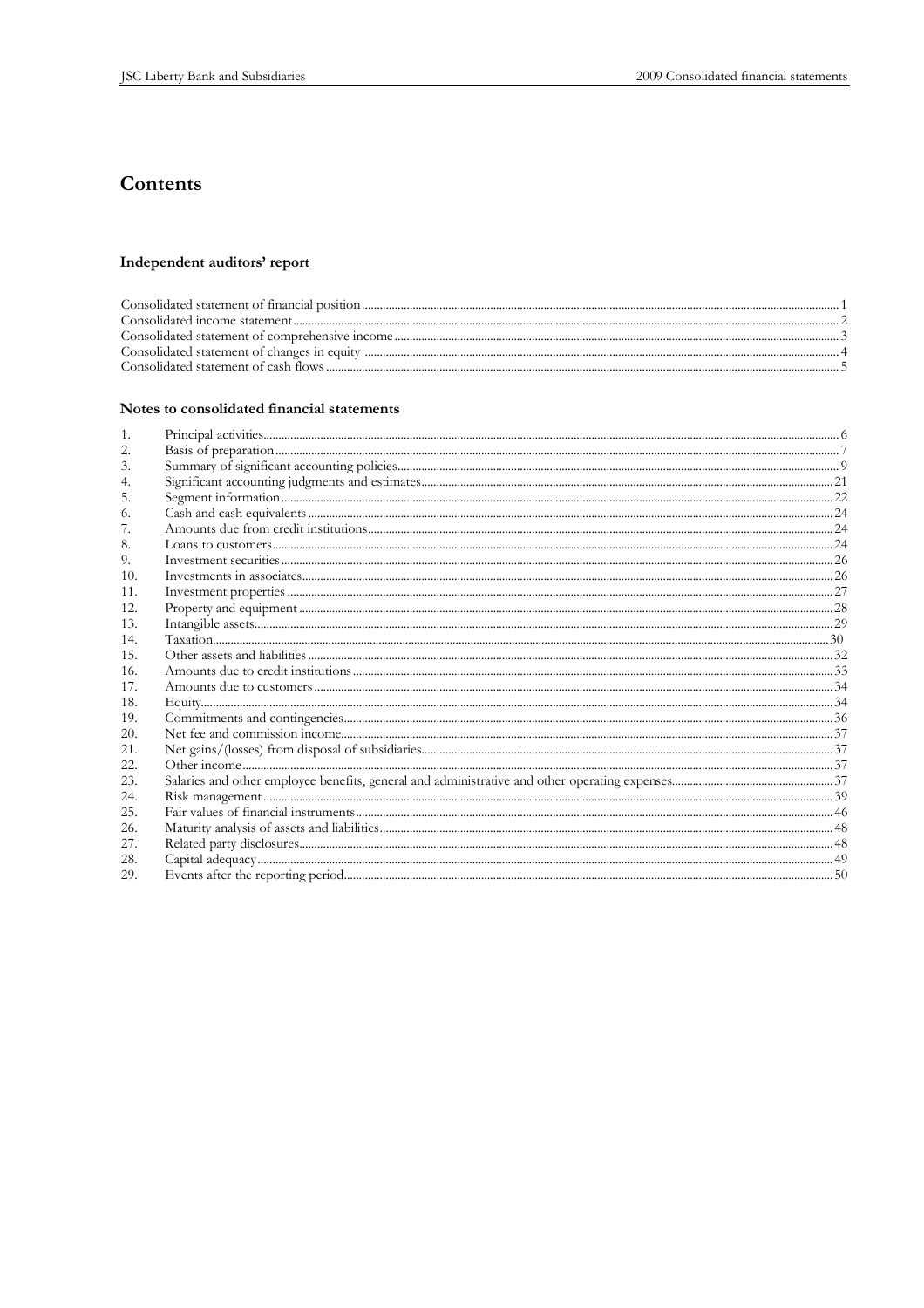

Ernst & Young LLC Kote Abkhazi Street, 44 Tbilisi, 0105, Georgia Teh +995 (32) 43 9375 +995 (32) 43 9376 Fax: www.ey.com/georgia

შპს ერნსტ ენდ იანგ ასა ეონაც ეაც იასე<br>საქართეელო, 0105 თბილისი<br>კოტე აფხაშის ქუჩა 44 @geg: +995 (32) 439 375 Warble 1995 (32) 439 376

# **Independent auditors' report**

To the Shareholders and Board of Directors of JSC Liberty Bank –

We have audited the accompanying consolidated financial statements of JSC Liberty Bank and its subsidiaries, which comprise the consolidated statement of financial position as at 31 December 2009, and the consolidated income statement, consolidated statements of comprehensive income, of changes in equity and of cash flows for the year then ended, and a summary of significant accounting policies and other explanatory notes.

### *Management's responsibility for the financial statements*

Management is responsible for the preparation and fair presentation of these consolidated financial statements in accordance with International Financial Reporting Standards. This responsibility includes: designing, implementing and maintaining internal control relevant to the preparation and fair presentation of consolidated financial statements that are free from material misstatement, whether due to fraud or error; selecting and applying appropriate accounting policies; and making accounting estimates that are reasonable in the circumstances.

### *Auditors' responsibility*

Our responsibility is to express an opinion on these consolidated financial statements based on our audit. We conducted our audit in accordance with International Standards on Auditing. Those standards require that we comply with ethical requirements and plan and perform the audit to obtain reasonable assurance whether the consolidated financial statements are free from material misstatement.

An audit involves performing procedures to obtain audit evidence about the amounts and disclosures in the financial statements. The procedures selected depend on the auditors' judgment, including the assessment of the risks of material misstatement of the financial statements, whether due to fraud or error. In making those risk assessments, the auditor considers internal control relevant to the entity's preparation and fair presentation of the financial statements in order to design audit procedures that are appropriate in the circumstances, but not for the purpose of expressing an opinion on the effectiveness of the entity's internal control. An audit also includes evaluating the appropriateness of accounting policies used and the reasonableness of accounting estimates made by management, as well as evaluating the overall presentation of the financial statements.

We believe that the audit evidence we have obtained is sufficient and appropriate to provide a basis for our audit opinion.

### *Opinion*

In our opinion, the consolidated financial statements present fairly, in all material respects the financial position of JSC Liberty Bank and its subsidiaries as at 31 December 2009, and their financial performance and their cash flows for the year then ended in accordance with International Financial Reporting Standards.

ERNST2-YOUNG LLC

30 June 2010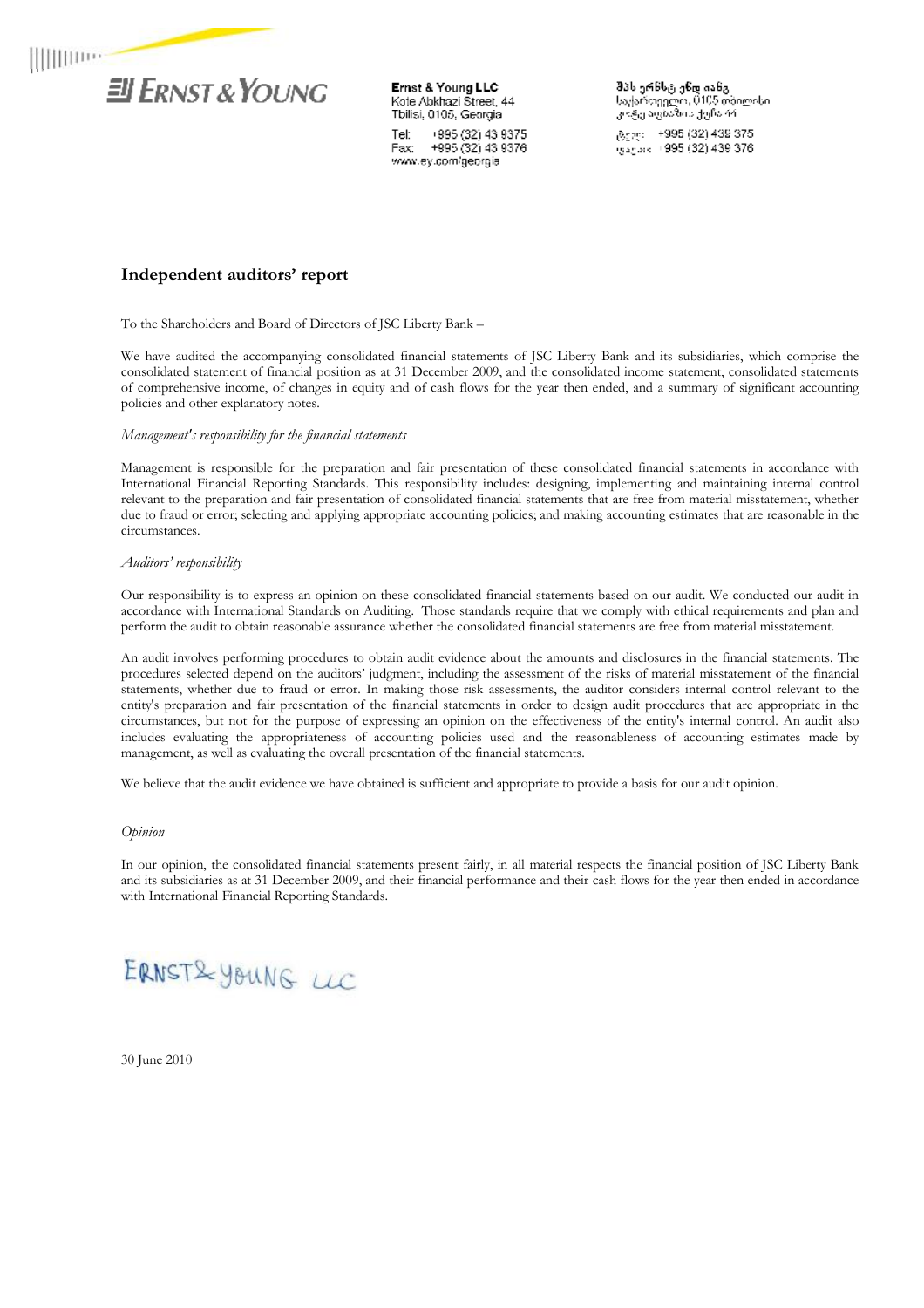# **Consolidated statement of financial position**

# **As at 31 December 2009**

*(Thousands of Georgian Lari)* 

|                                                       | <b>Notes</b> | 2009     | <i><b>2008</b></i><br>(Restated) | 2007<br>(Restated) |
|-------------------------------------------------------|--------------|----------|----------------------------------|--------------------|
| Assets                                                |              |          |                                  |                    |
| Cash and cash equivalents                             | 6            | 98,818   | 51,160                           | 33,988             |
| Amounts due from credit institutions                  | 7            | 14,423   | 9,638                            | 18,246             |
| Loans to customers                                    | 8            | 82,752   | 109,286                          | 113,592            |
| Investment securities:                                |              |          |                                  |                    |
| - available-for-sale                                  | 9            | 2,260    | 7,902                            | 881                |
| - held-to-maturity                                    |              | 1,995    |                                  |                    |
| Investments in associates                             | 10           | 788      | 893                              | 789                |
| Investment properties                                 | 11           | 20,184   |                                  |                    |
| Property and equipment                                | 12           | 80,145   | 101,283                          | 93,484             |
| Intangible assets                                     | 13           | 4,560    | 3,540                            | 2,762              |
| Current income tax assets                             | 14           | 630      | 630                              | 636                |
| Deferred income tax assets                            | 14           | 1,313    | 1,240                            |                    |
| Prepayments                                           |              | 6,275    | 17,201                           | 3,969              |
| Other assets                                          | 15           | 6,897    | 16,282                           | 14,345             |
| <b>Total assets</b>                                   |              | 321,040  | 319,055                          | 282,692            |
| Liabilities                                           |              |          |                                  |                    |
| Amounts due to credit institutions                    | 16           | 54,606   | 82,161                           | 2,977              |
| Amounts due to customers                              | 17           | 246,638  | 181,540                          | 200,887            |
| Current income tax liabilities                        | 14           | 82       | 1,439                            | 1,294              |
| Deferred income tax liabilities                       | 14           |          |                                  | 8,042              |
| Other liabilities                                     | 15           | 10,490   | 39,407                           | 9,152              |
| <b>Total liabilities</b>                              |              | 311,816  | 304,547                          | 222,352            |
| Equity                                                | 18           |          |                                  |                    |
| Share capital                                         |              | 15,721   | 15,721                           | 15,521             |
| Additional paid-in capital                            |              | 8,529    | 8,437                            | 8,200              |
| Treasury shares                                       |              | (347)    | (355)                            | (500)              |
| Accumulated losses                                    |              | (38,036) | (45, 347)                        | (560)              |
| Other reserves                                        |              | 23,357   | 36,078                           | 37,499             |
| Total equity attributable to shareholders of the Bank |              | 9,224    | 14,534                           | 60,160             |
| Minority interest                                     |              |          | (26)                             | 180                |
| Total equity                                          |              | 9,224    | 14,508                           | 60,340             |
| Total liabilities and equity                          |              | 321,040  | 319,055                          | 282,692            |

**Signed and authorized for release on behalf of the Management Board of the Group:** 

Vladimer Gurgenidze  $\sqrt{\frac{2 \text{c}}{n}}$  Executive Chairman and Chairman and Chief Financial Officer

Vladimer Gurgenidze  $\|$  Executive Chairman and Chief Executive Officer

30 June 2010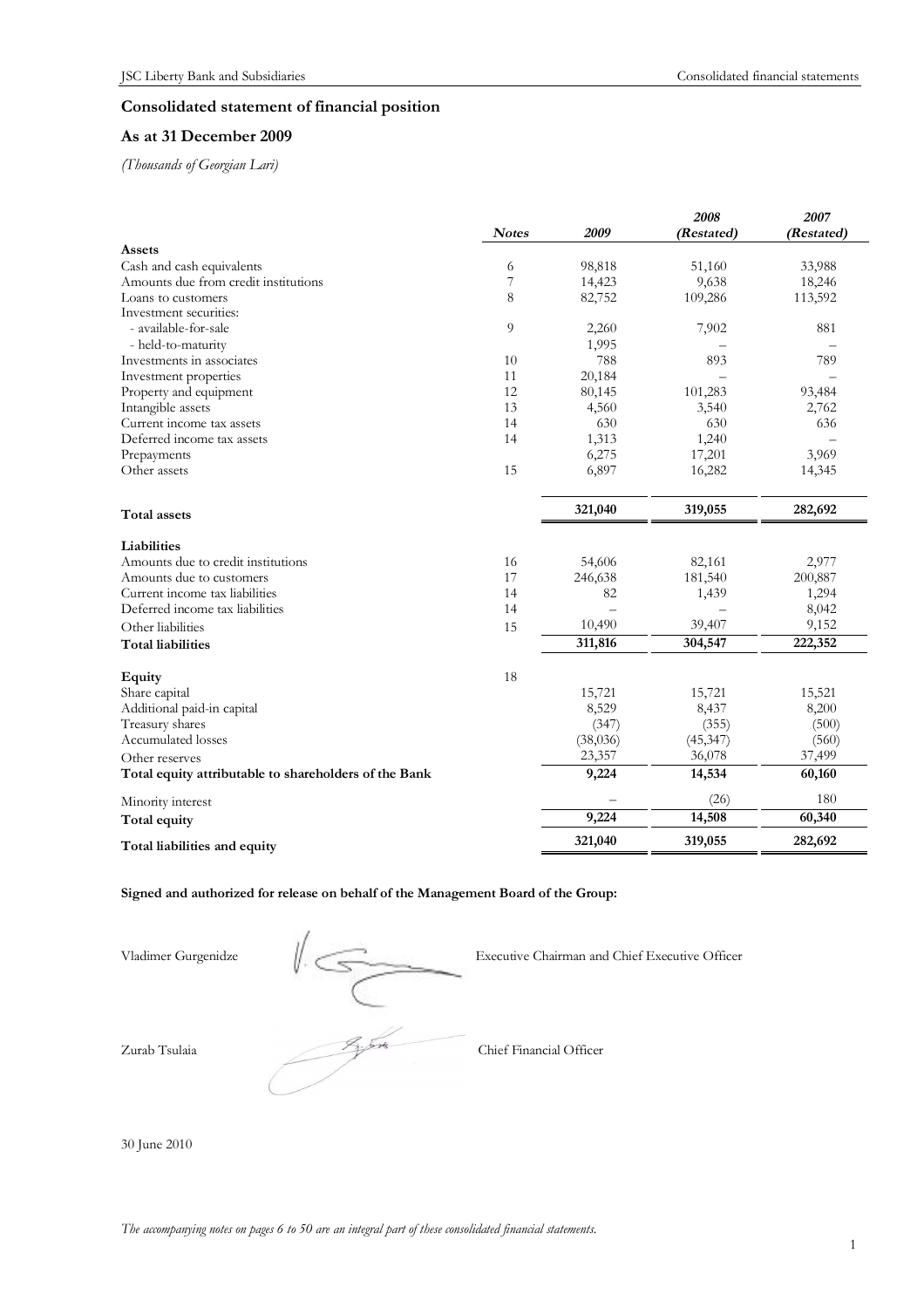# **Consolidated income statement**

# **For the year ended 31 December 2009**

|                                                                               | <b>Notes</b> | 2009                  | 2008<br>(Restated)   |
|-------------------------------------------------------------------------------|--------------|-----------------------|----------------------|
| Interest income                                                               |              |                       |                      |
| Loans to customers                                                            |              | 23,826                | 31,642               |
| Amounts due from credit institutions<br>Investment securities                 |              | 275<br>$\overline{4}$ | 480<br>7             |
|                                                                               |              |                       |                      |
|                                                                               |              | 24,105                | 32,129               |
| Interest expense                                                              |              |                       |                      |
| Amounts due to customers                                                      |              | (10,750)              | (9,870)              |
| Amounts due to credit institutions                                            |              | (9,065)               | (6,798)              |
| Other                                                                         |              | (104)                 |                      |
| Net interest income                                                           |              | (19, 919)<br>4,186    | (16, 668)<br>15,461  |
|                                                                               |              |                       |                      |
| Net impairment charge on interest-bearing assets                              | 7,8          | (16,766)              | (27, 864)            |
| Net interest expense after impairment charge on interest-bearing<br>assets    |              | (12, 580)             | (12, 403)            |
| Net fee and commission income                                                 | 20           | 29,774                | 28,279               |
| Net gains from available-for-sale securities                                  |              |                       | 176                  |
| Net gains from disposal of subsidiaries<br>Net gains from foreign currencies: | 21           | 14,124                |                      |
| - dealing                                                                     |              | 3,324                 | 3,517                |
| - translation differences                                                     |              | 110                   | (3,067)              |
| Share of (loss)/profit of associates                                          | 10           | (105)                 | 104                  |
| Other income                                                                  | 22           | 3,850                 | 11,991               |
| Non-interest income                                                           |              | 51,077                | 41,000               |
| Salaries and other employee benefits                                          | 23           | (20,206)              | (35, 151)            |
| General and administrative expenses                                           | 23           | (14, 822)             | (16,955)             |
| Depreciation, amortization and impairment                                     | 12, 13       | (6,906)               | (4, 945)             |
| Other operating expenses                                                      | 23           | (615)                 | (20, 738)            |
| Other impairment and provisions<br>Non-interest expenses                      | 15           | (2,295)<br>(44, 844)  | (5,256)<br>(83, 045) |
|                                                                               |              |                       |                      |
| Loss before income tax benefit                                                |              | (6, 347)              | (54, 448)            |
| Income tax benefit                                                            | 14           | 899                   | 8,705                |
| Loss for the year                                                             |              | (5, 448)              | (45, 743)            |
| Attributable to:<br>- shareholders of the Group                               |              | (5, 448)              | (45, 537)            |
| - minority interest                                                           |              |                       | (206)                |
|                                                                               |              | (5, 448)              | (45, 743)            |
| Loss per share:                                                               |              |                       |                      |
| - basic loss per share                                                        | $18\,$       | (0.004)               | (0.030)              |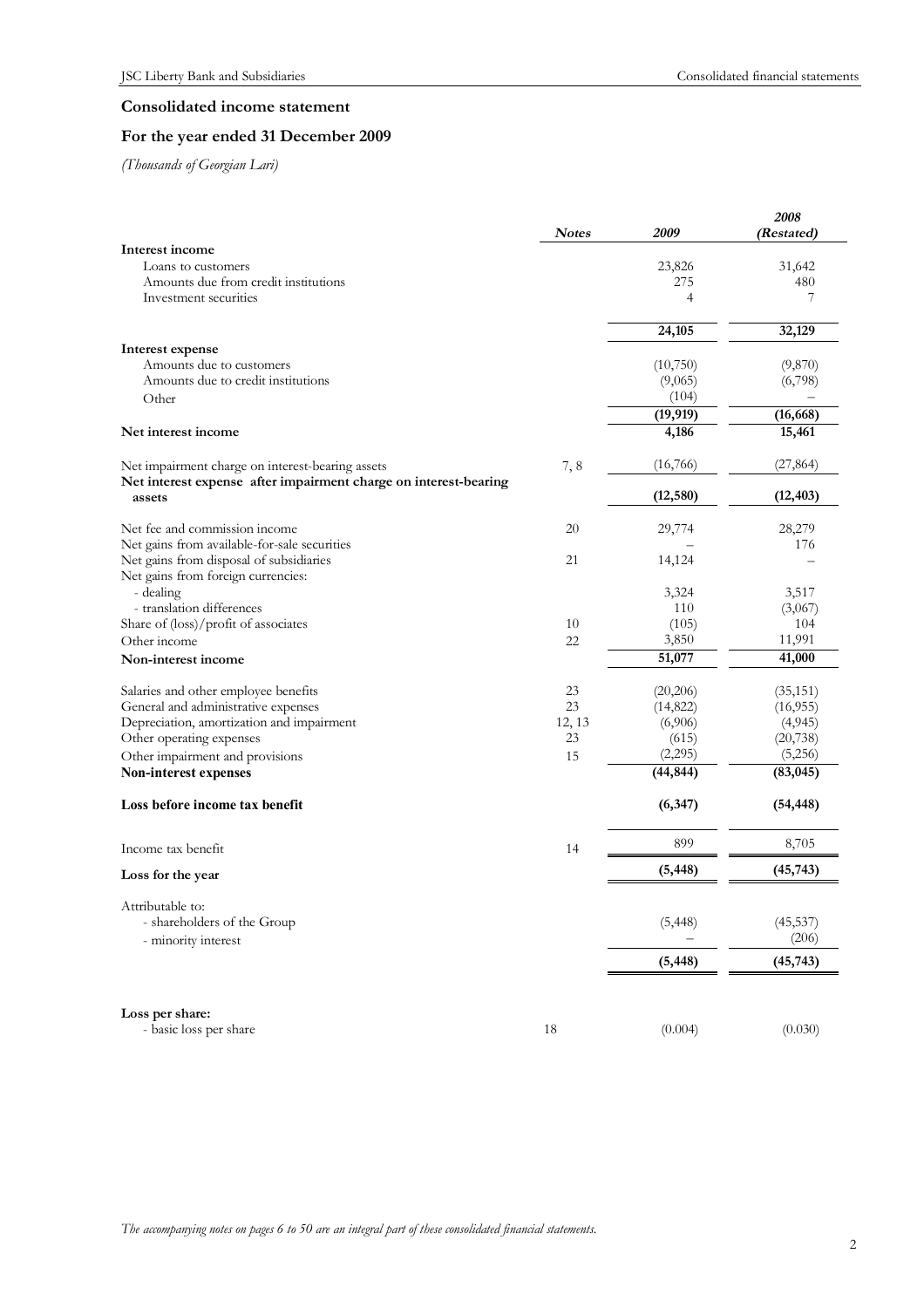# **Consolidated statement of comprehensive income**

# **For the year ended 31 December 2009**

| <b>Note</b> | 2009     | <i>2008</i><br>(Restated) |
|-------------|----------|---------------------------|
|             | (5, 448) | (45,743)                  |
|             |          |                           |
|             | 178      | 317                       |
|             |          |                           |
|             |          | (176)                     |
|             | (113)    | (930)                     |
| 14          | (27)     | 118                       |
|             | 38       | (671)                     |
|             | (5, 410) | (46, 414)                 |
|             |          |                           |
|             | (5, 410) | (46,208)                  |
|             |          | (206)                     |
|             | (5, 410) | (46, 414)                 |
|             |          |                           |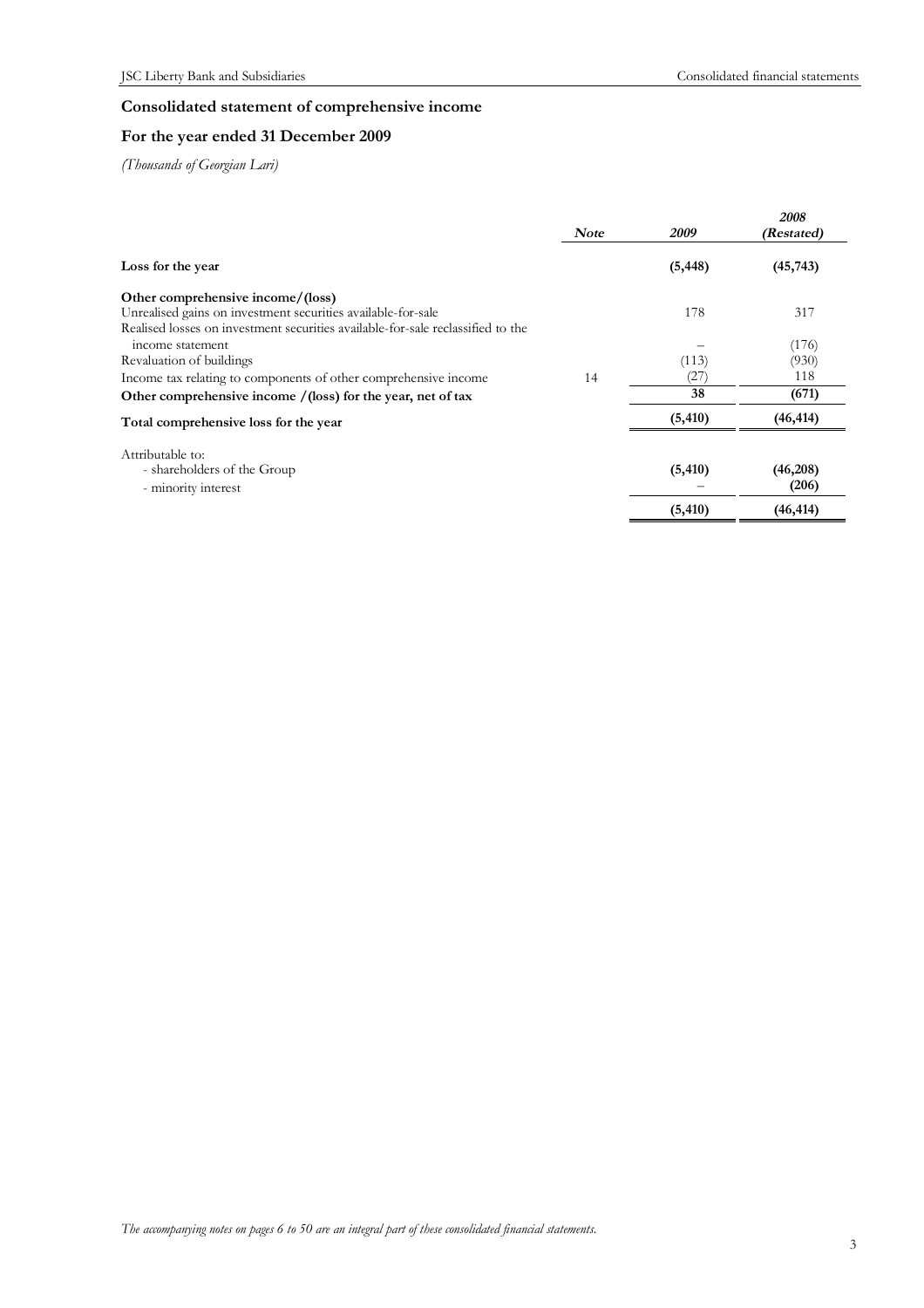# **Consolidated statement of changes in equity**

# **For the year ended 31 December 2009**

|                                                                                          | Attributable to shareholders of the Group |                                         |                           |                          |                   |                 |                             |                 |
|------------------------------------------------------------------------------------------|-------------------------------------------|-----------------------------------------|---------------------------|--------------------------|-------------------|-----------------|-----------------------------|-----------------|
|                                                                                          | <b>Share</b><br>capital                   | <b>Additional</b><br>paid-in<br>capital | <b>Treasury</b><br>shares | Accumulated<br>losses    | Other<br>reserves | Total           | <b>Minority</b><br>interest | Total<br>equity |
| 31 December 2007 (as previously<br>reported)                                             | 15,521                                    | 8,200                                   | (500)                     | (234)                    | 37,499            | 60,486          | 180                         | 60,666          |
| <b>Restatements (Note 2)</b><br>31 December 2007 (restated)                              | 15,521                                    | 8,200                                   | (500)                     | (326)<br>(560)           | 37,499            | (326)<br>60,160 | 180                         | (326)<br>60,340 |
| Loss for the year                                                                        |                                           |                                         | $\overline{\phantom{m}}$  | (45, 537)                |                   | (45, 537)       | (206)                       | (45, 743)       |
| Other comprehensive loss for the year<br>Total comprehensive loss for the year           | $\overline{\phantom{0}}$                  | $\overline{\phantom{0}}$                |                           | $\overline{\phantom{0}}$ | (671)             | (671)           | $\overline{\phantom{0}}$    | (671)           |
| (restated)                                                                               |                                           |                                         |                           | (45, 537)                | (671)             | (46,208)        | (206)                       | (46, 414)       |
| Depreciation of revaluation reserve (Note<br>18)                                         |                                           |                                         |                           | 750                      | (750)             |                 |                             |                 |
| Issue of share capital through capitalization<br>of additional-paid-in capital (Note 18) | 200                                       | (200)                                   |                           |                          |                   |                 |                             |                 |
| Sale of treasury shares (Note 18)                                                        |                                           | 437                                     | 145                       |                          |                   | 582             |                             | 582             |
| 31 December 2008 (restated)                                                              | 15,721                                    | 8,437                                   | (355)                     | (45, 347)                | 36,078            | 14,534          | (26)                        | 14,508          |
| Total comprehensive loss for the year<br>Depreciation of revaluation reserve (Note       |                                           |                                         | -                         | (5, 448)                 | 38                | (5, 410)        | $\overline{\phantom{0}}$    | (5, 410)        |
| 18)                                                                                      |                                           |                                         |                           | 483                      | (483)             |                 |                             |                 |
| Transfer of revaluation reserve of<br>investment property (Note 18)                      |                                           |                                         | $\overline{\phantom{0}}$  | 12,276                   | (12, 276)         |                 |                             |                 |
| Minority interest disposal, arising from<br>disposal of subsidiary                       |                                           |                                         |                           |                          |                   |                 | 26                          | 26              |
| Sale of treasury shares (Note 18)                                                        |                                           | 92                                      | 8                         |                          |                   | 100             | $\overline{\phantom{0}}$    | 100             |
| 31 December 2009                                                                         | 15,721                                    | 8,529                                   | (347)                     | (38, 036)                | 23,357            | 9,224           |                             | 9,224           |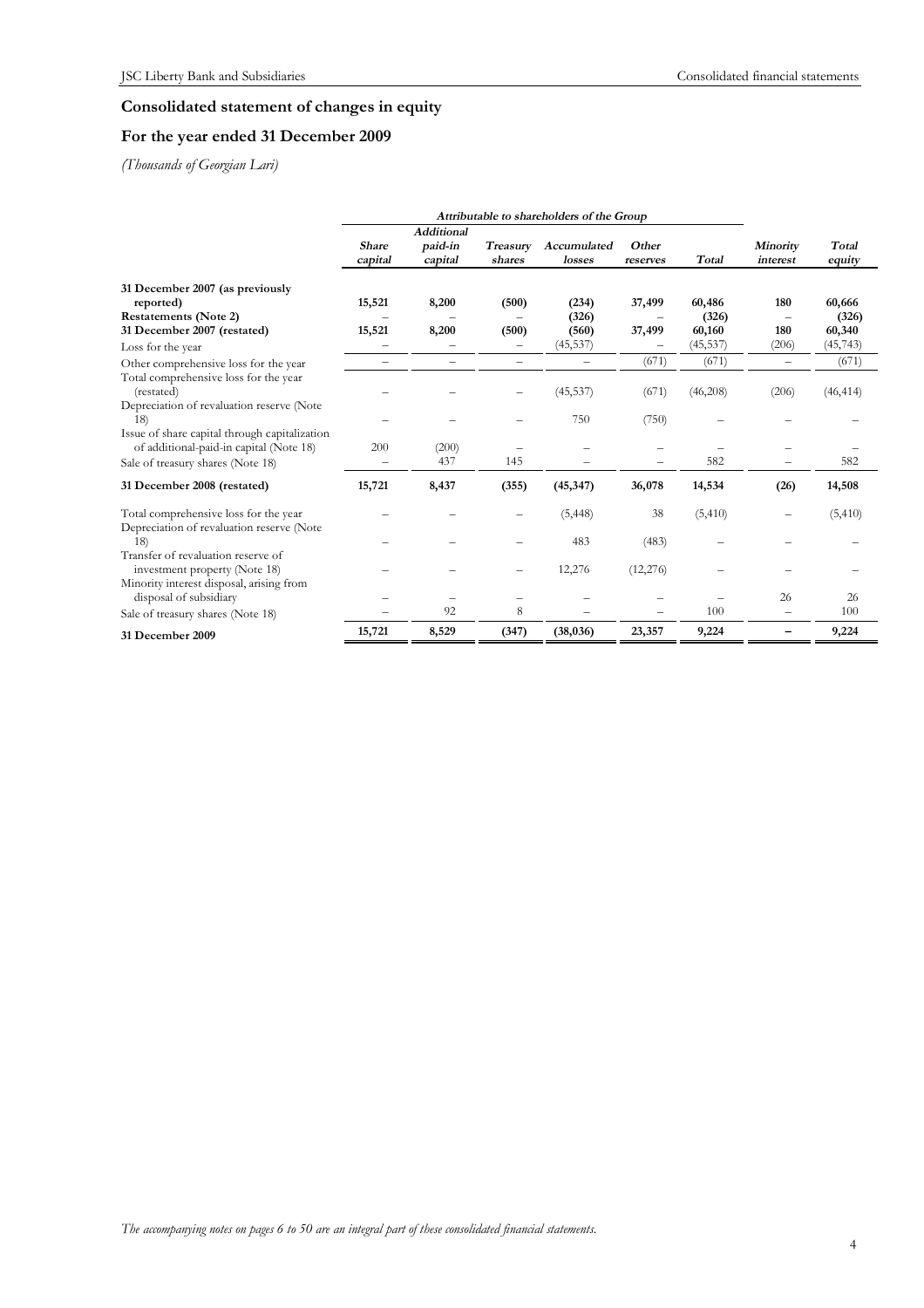# **Consolidated statement of cash flows**

# **For the year ended 31 December 2009**

|                                                                         | <b>Notes</b> | 2009      | 2008<br>(Restated) |
|-------------------------------------------------------------------------|--------------|-----------|--------------------|
| Cash flows from operating activities                                    |              |           |                    |
| Interest received                                                       |              | 24,898    | 29,667             |
| Interest paid                                                           |              | (21,772)  | (15, 151)          |
| Fees and commissions received                                           |              | 31,278    | 29,419             |
| Fees and commissions paid                                               |              | (1,978)   | (1,340)            |
| Realized gains from foreign currencies                                  |              | 3,324     | 3,517              |
| Recoveries of assets previously written off                             | 8,15         | 1,235     | 11                 |
| Other operating income received                                         |              | 3,850     | 9,731              |
| Salaries and other employee benefits paid                               |              | (20,041)  | (35, 836)          |
| General and administrative and other operating expenses paid            |              | (10, 848) | (15,300)           |
| Cash flows from operating activities before changes in operating assets |              |           |                    |
| and liabilities                                                         |              | 9,946     | 4,718              |
| Net (increase) decrease in operating assets                             |              |           |                    |
| Amounts due from credit institutions                                    |              | (10, 955) | (2,027)            |
| Loans to customers                                                      |              | 10,315    | (8, 752)           |
| Other assets                                                            |              | (2,240)   | (15,027)           |
| Net increase/(decrease) in operating liabilities                        |              |           |                    |
| Amounts due to credit institutions                                      |              | (26, 834) | 78,128             |
| Amounts due to customers                                                |              | 66,230    | (21, 470)          |
| Other liabilities                                                       |              | 2,312     | 18,581             |
| Net cash flows from operating activities before income tax              |              | 48,774    | 54,151             |
| Income tax paid                                                         |              |           | (292)              |
| Net cash from operating activities                                      |              | 48,774    | 53,859             |
| Cash flows from investing activities                                    |              |           |                    |
| Purchase of property and equipment and intangible assets                |              | (11,049)  | (27, 168)          |
| Proceeds from disposal of property and equipment and intangible assets  |              | 384       | 647                |
| Proceeds from disposal of subsidiaries                                  |              | 10,201    |                    |
| Purchase of investments available-for-sale                              |              | (862)     | (7,681)            |
| Net cash used in investing activities                                   |              | (1, 326)  | (34,202)           |
| Cash flows from financing activities                                    |              |           |                    |
| Sale of treasury shares                                                 |              | 8         | 145                |
| Increase in share premium                                               |              | 92        | 437                |
| Net cash from financing activities                                      |              | 100       | 582                |
| Effect of exchange rates changes on cash and cash equivalents           |              | 110       | (3,067)            |
| Net increase in cash and cash equivalents                               |              | 47,658    | 17,172             |
| Cash and cash equivalents, beginning                                    | 6            | 51,160    | 33,988             |
| Cash and cash equivalents, ending                                       | 6            | 98,818    | 51,160             |
|                                                                         |              |           |                    |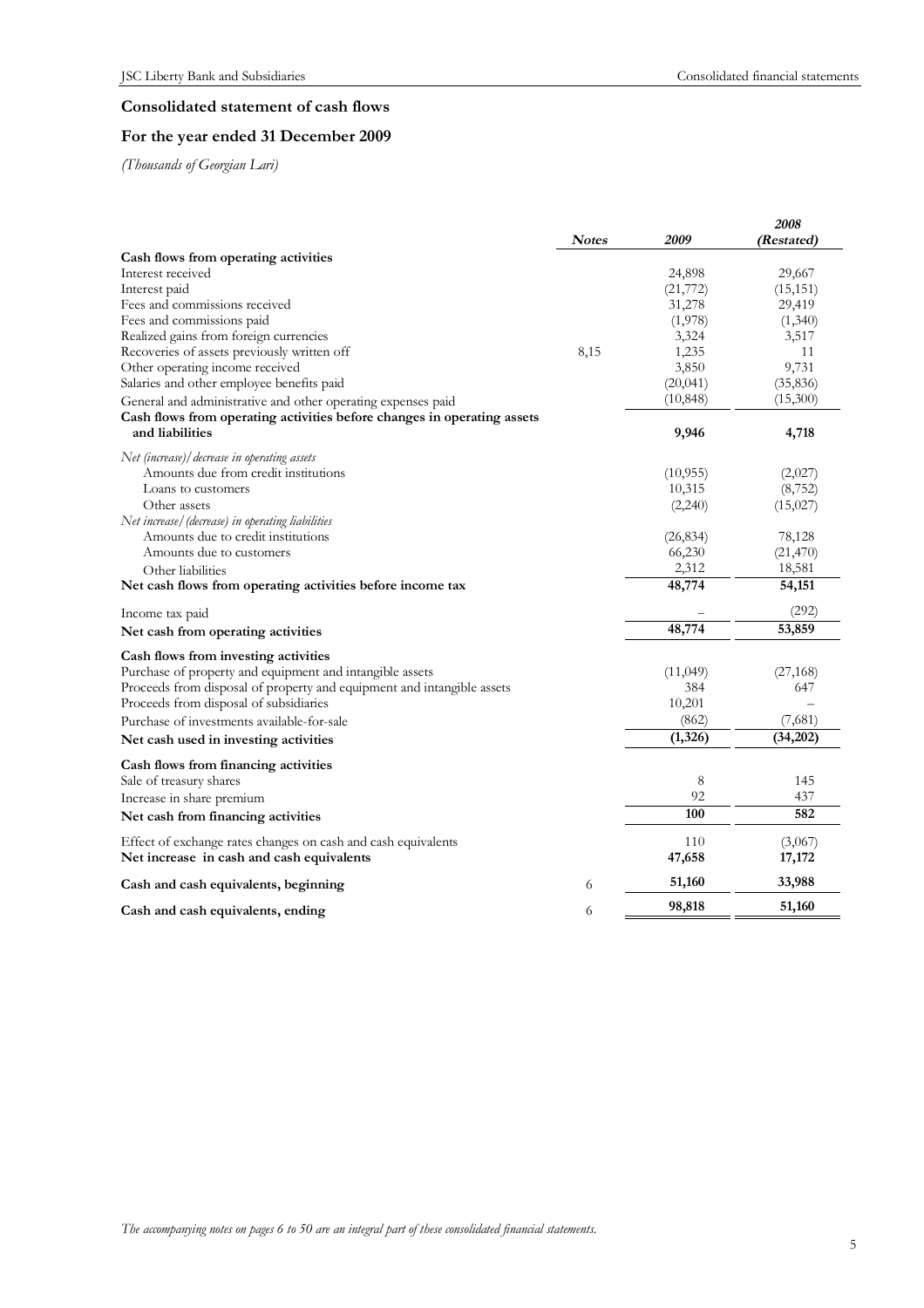# **1. Principal activities**

JSC Liberty Bank (the "Bank"), formerly known as JSC People's Bank of Georgia, is a joint stock company, formed on the basis of the former State Bank AgromretsvBank. By the Decree of the Cabinet of Ministers of Georgia number 288, dated 14 April 1993, and the Ordinance of the President of Georgia number 178, dated 29 May 1994 the organizational forms of state owned banks and enterprises were transformed into Joint Stock Companies. The Bank operates under a general banking license issued by the National Bank of Georgia ("NBG"), the central bank of Georgia, on 10 February 1993, as well as licenses for foreign currency operations.

The Bank accepts deposits from the public and extends credit, transfers payments in Georgia and abroad, exchanges currencies and provides commercial and broker-dealer services to its commercial and retail customers. Its main office is in Tbilisi, Georgia and it has 184 (2008: 182) branches, outlets and centers operating in Georgia. The Group's registered legal address is 74 Chavchavadze Avenue, 0162 Tbilisi, Georgia.

As of 31 December 2009 and 2008, the following shareholders owned more than 1% of the outstanding shares. Other shareholders owned less than 1% individually of the outstanding shares.

|                                                        | 2009                                 | 2008                                 |
|--------------------------------------------------------|--------------------------------------|--------------------------------------|
| <b>Shareholder</b>                                     | Ownership interest,<br>$\frac{6}{9}$ | Ownership interest,<br>$\frac{9}{6}$ |
| Liberty Capital LLC                                    | 91%                                  |                                      |
| Jincharadze Irina                                      | —                                    | 25%                                  |
| Starcode Resources LLC (United Kingdom)                |                                      | 20%                                  |
| Kovalenko Elena                                        |                                      | 20%                                  |
| Agureva Anna                                           |                                      | $7\%$                                |
| Marshania Tamar                                        |                                      | $6\%$                                |
| Marshania Gaioz                                        |                                      | $1\%$                                |
| Other shareholders (individually holding less than 1%) | $9\%$                                | 21%                                  |
| Total                                                  | 100%                                 | 100%                                 |

The Bank is a parent company of the group (the "Group") which consists of the following enterprises consolidated in the financial statements: **The Group ownership interest**

|                                       |               | The Group ownership interest |                          |                  |                               |
|---------------------------------------|---------------|------------------------------|--------------------------|------------------|-------------------------------|
|                                       | Country of    |                              |                          | Date of          |                               |
| Name                                  | incorporation | 2009                         | 2008                     | incorporation    | Type of operation             |
| <b>LLC Liberty Securities</b>         | Georgia       | $100\%$                      |                          | 2 September 2009 | Securities brokerage/dealer   |
| LLC People's Post of Georgia          | Georgia       | $100\%$                      |                          | 5 January 2009   | Postal services               |
| LLC Real Management Company           | Georgia       | $100\%$                      |                          | 27 April 2009    | Real estate                   |
| LLC Bus Stop                          | Georgia       | $100\%$                      |                          | 27 August 2009   | Advertising                   |
| LLC Sakkalakmshenproekti              | Georgia       | $100\%$                      | $\overline{\phantom{0}}$ | 4 September 2009 | Real estate                   |
| LLC Rustavi Central Cash Desk         | Georgia       | 100%                         | $100\%$                  | 2004             | Inactive                      |
| LLC Real Estate Development           | Georgia       | $\left( \text{a}\right)$     | $100\%$                  |                  | Real estate                   |
| LLC People's Post                     | Georgia       | (a)                          | $100\%$                  |                  | Postal services               |
| LLC Public Investment                 |               |                              |                          |                  |                               |
| Management                            | Georgia       | (a)                          | $100\%$                  |                  | <b>Brokerage</b>              |
|                                       |               |                              |                          |                  | Architectural design services |
| JSC Sakkalakmshenproekti              | Georgia       | $\left( \text{a}\right)$     | 98%                      |                  | and renting                   |
| LLC Social House                      | Georgia       | (a)                          | $100\%$                  |                  | Medical services              |
| <b>ISC People's Insurance Company</b> | Georgia       | (a)                          | $100\%$                  |                  | Insurance                     |
|                                       |               |                              |                          |                  |                               |

(a) No longer Group subsidiary due to sale in 2009.

The Group is ultimately controlled by a Romanian citizen, Dinu Patriciu.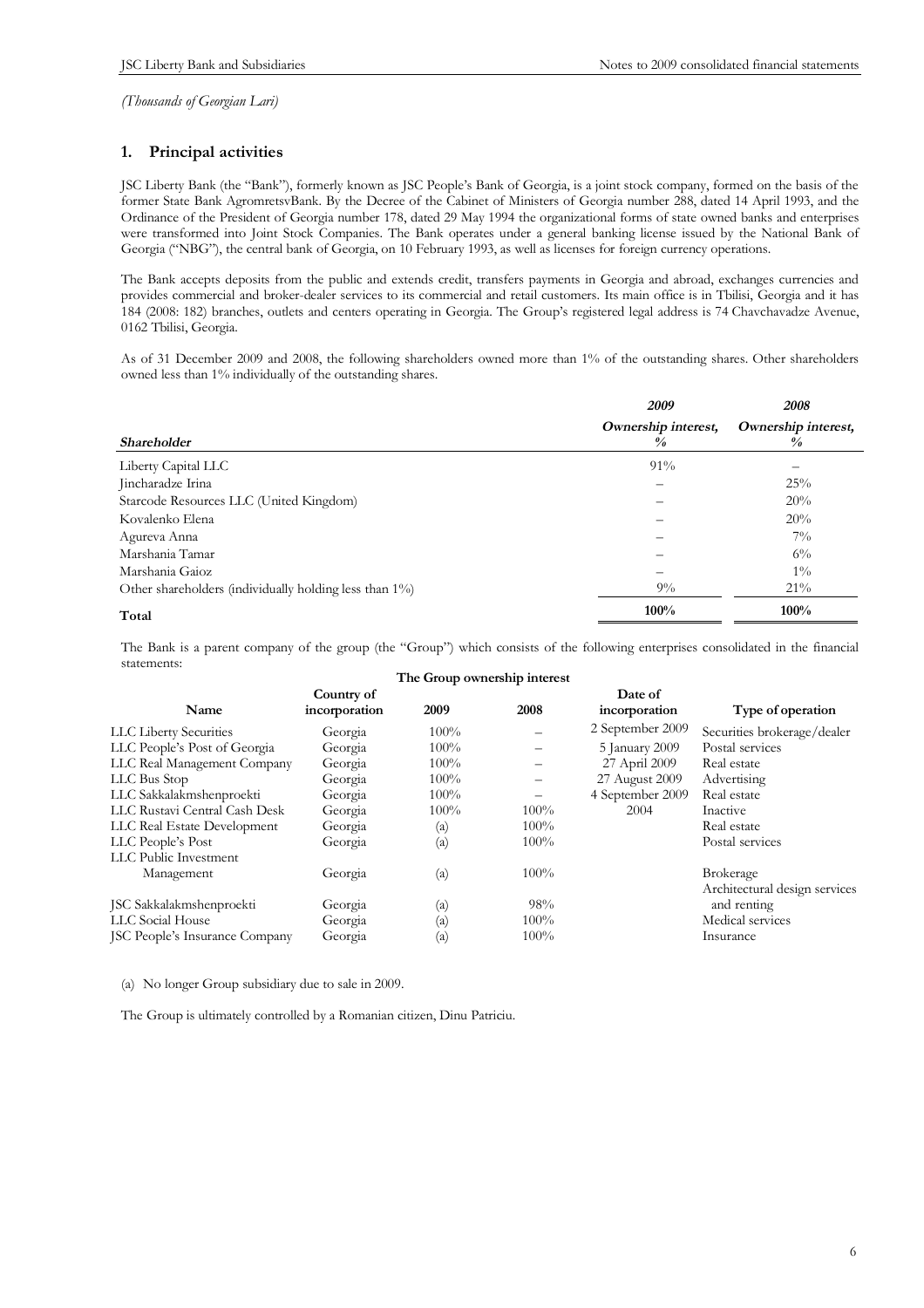# **2. Basis of preparation**

# **General**

These consolidated financial statements have been prepared in accordance with International Financial Reporting Standards ("IFRS") issued by the International Accounting Standards Board ("IASB") and Interpretations issued by the International Financial Reporting Interpretations Committee ("IFRIC").

The Group and its subsidiaries maintain their accounting records in accordance with IFRS. These consolidated financial statements have been prepared based on accounting records of the Group and its subsidiaries.

The consolidated financial statements have been prepared under the historical cost convention except as disclosed in the accounting policies below.

These consolidated financial statements are presented in thousands of Georgian Lari ("GEL"), except per share amounts and unless otherwise indicated. The functional currency of the consolidated financial statements is Georgian Lari.

# **Restatements and reclassifications**

In the course of preparation of the consolidated financial statements for the year ended 31 December 2009, the Group identified certain prior period errors. The Group has corrected these errors by restating the comparative information as at 31 December 2008 and 2007 and for the year ended 31 December 2008.

The following errors were identified:

- In 2008 the Group did not recognize increase in fair value of shares of Visa International. As a result of this error available-forsale investment securities and revaluation reserve on available-for-sale securities were understated by 141 and 120 GEL, respectively, while deferred tax assets were overstated by 20 GEL as at 31 December 2008.
- The Group did not recognize depreciation expense on computer and office equipment and motor vehicles, which resulted in overstatement of property and equipment as at 31 December 2008 and understatement of depreciation expenses for the year then ended by 270 GEL.
- The Group did not recognize asset received under finance lease in 2008. As a result property and equipment and net liabilities under finance lease agreements within other liabilities were understated by 828 GEL and 548 GEL, respectively, and other assets were overstated by 405 GEL as at 31 December 2008. In addition other operating expenses and translation difference for the year ended 31 December 2008 were understated by 111 GEL and 14 GEL respectively.
- The Group did not recognise interest expense on current account of governmental organization for the year ended 31 December 2008, which lead to understatement of amounts due to customers by 88 GEL as at 31 December 2008.
- Net fee and commission income, salaries and other employees benefits, general and administrative and other operating expenses relating to 2008 in the amount of 129 GEL, 59 GEL, 170 GEL and 98 GEL, respectively, were not recorded in the consolidated income statement for the year ended 31 December 2008, which resulted in understatement of other assets and other liabilities as at 31 December 2008 by 185 GEL and 384 GEL, respectively.
- Salaries and other employee benefits and interest income from amounts due from credit institutions for the year ended 31 December 2008 were overstated by 744 GEL and 450 GEL, respectively, while other operating expense, other impairment and provision, and other income for the year ended 31 December 2008 were understated by 652 GEL, 157 GEL and 1,061 GEL, respectively. As a result, other assets, deferred tax assets and other liabilities as at 31 December 2008 were understated by 539 GEL, 72 GEL and 65 GEL, respectively.
- Other assets, property and equipment and deferred tax liability were overstated by 331 GEL, 40 GEL and 45 GEL, respectively, while accumulated losses were understated by 326 GEL as at 31 December 2007.
- No annual transfer from revaluation reserve for property, plant and equipment to retained earnings was made as prescribed by the accounting policy of the Group. As a result of this error accumulated losses and other reserves were overstated by 750 GEL as at 31 December 2008.

In addition to the correction of the above errors the following reclassifications have been made as at 31 December 2008 and 2007 and for the year ended 31 December 2008 to conform to the 2009 presentation:

- Reclassification of obligatory reserve with NBG from cash and cash equivalents to amounts due from credit institutions.
- Reclassification of amounts settled to vendor for renovation and development works of the Group's property from other assets to property and equipment.
- Reclassification of advances paid to vendors and prepayments for property and equipment from other assets to prepayments.
- Reclassification of income from documentary operations from other operating income to fees and commission income.
- Reclassification of salaries and employee benefits, depreciation, amortization and impairment and general and administrative expenses from other operating expenses.

The cumulative effect of the correction of the above errors and reclassifications is as follows: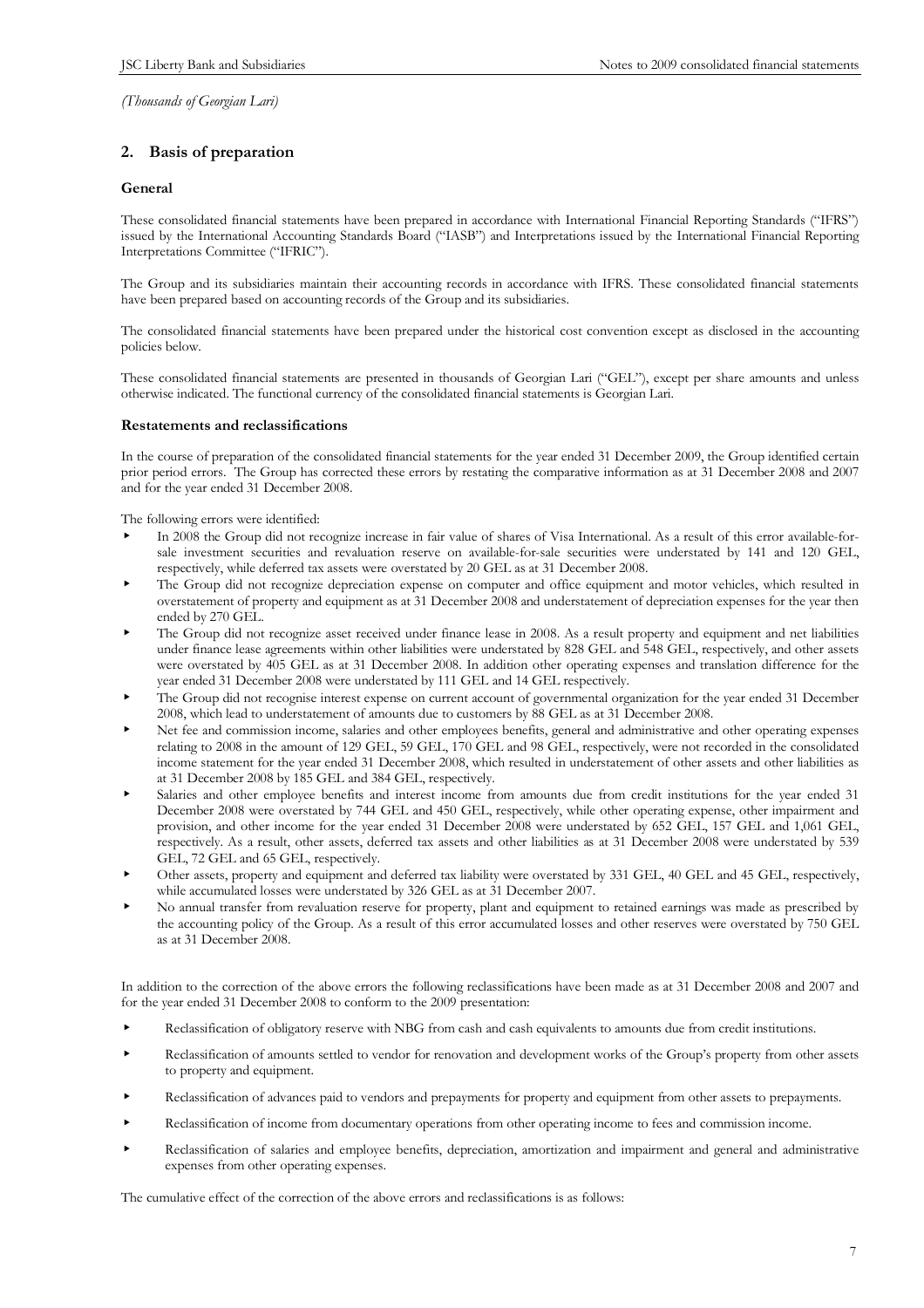# **2. Basis of preparation (continued)**

# **Restatements and reclassifications (continued)**

|                                                       | previously<br>As<br>reported | <b>Restatements</b> | <b>Reclassifications</b> | As adjusted |
|-------------------------------------------------------|------------------------------|---------------------|--------------------------|-------------|
| Consolidated statement of financial position as at 31 |                              |                     |                          |             |
| December 2007                                         |                              |                     |                          |             |
| Property and equipment                                | 93,524                       | (40)                |                          | 93,484      |
| Prepayments                                           |                              |                     | 3,969                    | 3,969       |
| Other assets                                          | 18,645                       | (331)               | (3,969)                  | 14,345      |
| <b>Total Assets</b>                                   | 283,063                      | (371)               |                          | 282,692     |
| Deferred tax liabilities                              | 8,087                        | (45)                |                          | 8,042       |
| <b>Total Liabilities</b>                              | 222,397                      | (45)                |                          | 222,352     |
| Accumulated losses                                    | (234)                        | (326)               |                          | (560)       |
| Total equity attributable to shareholders of the Bank | 60,486                       | (326)               |                          | 60,160      |

|                                                                        | As previously |              |                          |             |
|------------------------------------------------------------------------|---------------|--------------|--------------------------|-------------|
|                                                                        | reported      | Restatements | <b>Reclassifications</b> | As adjusted |
| Consolidated statement of financial position as at 31<br>December 2008 |               |              |                          |             |
| Cash and cash equivalents                                              | 57,069        |              | (5,909)                  | 51,160      |
| Amounts due from credit institutions                                   | 3,729         |              | 5,909                    | 9,638       |
| Investment securities available-for-sale                               | 7,761         | 141          |                          | 7,902       |
| Property and equipment                                                 | 98,655        | 539          | 2,089                    | 101,283     |
| Current income tax assets                                              | 630           |              |                          | 630         |
| Deferred income tax assets                                             | 1,149         | 91           |                          | 1,240       |
| Prepayments                                                            |               |              | 17,201                   | 17,201      |
| Other assets                                                           | 35,519        | 53           | (19,290)                 | 16,282      |
| <b>Total Assets</b>                                                    | 318,231       | 824          |                          | 319,055     |
| Amounts due to customers                                               | 181,452       | 88           |                          | 181,540     |
| Current income tax liabilities                                         | 1,451         | (12)         |                          | 1,439       |
| Other liabilities                                                      | 38,408        | 999          |                          | 39,407      |
| <b>Total Liabilities</b>                                               | 303,472       | 1,075        | -                        | 304,547     |
| Accumulated losses                                                     | (45, 725)     | 378          |                          | (45, 347)   |
| Other reserves                                                         | 36,707        | (629)        |                          | 36,078      |
| Total equity attributable to shareholders of the Bank                  | 14,785        | (251)        |                          | 14,534      |
| Consolidated income statement for the year ended 31                    |               |              |                          |             |
| December 2008                                                          |               |              |                          |             |
| Interest income from amounts due from credit institutions              | 930           | (450)        |                          | 480         |
| Interest expense on amounts due to customers                           | (9,782)       | (88)         |                          | (9,870)     |
| Net fees and commission income                                         | 28,079        | 129          | 71                       | 28,279      |
| Net gains from available-for-sale securities                           |               |              | 176                      | 176         |
| Net losses from foreign currency translation                           | (3,057)       | (10)         |                          | (3,067)     |
| Other income                                                           | 11,177        | 1,061        | (247)                    | 11,991      |
| Salaries and other employee benefits                                   |               | 685          | (35, 836)                | (35, 151)   |
| Depreciation, amortization and impairment                              |               | (248)        | (4,697)                  | (4, 945)    |
| General and administrative expenses                                    |               | (170)        | (16, 785)                | (16,955)    |
| Other operating expenses                                               | (77, 194)     | (862)        | 57,318                   | (20, 738)   |
| Other impairment and provisions                                        | (5,099)       | (157)        |                          | (5,256)     |
| Loss before income tax benefit                                         | (54, 338)     | (110)        |                          | (54, 448)   |
| Income tax benefit                                                     | 8,641         | 64           |                          | 8,705       |
| Loss for the year                                                      | (45, 697)     | (46)         |                          | (45, 743)   |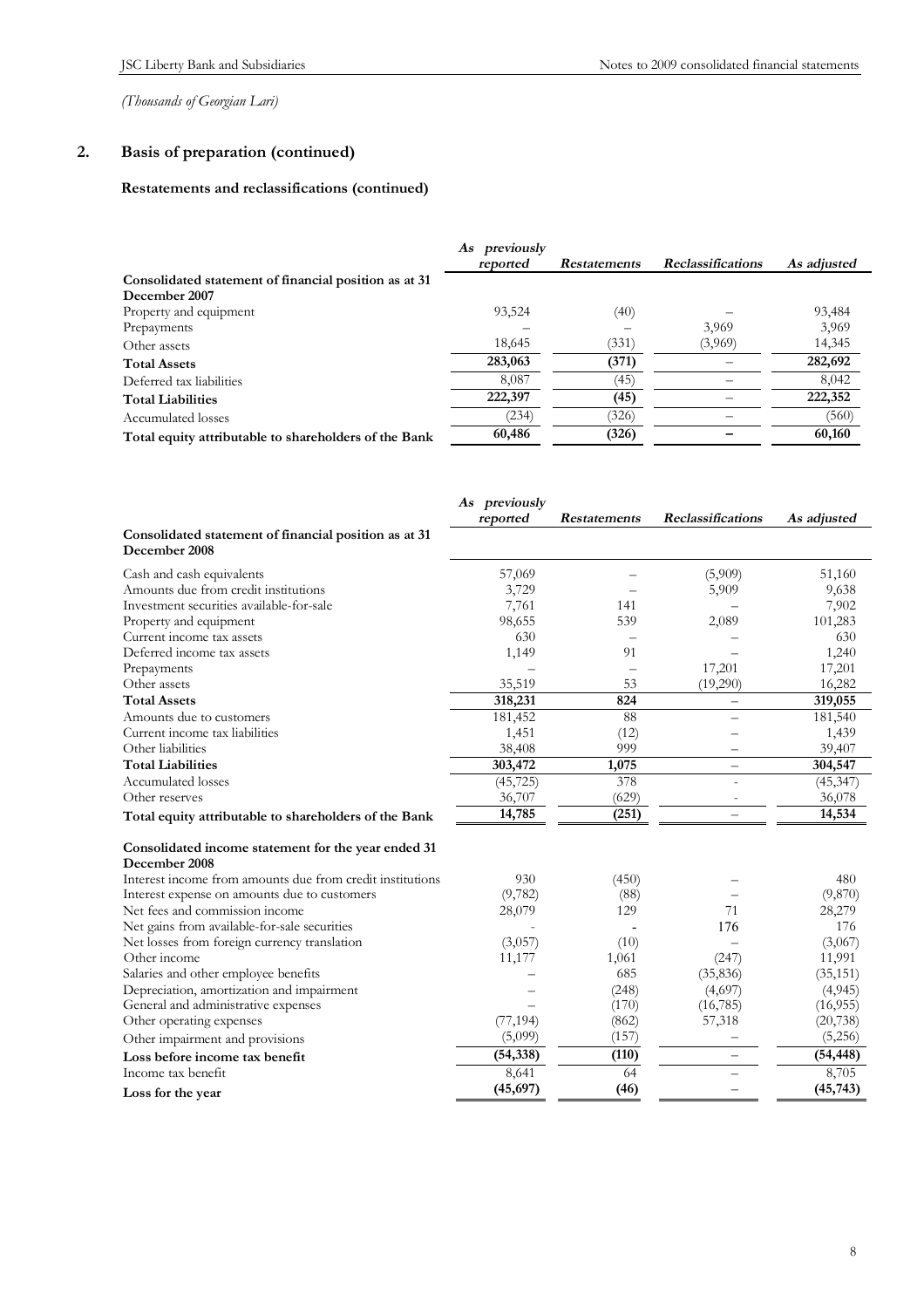# **3. Summary of significant accounting policies**

# **Changes in accounting policies**

The Group has adopted the following amended IFRS and new IFRIC Interpretations during the year. The principal effects of these changes are as follows:

### *Improvements to IFRS*

In May 2008, the IASB issued amendments to IFRS, which resulted from the IASB's annual improvements project. They comprise amendments that result in accounting changes for presentation, recognition or measurement purposes as well as terminology or editorial amendments related to a variety of individual IFRS standards. Most of the amendments are effective for annual periods beginning on or after 1 January 2009, with earlier application permitted. Amendments included in May 2008 "Improvements to IFRS" did not have any impact on the accounting policies, financial position or performance of the Group.

### *IAS 1 Presentation of Financial Statements (Revised)*

A revised IAS 1 was issued in September 2007, and became effective for annual periods beginning on or after 1 January 2009. This revised Standard separates owner and non-owner changes in equity. The statement of changes in equity will include only details of transactions with owners, with non-owner changes in equity presented as a single line. In addition, the Standard introduces the statement of comprehensive income: it presents all items of recognised income and expense, either in one single statement, or in two linked statements. The revised standard also requires that the income tax effect of each component of comprehensive income be disclosed. In addition, it requires entities to present a comparative statement of financial position as at the beginning of the earliest comparative period when the entity has applied an accounting policy retrospectively, makes a retrospective restatement, or reclassifies items in the financial statements.

The Group has elected to present comprehensive income in two separate statements: income statement and statement of comprehensive income. The Group has provided a restated comparative set of financial position for the earliest comparative period, as it has made retrospective restatements and retrospectively reclassified items in the consolidated financial statements.

# *IFRS 7 "Financial Instruments: Disclosures"*

The amendments to IFRS 7 were issued in March 2009, to enhance fair value and liquidity disclosures. With respect to fair value, the amendments require disclosure of a three-level fair value hierarchy, by class, for all financial instruments recognised at fair value and specific disclosures related to the transfers between levels in the hierarchy and detailed disclosures related to level 3 of the fair value hierarchy. In addition, the amendments modify the required liquidity disclosures with respect to derivative transactions and assets used for liquidity management. Comparative information has been provided in the disclosure.

### *IAS 23 "Borrowing Costs" (Revised)*

A revised IAS 23 Borrowing costs was issued in March 2007, and became effective for financial years beginning on or after 1 January 2009. The standard has been revised to require capitalisation of borrowing costs when such costs relate to a qualifying asset. A qualifying asset is an asset that necessarily takes a substantial period of time to get ready for its intended use or sale. In accordance with the transitional requirements in the Standard, the Group adopted this as a prospective change. This interpretation did not have any impact on the Group's financial statements.

### *IAS 24 "Related party disclosures" (Revised)*

The revised IAS 24, issued in November 2009, simplifies the disclosure requirements for government-related entities and clarifies the definition of a related party. Previously, an entity controlled or significantly influenced by a government was required to disclose information about all transactions with other entities controlled or significantly influenced by the same government. The revised standard requires disclosure about these transactions only if they are individually or collectively significant. The revised IAS 24 is effective for annual periods beginning on or after 1 January 2011, with earlier application permitted. The Group has decided to early adopt the revised IAS 24 from 1 January 2009.

### Amendments to LAS 32 'Financial Instruments: Presentation" and LAS 1 'Presentation of Financial Statements" - Puttable Financial Instruments and *Obligations Arising on Liquidation*

These amendments were issued in February 2008, and became effective for annual periods beginning on or after 1 January 2009. The amendments require puttable instruments that represent a residual interest in an entity to be classified as equity, provided they satisfy certain conditions. These amendments did not have any impact on Group.

### *Amendments to IFRS 2 "Share-based Payment"- Vesting Conditions and Cancellations*

Amendment to IFRS 2 was issued in January 2008 and became effective for annual periods beginning on or after 1 January 2009. This amendment clarifies the definition of vesting conditions and prescribes the accounting treatment of an award that is effectively cancelled because a non-vesting condition is not satisfied. This amendment did not have any impact on the financial position or performance of the Group.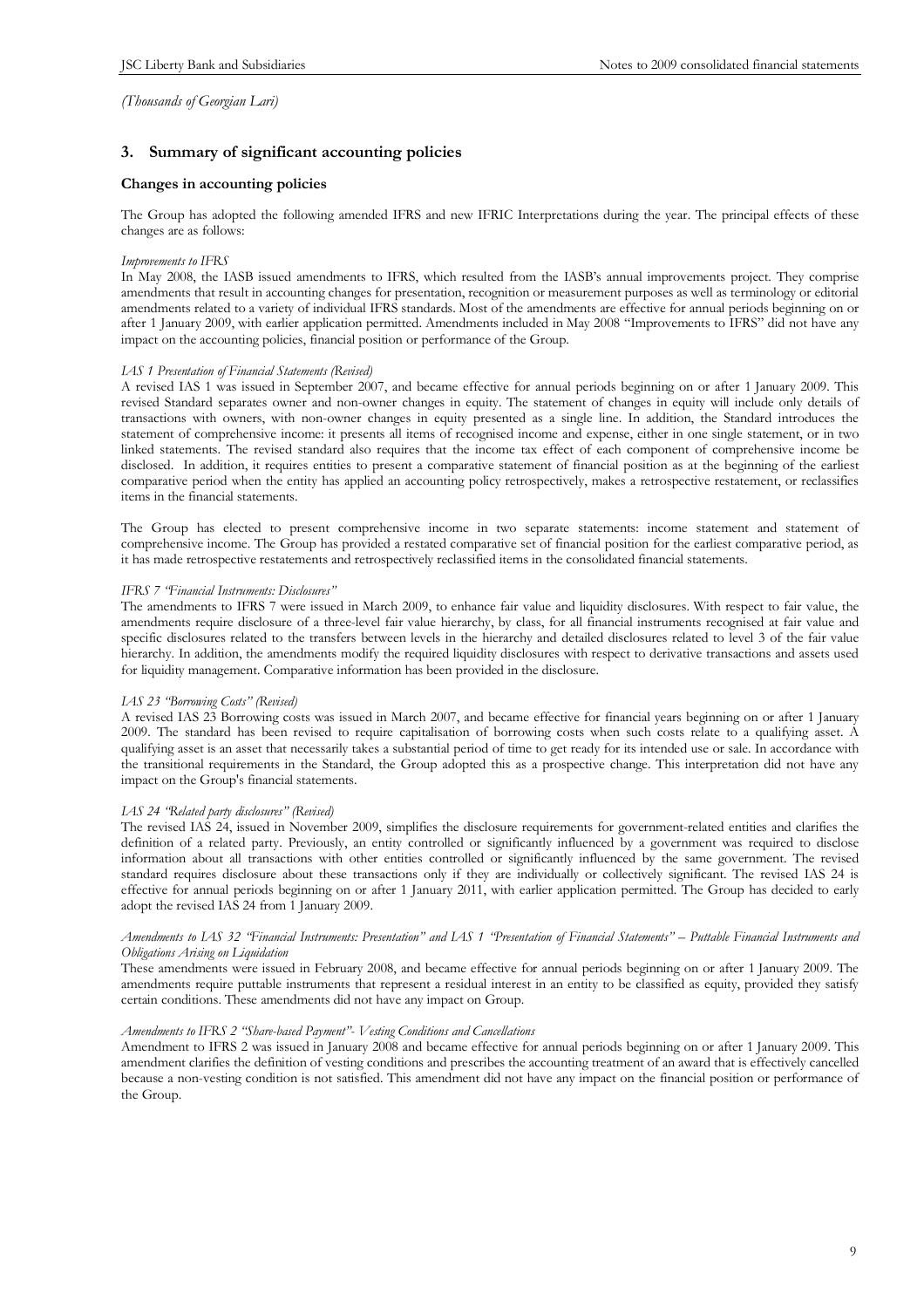# **3. Summary of significant accounting policies (continued)**

### **Changes in accounting policies (continued)**

### *IFRS 8 "Operating Segments"*

IFRS 8 became effective for annual periods beginning on or after 1 January 2009. This Standard requires disclosure of information about the Group's operating segments and replaces the requirement to determine primary (business) and secondary (geographical) reporting segments of the Group. Adoption of this Standard did not have any impact on the financial position or performance of the Group. The Group determined that the operating segments are the same as the business segments previously identified under *IAS 14 'Segment Reporting"*.

# *IFRIC 13 "Customer Loyalty Programmes"*

IFRIC Interpretation 13 was issued in June 2007 and became effective for annual periods beginning on or after 1 July 2008. This Interpretation requires customer loyalty award credits to be accounted for as a separate component of the sales transaction in which they are granted and therefore part of the fair value of the consideration received is allocated to the award credits and deferred over the period that the award credits are fulfilled. This interpretation did not have any impact on the Group's financial statements as no such schemes currently exist.

### *IFRIC 15 "Agreements for the Construction of Real Estate"*

IFRIC Interpretation 15 was issued in July 2008 and is applicable retrospectively for annual periods beginning on or after 1 January 2009. IFRIC 15 clarifies when and how revenue and related expenses from the sale of a real estate unit should be recognized if an agreement between a developer and a buyer is reached before the construction of the real estate is completed. The interpretation also provides guidance on how to determine whether an agreement is within the scope of IAS 11 "Construction Contracts" or IAS 18 "Revenue" and supersedes the current guidance for real estate in the Appendix to IAS 18. This interpretation did not have any impact on the Group's financial statements.

### *IFRIC 16 "Hedges of a Net Investment in a Foreign Operation"*

IFRIC Interpretation 16 was issued in July 2008 and is applicable for annual periods beginning on or after 1 October 2008. This Interpretation provides guidance on identifying the foreign currency risks that qualify for hedge accounting in the hedge of net investment, where within the group the hedging instrument can be held and how an entity should determine the amount of foreign currency gain or loss, relating to both the net investment and the hedging instrument, to be recycled on disposal of the net investment. This interpretation did not have any impact on the Group's financial statements.

### *Amendments to IFRIC 9 "Reassessment of Embedded Derivatives"*

The amendments require entities to assess whether to separate an embedded derivative from a host contract in the case where the entity reclassifies a hybrid financial asset out of the fair value through profit or loss category. This assessment is to be made based on circumstances that existed on the later of the date the entity first became a party to the contract and the date of any contract amendments that significantly change the cash flows of the contract. The amendments are applicable for annual periods ending on or after 30 June 2009. The application of the amendment did not have a significant impact on the Group's financial statements as no reclassifications were made for instruments that contained embedded derivatives.

#### *IFRIC 18 Transfers of Assets from Customers*

IFRIC 18 was issued in January 2009 and becomes effective for transfers of assets from customers received on or after 1 July 2009 with early application permitted, provided valuations were obtained at the date those transfers occurred. This interpretation should be applied prospectively. IFRIC 18 provides guidance on accounting for agreements in which an entity receives from a customer an item of property, plant and equipment that the entity must then use either to connect the customer to a network or to provide the customer with ongoing access to a supply of goods or services or to do both. This interpretation did not have any impact on the financial position or performance of the Group as the Group has no transfers of assets from its customers.

### **Subsidiaries**

Subsidiaries, which are those entities in which the Group has an interest of more than one half of the voting rights, or otherwise has power to exercise control over their operations, are consolidated. Subsidiaries are consolidated from the date on which control is transferred to the Group and are no longer consolidated from the date that control ceases. All intra-group transactions, balances and unrealised gains on transactions between group companies are eliminated in full; unrealised losses are also eliminated unless the transaction provides evidence of an impairment of the asset transferred. Where necessary, accounting policies for subsidiaries have been changed to ensure consistency with the policies adopted by the Group.

#### *Acquisition of subsidiaries*

The purchase method of accounting is used to account for the acquisition of subsidiaries by the Group. Identifiable assets acquired and liabilities and contingent liabilities assumed in a business combination are measured initially at their fair values at the acquisition date, irrespective of the extent of any minority interest.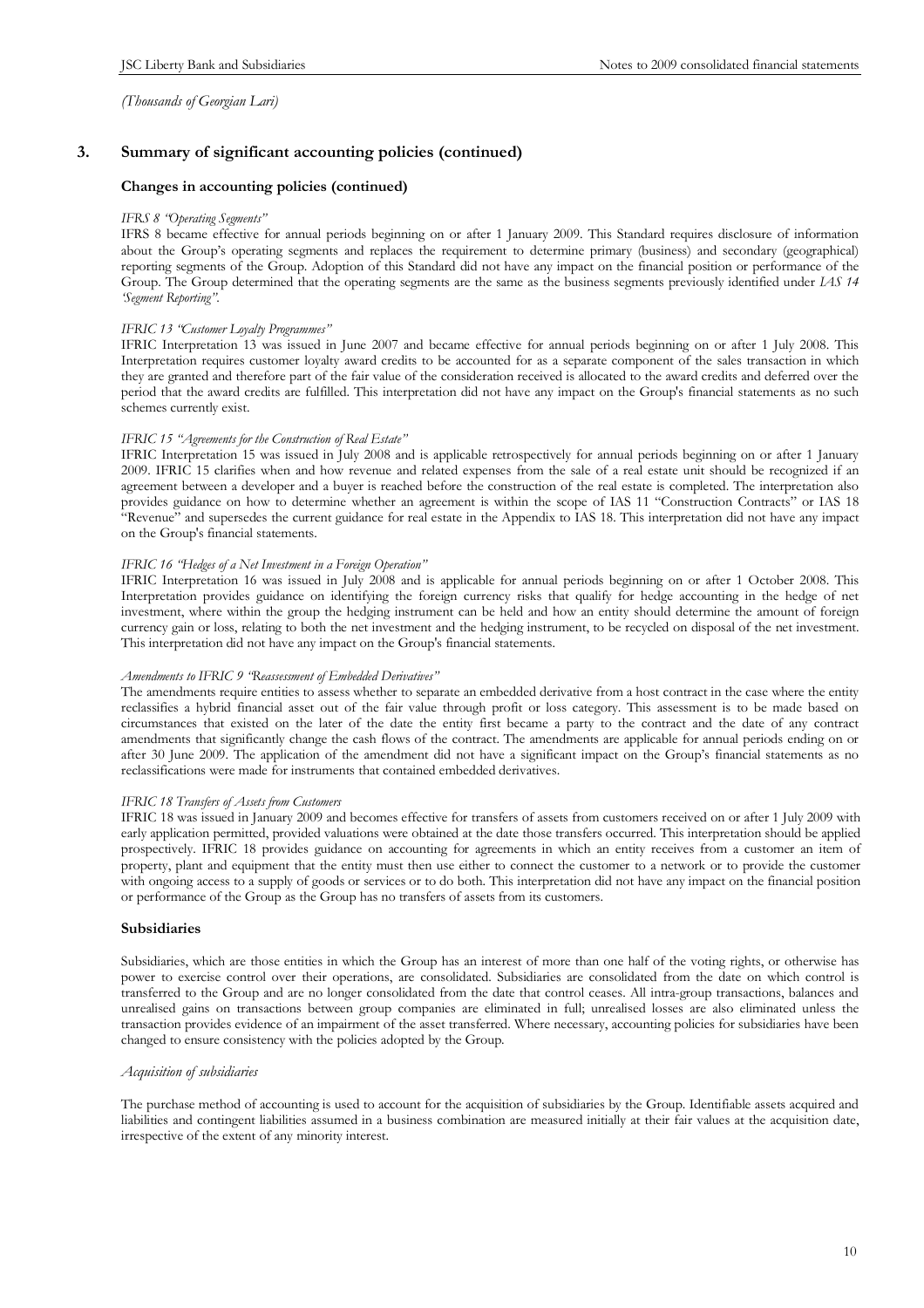# **3. Summary of significant accounting policies (continued)**

### **Subsidiaries (continued)**

The excess of purchase consideration over the Group's share in the net fair value of the identifiable assets, liabilities and contingent liabilities is recorded as goodwill. If the cost of the acquisition is less than the Group's share in the net fair value of the identifiable assets, liabilities and contingent liabilities of the subsidiary acquired the difference is recognised directly in the consolidated income statement.

Minority interest is the interest in subsidiaries not held by the Group. Minority interest at the reporting date represents the minority shareholders' share in the net fair value of the identifiable assets, liabilities and contingent liabilities of the subsidiary at the acquisition date and the minorities' share in movements in equity since the acquisition date. Minority interest is presented within equity.

Losses allocated to minority interest do not exceed the minority interest in the equity of the subsidiary unless there is a binding obligation of the minority to fund the losses. All such losses are allocated to the Group.

### *Increases in ownership interests in subsidiaries*

The differences between the carrying values of net assets attributable to interests in subsidiaries acquired and the consideration given for such increases are charged or credited to accumulated losses.

### *Acquisition of subsidiaries from parties under common control*

Acquisitions of subsidiaries from parties under common control are accounted for using the uniting of interests method.

The assets and liabilities of the subsidiary transferred under common control are recorded in these consolidated financial statements at the carrying amounts of the transferring entity (the predecessor) at the date of the transfer. Related goodwill inherent in the predecessor's original acquisition is also recorded in these consolidated financial statements. Any difference between the total book value of net assets, including the Predecessor's goodwill, and the consideration paid is accounted for in these consolidated financial statements as an adjustment to the shareholders' equity.

These consolidated financial statements, including corresponding figures, are presented as if the subsidiary had been acquired by the Group on the date it was originally acquired by the predecessor.

### **Investments in associates**

Associates are entities in which the Group generally has between 20% and 50% of the voting rights, or is otherwise able to exercise significant influence, but which it does not control or jointly control.

Investments in associates are accounted for under the equity method and are initially recognised at cost, including goodwill. Subsequent changes in the carrying value reflect the post-acquisition changes in the Group's share of net assets of the associate. The Group's share of its associates' profits or losses is recognised in the consolidated income statement, and its share of movements in reserves is recognised in other comprehensive income. However, when the Group's share of losses in an associate equals or exceeds its interest in the associate, the Group does not recognise further losses, unless the Group is obliged to make further payments to, or on behalf of, the associate.

Unrealised gains on transactions between the Group and its associates are eliminated to the extent of the Group's interest in the associates; unrealised losses are also eliminated unless the transaction provides evidence of an impairment of the asset transferred.

### **Financial assets**

#### *Initial recognition*

Financial assets in the scope of IAS 39 are classified as either financial assets at fair value through profit or loss, loans and receivables, held-to-maturity investments, or available-for-sale financial assets, as appropriate. When financial assets are recognised initially, they are measured at fair value, plus, in the case of investments not at fair value through profit or loss, directly attributable transaction costs. The Group determines the classification of its financial assets upon initial recognition, and subsequently can reclassify financial assets in certain cases as described below.

# *Date of recognition*

All regular way purchases and sales of financial assets are recognised on the trade date i.e. the date that the Group commits to purchase the asset. Regular way purchases or sales are purchases or sales of financial assets that require delivery of assets within the period generally established by regulation or convention in the marketplace.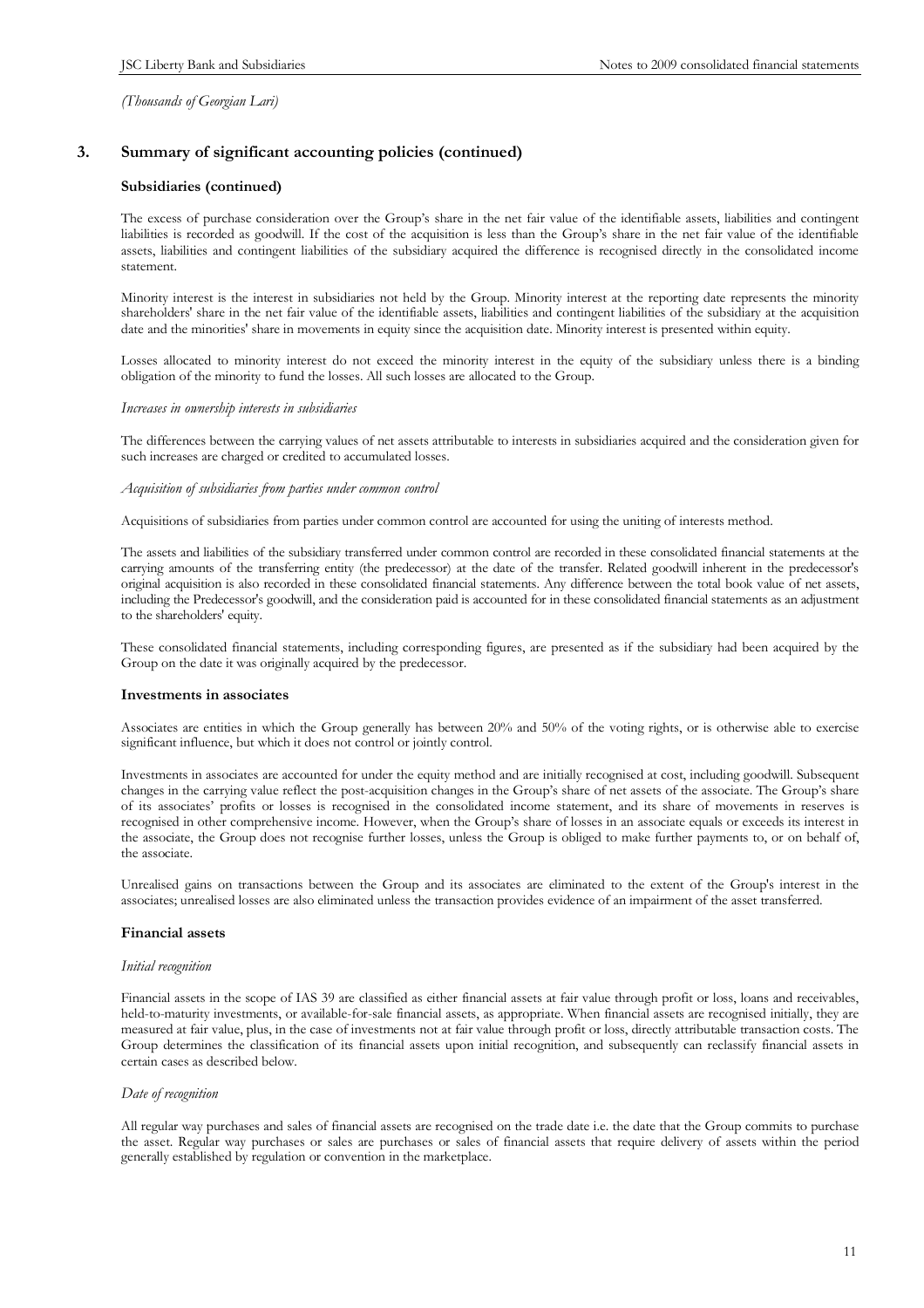# **3. Summary of significant accounting policies (continued)**

### **Financial assets (continued)**

### *Held-to-maturity investments*

Non-derivative financial assets with fixed or determinable payments and fixed maturity are classified as held-to-maturity when the Group has the positive intention and ability to hold them to maturity. Investments intended to be held for an undefined period are not included in this classification. Held-to-maturity investments are subsequently measured at amortised cost. Gains and losses are recognised in the consolidated income statement when the investments are impaired, as well as through the amortisation process.

### *Loans and receivables*

Loans and receivables are non-derivative financial assets with fixed or determinable payments that are not quoted in an active market. They are not entered into with the intention of immediate or short-term resale and are not classified as trading securities or designated as investment securities available-for-sale. Such assets are carried at amortised cost using the effective interest method. Gains and losses are recognised in the consolidated income statement when the loans and receivables are derecognised or impaired, as well as through the amortisation process.

### *Available-for-sale financial assets*

Available-for-sale financial assets are those non-derivative financial assets that are designated as available-for-sale or are not classified in any of the three preceding categories. After initial recognition available-for sale financial assets are measured at fair value with gains or losses being recognised in other comprehensive income until the investment is derecognised or until the investment is determined to be impaired at which time the cumulative gain or loss previously reported in other comprehensive income is reclassified to the consolidated income statement. However, interest calculated using the effective interest method is recognised in the consolidated income statement.

### *Determination of fair value*

The fair value for financial instruments traded in active market at the reporting date is based on their quoted market price or dealer price quotations (bid price for long positions and ask price for short positions), without any deduction for transaction costs.

For all other financial instruments not listed in an active market, the fair value is determined by using appropriate valuation techniques. Valuation techniques include net present value techniques, comparison to similar instruments for which market observable prices exist, options pricing models and other relevant valuation models.

### *Offsetting*

Financial assets and liabilities are offset and the net amount is reported in the consolidated statement of financial position when there is a legally enforceable right to set off the recognised amounts and there is an intention to settle on a net basis, or to realise the asset and settle the liability simultaneously. This is not generally the case with master netting agreements, and the related assets and liabilities are presented gross in the consolidated statement of financial position.

### **Cash and cash equivalents**

Cash and cash equivalents consist of cash on hand, amounts due from the National Bank of Georgia ("NBG"), excluding obligatory reserves, and amounts due from credit institutions that mature within ninety days of the date of origination and are free from contractual encumbrances.

### **Amounts due from credit institutions**

In the normal course of business, the Group maintains advances or deposits for various periods of time with other banks. Due from credit institutions are initially recognized at fair value. Due from credit institutions are subsequently measured at amortized cost using the effective interest method. Amounts due from credit institutions are carried net of any allowance for impairment losses.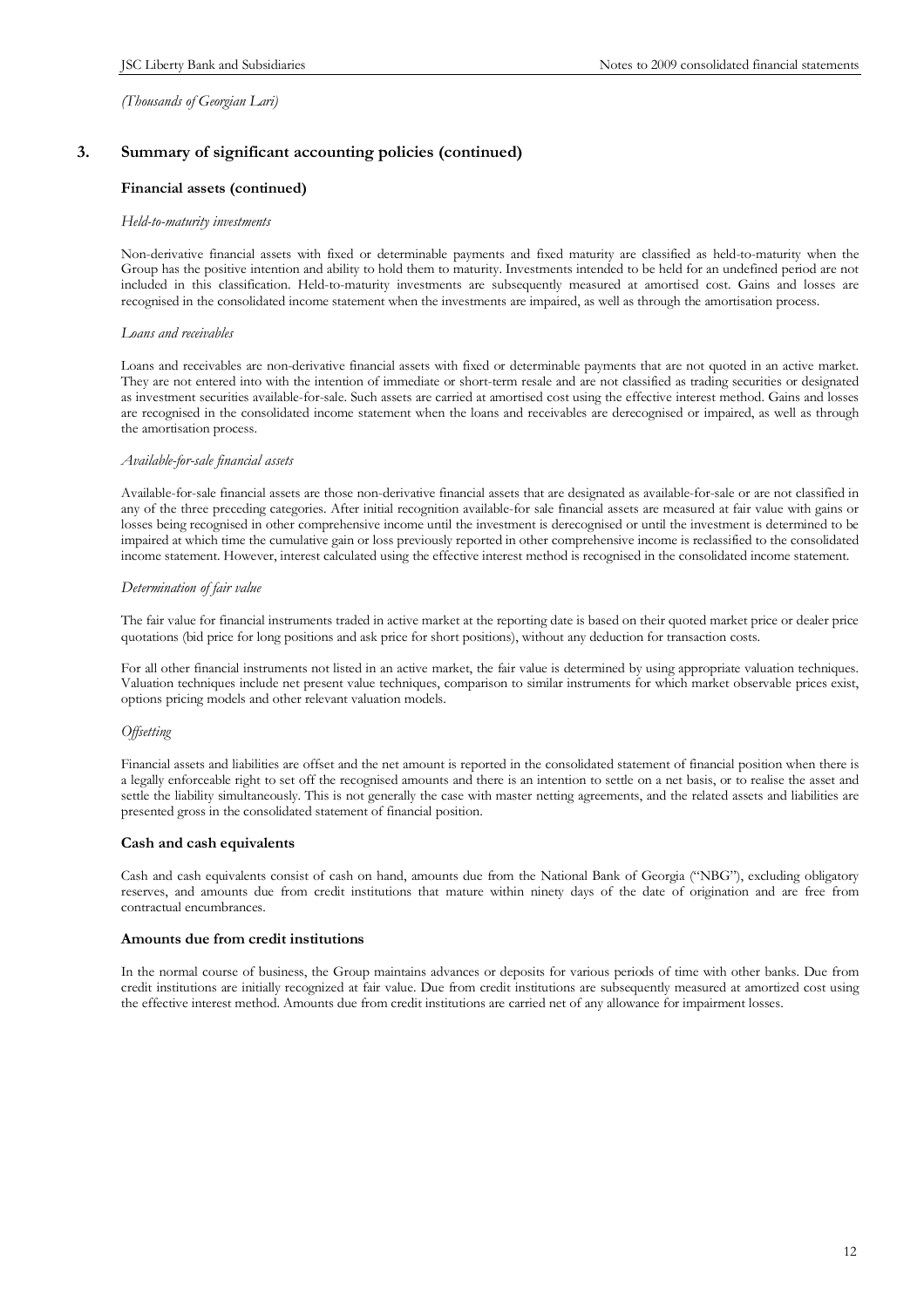# **3. Summary of significant accounting policies (continued)**

# **Borrowings**

Issued financial instruments or their components are classified as liabilities, where the substance of the contractual arrangement results in the Group having an obligation either to deliver cash or another financial asset to the holder, or to satisfy the obligation other than by the exchange of a fixed amount of cash or another financial asset for a fixed number of own equity instruments. Such instruments include amounts due to the NBG and Government, amounts due to credit institutions, amounts due to customers and debt securities issued. After initial recognition, borrowings are subsequently measured at amortised cost using the effective interest method. Gains and losses are recognised in the consolidated income statement when the borrowings are derecognised as well as through the amortisation process.

If the Group purchases its own debt, it is removed from the statement of financial position and the difference between the carrying amount of the liability and the consideration paid is recognised in the consolidated income statement.

# **Leases**

# *i. Finance - Group as lessee*

The Group recognises finance leases as assets and liabilities in the consolidated statement of financial position at the date of commencement of the lease term at amounts equal to the fair value of the leased property or, if lower, at the present value of the minimum lease payments. In calculating the present value of the minimum lease payments the discount factor used is the interest rate implicit in the lease, when it is practicable to determine; otherwise, the Group's incremental borrowing rate is used. Initial direct costs incurred are included as part of the asset. Lease payments are apportioned between the finance charge and the reduction of the outstanding liability. The finance charge is allocated to periods during the lease term so as to produce a constant periodic rate of interest on the remaining balance of the liability for each period.

The costs identified as directly attributable to activities performed by the lessee for a finance lease, are included as part of the amount recognised as an asset under the lease.

# *ii. Operating - Group as lessee*

Leases of assets under which the risks and rewards of ownership are effectively retained by the lessor are classified as operating leases. Lease payments under an operating lease are recognised as expenses on a straight-line basis over the lease term and included into other operating expenses.

# *iii. Operating - Group as lessor*

The Group presents assets subject to operating leases in the consolidated statement of financial position according to the nature of the asset. Lease income from operating leases is recognised in the consolidated income statement on a straight-line basis over the lease term as other income. The aggregate cost of incentives provided to lessees is recognised as a reduction of rental income over the lease term on a straight-line basis. Initial direct costs incurred specifically to earn revenues from an operating lease are added to the carrying amount of the leased asset.

# **Impairment of financial assets**

The Group assesses at each reporting date whether there is any objective evidence that a financial asset or a group of financial assets is impaired. A financial asset or a group of financial assets is deemed to be impaired if, and only if, there is objective evidence of impairment as a result of one or more events that has occurred after the initial recognition of the asset (an incurred 'loss event') and that loss event (or events) has an impact on the estimated future cash flows of the financial asset or the group of financial assets that can be reliably estimated. Evidence of impairment may include indications that the borrower or a group of borrowers is experiencing significant financial difficulty, default or delinquency in interest or principal payments, the probability that they will enter bankruptcy or other financial reorganisation and where observable data indicate that there is a measurable decrease in the estimated future cash flows, such as changes in arrears or economic conditions that correlate with defaults.

### *Amounts due from credit institutions and loans to customers*

For amounts due from credit institutions and loans to customers carried at amortised cost, the Group first assesses individually whether objective evidence of impairment exists individually for financial assets that are individually significant, or collectively for financial assets that are not individually significant. If the Group determines that no objective evidence of impairment exists for an individually assessed financial asset, whether significant or not, it includes the asset in a group of financial assets with similar credit risks characteristics and collectively assesses them for impairment. Assets that are individually assessed for impairment and for which an impairment loss is, or continues to be, recognised are not included in a collective assessment of impairment.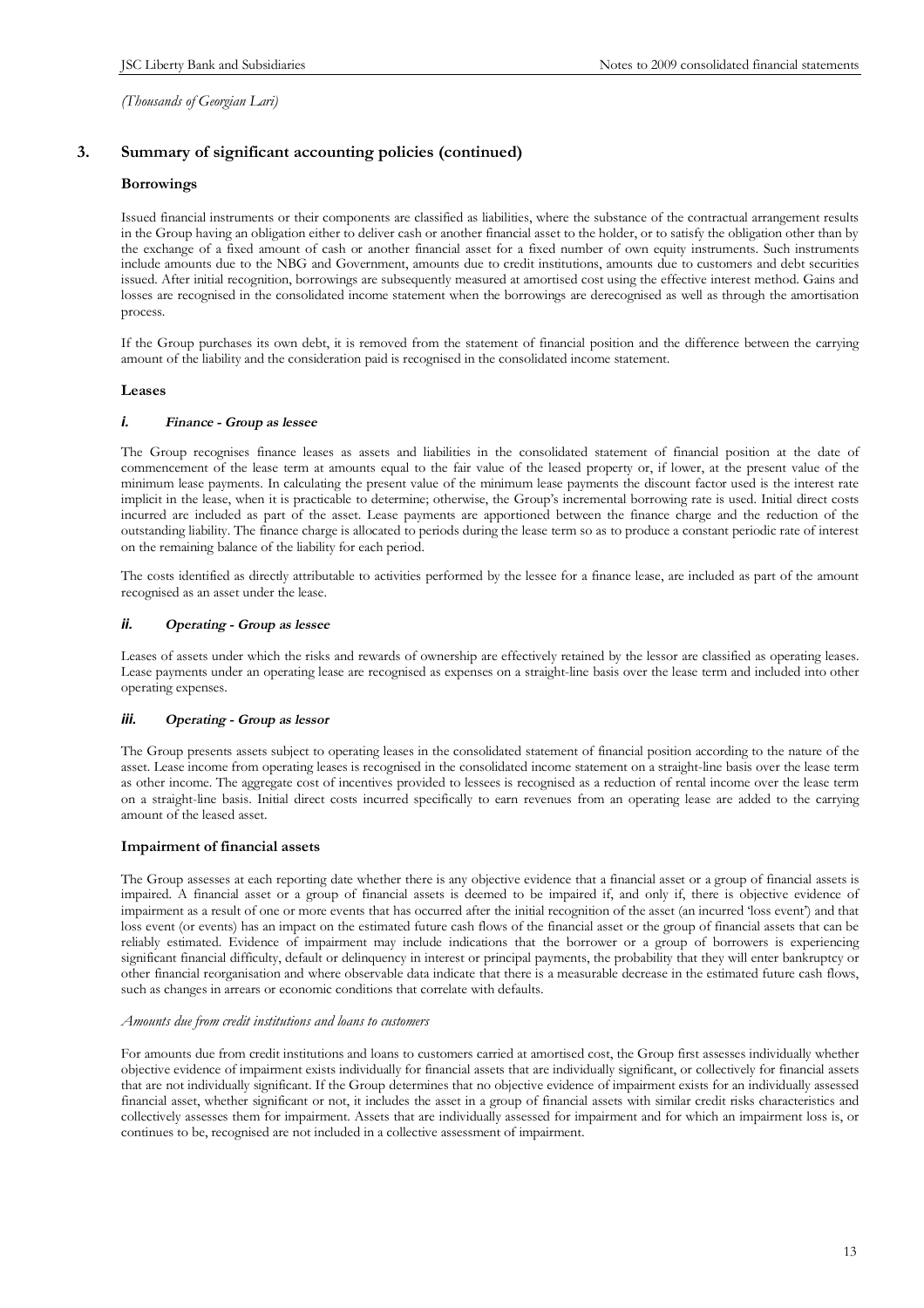# **3. Summary of significant accounting policies (continued)**

### **Impairment of financial assets (continued)**

If there is an objective evidence that an impairment loss has been incurred, the amount of the loss is measured as the difference between the assets' carrying amount and the present value of estimated future cash flows (excluding future expected credit losses that have not yet been incurred). The carrying amount of the asset is reduced through the use of an allowance account and the amount of the loss is recognised in the consolidated income statement. Interest income continues to be accrued on the reduced carrying amount based on the original effective interest rate of the asset. Loans together with the associated allowance are written off when there is no realistic prospect of future recovery and all collateral has been realised or has been transferred to the Group. If, in a subsequent year, the amount of the estimated impairment loss increases or decreases because of an event occurring after the impairment was recognised, the previously recognised impairment loss is increased or reduced by adjusting the allowance account. If a future write-off is later recovered, the recovery is credited to the consolidated income statement.

The present value of the estimated future cash flows is discounted at the financial asset's original effective interest rate. If a loan has a variable interest rate, the discount rate for measuring any impairment loss is the current effective interest rate. The calculation of the present value of the estimated future cash flows of a collateralised financial asset reflects the cash flows that may result from foreclosure less costs for obtaining and selling the collateral, whether or not foreclosure is probable.

For the purpose of a collective evaluation of impairment, financial assets are grouped on the basis of the Group's internal credit grading system that considers credit risk characteristics such as asset type, industry, geographical location, collateral type, past-due status and other relevant factors.

Future cash flows on a group of financial assets that are collectively evaluated for impairment are estimated on the basis of historical loss experience for assets with credit risk characteristics similar to those in the group. Historical loss experience is adjusted on the basis of current observable data to reflect the effects of current conditions that did not affect the years on which the historical loss experience is based and to remove the effects of conditions in the historical period that do not exist currently. Estimates of changes in future cash flows reflect, and are directionally consistent with, changes in related observable data from year to year (such as changes in unemployment rates, property prices, commodity prices, payment status, or other factors that are indicative of incurred losses in the group or their magnitude). The methodology and assumptions used for estimating future cash flows are reviewed regularly to reduce any differences between loss estimates and actual loss experience.

### *Held-to-maturity financial investments*

For held-to-maturity investments the Group assesses individually whether there is objective evidence of impairment. If there is objective evidence that an impairment loss has been incurred, the amount of the loss is measured as the difference between the asset's carrying amount and the present value of estimated future cash flows. The carrying amount of the asset is reduced and the amount of the loss is recognised in the consolidated income statement.

If, in a subsequent year, the amount of the estimated impairment loss decreases because of an event occurring after the impairment was recognised, any amounts formerly charged are credited to the consolidated income statement.

### *Available-for-sale financial investments*

For available-for-sale financial investments, the Group assesses at each reporting date whether there is objective evidence that an investment or a group of investments is impaired.

In the case of equity investments classified as available-for-sale, objective evidence would include a significant or prolonged decline in the fair value of the investment below its cost. Where there is evidence of impairment, the cumulative loss – measured as the difference between the acquisition coast and the current fair value, less any impairment loss on that investment previously recognised in the consolidated income statement – is reclassified from other comprehensive income to the consolidated income statement. Impairment losses on equity investments are not reversed through the consolidated income statement; increases in their fair value after impairment are recognised in other comprehensive income.

In the case of debt instruments classified as available-for-sale, impairment is assessed based on the same criteria as financial assets carried at amortised cost. Future interest income is based on the reduced carrying amount and is accrued using the rate of interest used to discount the future cash flows for the purpose of measuring the impairment loss. The interest income is recorded in the consolidated income statement. If, in a subsequent year, the fair value of a debt instrument increases and the increase can be objectively related to an event occurring after the impairment loss was recognised in the consolidated income statement, the impairment loss is reversed through the consolidated income statement.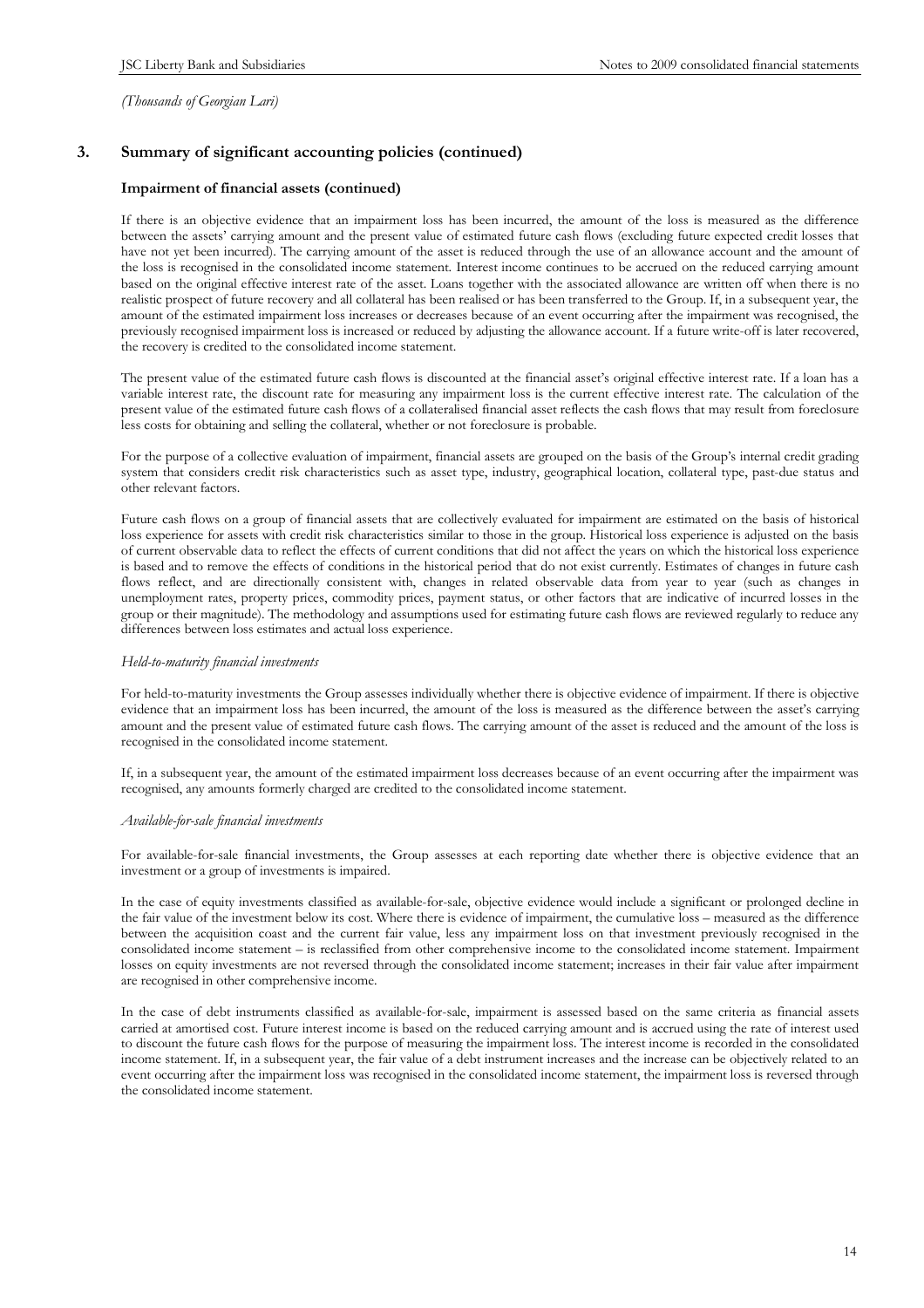# **3. Summary of significant accounting policies (continued)**

# **Impairment of financial assets (continued)**

### *Renegotiated loans*

Where possible, the Group seeks to restructure loans rather than to take possession of collateral. This may involve extending the payment arrangements and the agreement of new loan conditions. Once the terms have been renegotiated, the loan is no longer considered past due. Management continuously reviews renegotiated loans to ensure that all criteria are met and that future payments are likely to occur. The loans continue to be subject to an individual or collective impairment assessment, calculated using the loan's original effective interest rate.

# **Derecognition of financial assets and liabilities**

### *Financial assets*

A financial asset (or, where applicable a part of a financial asset or part of a group of similar financial assets) is derecognised where:

- the rights to receive cash flows from the asset have expired;
- the Group has transferred its rights to receive cash flows from the asset, or retained the right to receive cash flows from the asset, but has assumed an obligation to pay them in full without material delay to a third party under a 'pass-through' arrangement; and
- the Group either (a) has transferred substantially all the risks and rewards of the asset, or (b) has neither transferred nor retained substantially all the risks and rewards of the asset, but has transferred control of the asset.

Where the Group has transferred its rights to receive cash flows from an asset and has neither transferred nor retained substantially all the risks and rewards of the asset nor transferred control of the asset, the asset is recognised to the extent of the Group's continuing involvement in the asset. Continuing involvement that takes the form of a guarantee over the transferred asset is measured at the lower of the original carrying amount of the asset and the maximum amount of consideration that the Group could be required to repay.

Where continuing involvement takes the form of a written and/or purchased option (including a cash-settled option or similar provision) on the transferred asset, the extent of the Group's continuing involvement is the amount of the transferred asset that the Group may repurchase, except that in the case of a written put option (including a cash-settled option or similar provision) on an asset measured at fair value, the extent of the Group's continuing involvement is limited to the lower of the fair value of the transferred asset and the option exercise price.

# *Financial liabilities*

A financial liability is derecognised when the obligation under the liability is discharged or cancelled or expires.

Where an existing financial liability is replaced by another from the same lender on substantially different terms, or the terms of an existing liability are substantially modified, such an exchange or modification is treated as a derecognition of the original liability and the recognition of a new liability, and the difference in the respective carrying amounts is recognised in the consolidated income statement.

# **Financial guarantees**

In the ordinary course of business, the Group gives financial guarantees, consisting of letters of credit, guarantees and acceptances. Financial guarantees are initially recognised in the consolidated financial statements at fair value, in 'Other liabilities', being the premium received. Subsequent to initial recognition, the Group's liability under each guarantee is measured at the higher of the amortised premium and the best estimate of expenditure required to settle any financial obligation arising as a result of the guarantee.

Any increase in the liability relating to financial guarantees is taken to the consolidated income statement. The premium received is recognised in the consolidated income statement on a straight-line basis over the life of the guarantee.

# **Insurance and reinsurance receivables**

Insurance and reinsurance receivables are recognized based upon insurance policy terms and measured at cost. The carrying value of insurance and reinsurance receivables is reviewed for impairment whenever events or circumstances indicate that the carrying amount may not be recoverable, with any impairment loss recorded in the consolidated statement of income.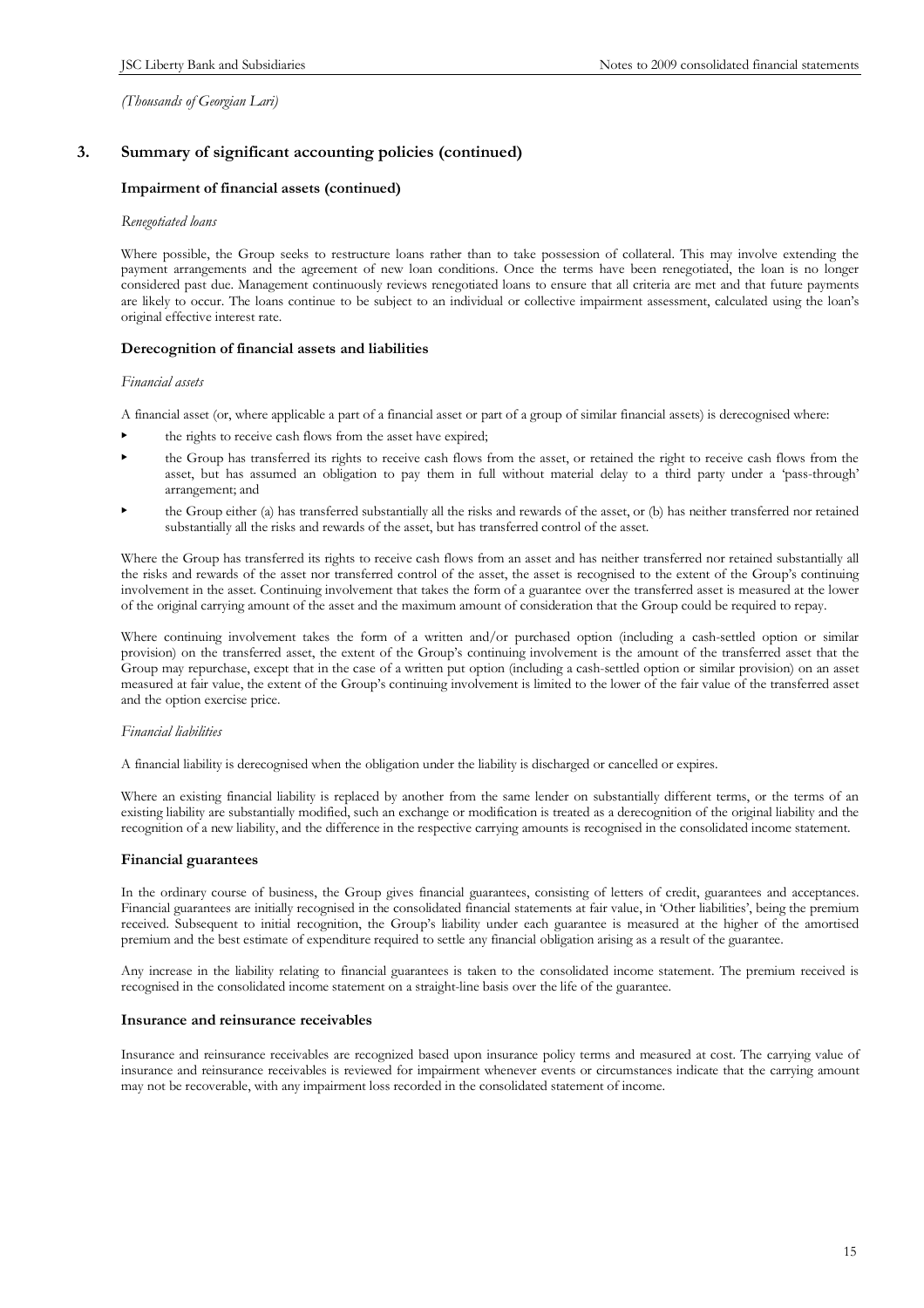# **3. Summary of significant accounting policies (continued)**

### **Insurance and reinsurance receivables (continued)**

Reinsurance receivables primarily include balances due from both insurance and reinsurance companies for ceded insurance liabilities. Premiums on reinsurance assumed are recognized as revenue in the same manner as they would be if the reinsurance were considered direct business, taking into account the product classification of the reinsured business. Amounts due to reinsurers are estimated in a manner consistent with the associated reinsured policies and in accordance with the reinsurance contract. Premiums ceded and claims reimbursed are presented on a gross basis.

An impairment review is performed on all reinsurance assets when an indication of impairment occurs. Reinsurance receivables are impaired only if there is objective evidence that the Group may not receive all amounts due to it under the terms of the contract that this can be measured reliably.

### **Insurance liabilities**

### *General insurance liabilities*

General insurance contract liabilities are based on the estimated ultimate cost of all claims incurred but not settled at the reporting date, whether reported or not, together with related claims handling costs and reduction for the expected value of salvage and other recoveries. Significant delays can be experienced in the notification and settlement of certain type of general insurance claims, particularly in respect of liability business, environmental and pollution exposures – therefore the ultimate cost of which cannot be known with certainty at the reporting date.

### *Provision for unearned premiums*

The proportion of written premiums, gross of commission payable to intermediaries, attributable to subsequent periods is deferred as unearned premium. The change in the provision for unearned premium is taken to the consolidated income statement in order that revenue is recognized over the period of risk or, for annuities, the amount of expected future benefit payments.

### *Liability adequacy test*

At each reporting date, a liability adequacy test is performed, to ensure the adequacy of unearned premiums net of related deferred acquisition costs. In performing the test, current best estimates of future contractual cash flows, claims handling and policy administration expenses, as well as investment income from assets backing such liabilities, are used. Any inadequacy is immediately charged to the consolidated income statement by establishing an unexpired risk provision.

### **Taxation**

The current income tax expense is calculated in accordance with the regulations of the Georgia. It represents the sum of the current and deferred tax expenses.

Deferred tax assets and liabilities are calculated in respect of temporary differences using the liability method. Deferred income taxes are provided for all temporary differences arising between the tax bases of assets and liabilities and their carrying values for financial reporting purposes, except where the deferred income tax arises from the initial recognition of goodwill or of an asset or liability in a transaction that is not a business combination and, at the time of the transaction, affects neither the accounting profit nor taxable profit or loss.

A deferred tax asset is recorded only to the extent that it is probable that taxable profit will be available against which the deductible temporary differences can be utilised. Deferred tax assets and liabilities are measured at tax rates that are expected to apply to the period when the asset is realised or the liability is settled, based on tax rates that have been enacted or substantively enacted at the reporting date.

Deferred income tax is provided on temporary differences arising on investments in subsidiaries, associates and joint ventures, except where the timing of the reversal of the temporary difference can be controlled and it is probable that the temporary difference will not reverse in the foreseeable future.

Georgia also has various operating taxes, which are assessed on the Group's activities. These taxes are included as a component of other operating expenses.

### **Property and equipment**

Property and equipment is carried at cost, excluding the costs of day-to-day servicing, less accumulated depreciation and any accumulated impairment. Such cost includes the cost of replacing part of equipment when that cost is incurred if the recognition criteria are met.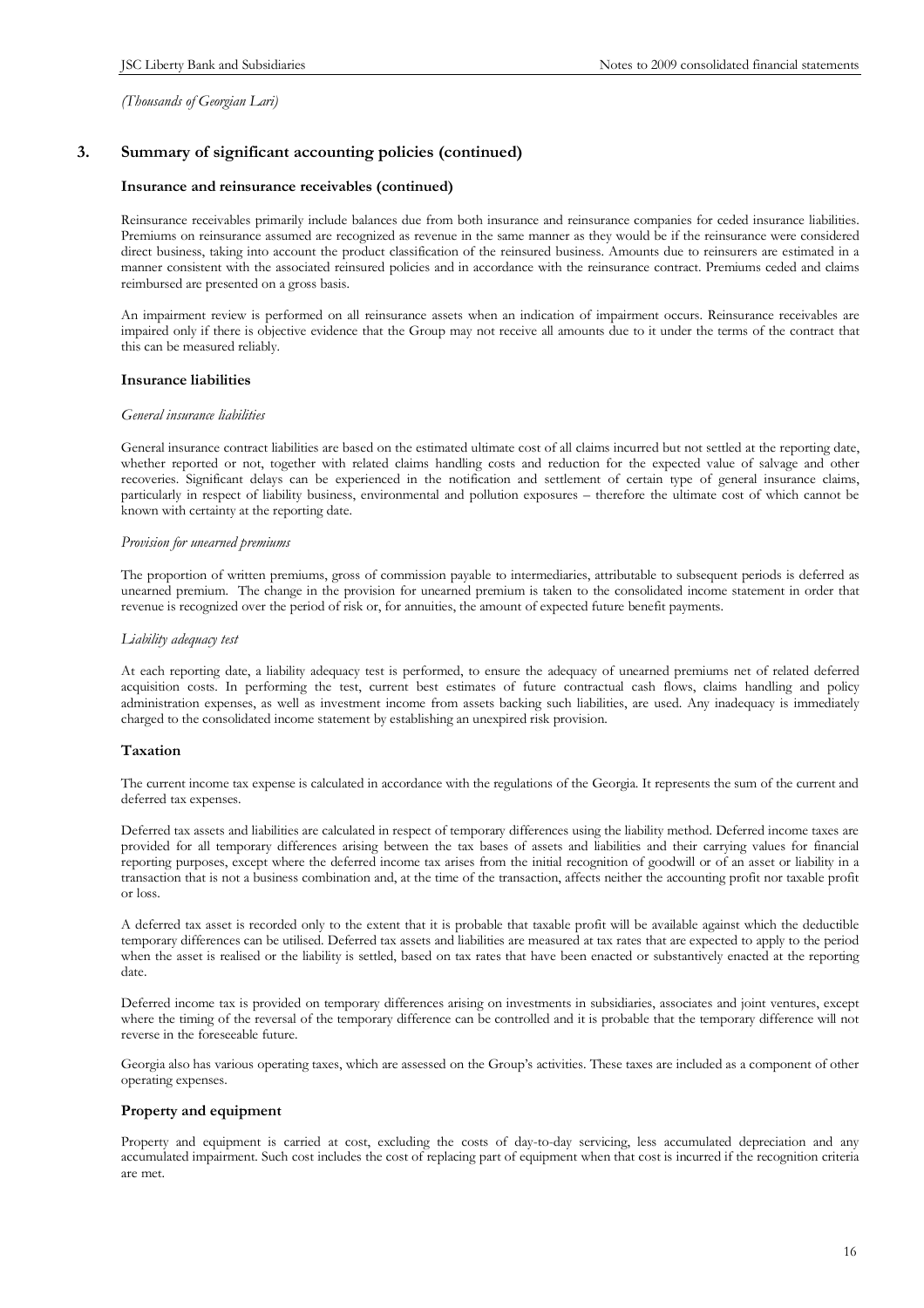# **3. Summary of significant accounting policies (continued)**

# **Property and equipment (continued)**

The carrying values of property and equipment are reviewed for impairment when events or changes in circumstances indicate that the carrying value may not be recoverable.

Following initial recognition at cost, buildings are carried at a revalued amount, which is the fair value at the date of the revaluation less any subsequent accumulated depreciation and subsequent accumulated impairment losses. Valuations are performed frequently enough to ensure that the fair value of a revalued asset does not differ materially from its carrying amount.

Accumulated depreciation as at the revaluation date is eliminated against the gross carrying amount of the asset and the net amount is restated to the revalued amount of the asset. Any revaluation surplus is credited to the revaluation reserve for property and equipment included in other comprehensive income, except to the extent that it reverses a revaluation decrease of the same asset previously recognised in the consolidated income statement, in which case the increase is recognised in the consolidated income statement. A revaluation deficit is recognised in the consolidated income statement, except that a deficit directly offsetting a previous surplus on the same asset is directly offset against the surplus in the revaluation reserve for property and equipment.

An annual transfer from the revaluation reserve for property and equipment to retained earnings is made for the difference between depreciation based on the revalued carrying amount of the assets and depreciation based on the assets original cost. Upon disposal, any revaluation reserve relating to the particular asset being sold is transferred to retained earnings.

Depreciation of an asset begins when it is available for use. Depreciation is calculated on a straight-line basis at the following annual prescribed rates:

| Buildings and other real estate | $2\% - 5\%$   |
|---------------------------------|---------------|
| Furniture and equipment         | $15\% - 20\%$ |
| Computer equipment              | $20\% - 25\%$ |
| Vehicles                        | $20\% - 25\%$ |
| Leasehold improvements          | $15\% - 25\%$ |

The asset's residual values, useful lives and methods are reviewed, and adjusted as appropriate, at each financial year-end.

Costs related to repairs and renewals are charged when incurred and included in other operating expenses, unless they qualify for capitalization.

Construction-in-progress comprise costs directly related to construction of property and equipment including an appropriate allocation of directly attributable variable and fixed overheads that are incurred in construction. Depreciation of these assets, on the same basis as similar property assets, commences when the assets are put into operation.

# **Investment properties**

The Group holds certain properties as investments to earn rental income, generate capital appreciation or both. Investment properties are measured initially at cost, including subsequent costs. Subsequent to initial recognition, Investment properties is stated to fair value. Gains or losses arising from changes in fair values of investment properties are included in the consolidated income statement.

# **Intangible assets**

Intangible assets include computer software and licenses.

Intangible assets acquired separately are measured on initial recognition at cost. The cost of intangible assets acquired in a business combination is fair value as at the date of acquisition. Following initial recognition, intangible assets are carried at cost less any accumulated amortisation and any accumulated impairment losses. The useful lives of intangible assets are assessed to be either finite or indefinite. Intangible assets with finite lives are amortised over the useful economic lives of 5 to 10 years and assessed for impairment whenever there is an indication that the intangible asset may be impaired. Amortisation periods and methods for intangible assets with indefinite useful lives are reviewed at least at each financial year-end.

# **Provisions**

Provisions are recognised when the Group has a present legal or constructive obligation as a result of past events, and it is probable that an outflow of resources embodying economic benefits will be required to settle the obligation and a reliable estimate of the amount of obligation can be made.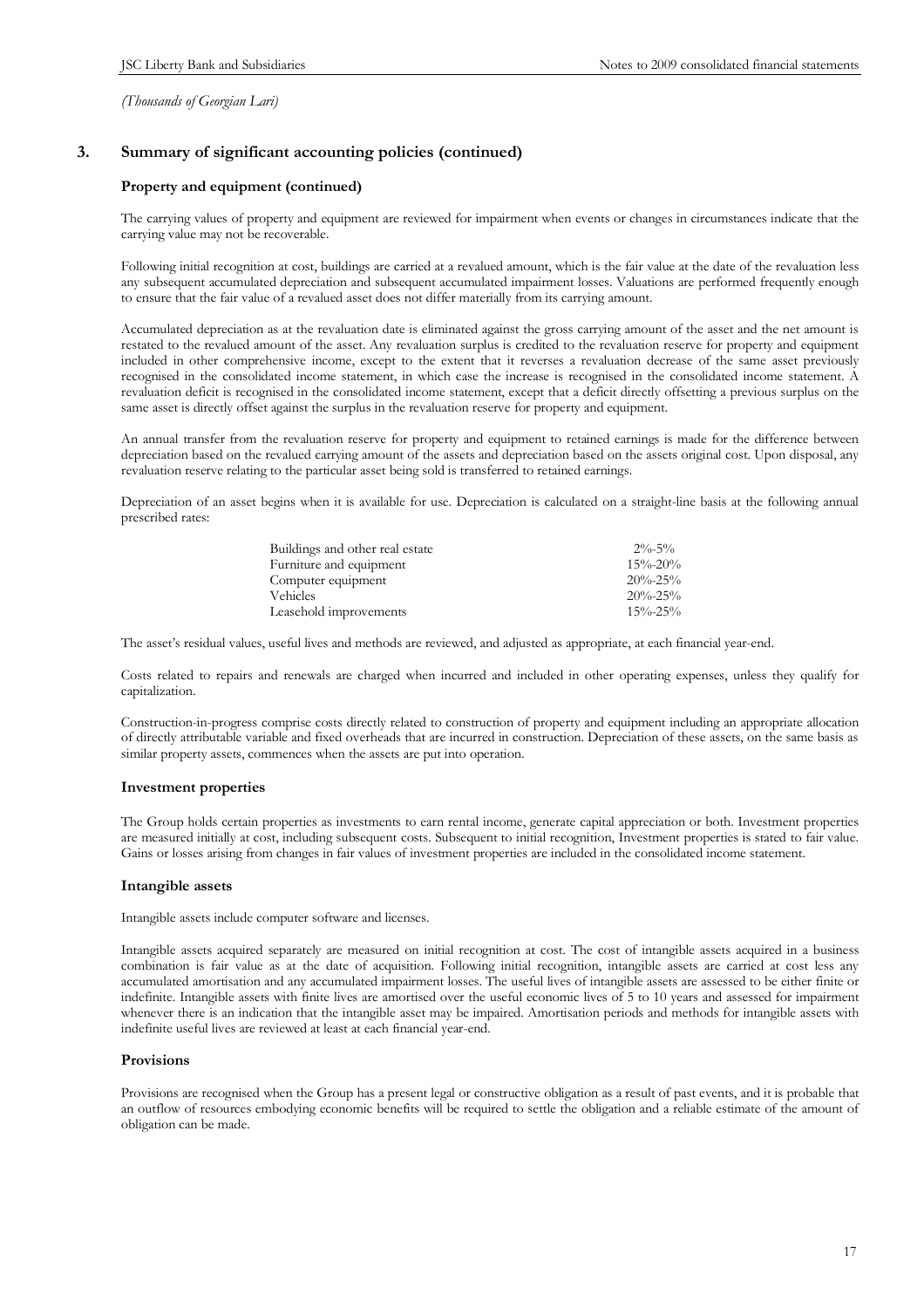# **3. Summary of significant accounting policies (continued)**

# **Share capital**

### *Share capital*

Ordinary shares and non-redeemable preference shares with discretionary dividends are both classified as equity. External costs directly attributable to the issue of new shares, other than on a business combination, are shown as a deduction from the proceeds in equity. Any excess of the fair value of consideration received over the par value of shares issued is recognised as additional paid-in capital.

### *Treasury shares*

Where the Group or its subsidiaries purchases the Group's shares, the consideration paid, including any attributable transaction costs, net of income taxes, is deducted from total equity as treasury shares until they are cancelled or reissued. Where such shares are subsequently sold or reissued, any consideration received is included in equity. Treasury shares are stated at weighted average cost.

### *Dividends*

Dividends are recognised as a liability and deducted from equity at the reporting date only if they are declared before or on the reporting date. Dividends are disclosed when they are proposed before the reporting date or proposed or declared after the reporting date but before the financial statements are authorised for issue.

### **Segment reporting**

The Group's segment reporting is based on the following operating segments: Retail Banking, Corporate and Merchant Banking, Private Banking, Corporate Centre and Real Estate Management functions.

### **Contingencies**

Contingent liabilities are not recognised in the consolidated statement of financial position but are disclosed unless the possibility of any outflow in settlement is remote. A contingent asset is not recognised in the consolidated statement of financial position but disclosed when an inflow of economic benefits is probable.

### **Retirement and other benefit obligations**

In accordance with the requirements of the Georgian legislation, certain percentages of pension payments were withheld from total disbursements to staff to be transferred to the state pension fund till 1 January 2009, such that a portion of salary expense is withheld from the employee and instead paid to the state pension fund on behalf of the employee. This expense was charged in the period in which the related salaries were earned. Upon retirement, all retirement benefit payments are made by the state pension funds. The Group does not have any pension arrangements separate from the state pension system of Georgia. In addition, the Group has no postretirement benefits or other significant compensated benefits requiring accrual.

### **Recognition of income and expenses**

Revenue is recognised to the extent that it is probable that the economic benefits will flow to the Group and the revenue can be reliably measured. The following specific recognition criteria must also be met before revenue is recognised:

### *Interest and similar income and expense*

For all financial instruments measured at amortised cost and interest bearing securities classified as trading or available-for-sale, interest income or expense is recorded at the effective interest rate, which is the rate that exactly discounts estimated future cash payments or receipts through the expected life of the financial instrument or a shorter period, where appropriate, to the net carrying amount of the financial asset or financial liability. The calculation takes into account all contractual terms of the financial instrument (for example, prepayment options) and includes any fees or incremental costs that are directly attributable to the instrument and are an integral part of the effective interest rate, but not future credit losses. The carrying amount of the financial asset or financial liability is adjusted if the Group revises its estimates of payments or receipts. The adjusted carrying amount is calculated based on the original effective interest rate and the change in carrying amount is recorded as interest income or expense.

Once the recorded value of a financial asset or a group of similar financial assets has been reduced due to an impairment loss, interest income continues to be recognised using the original effective interest rate applied to the new carrying amount.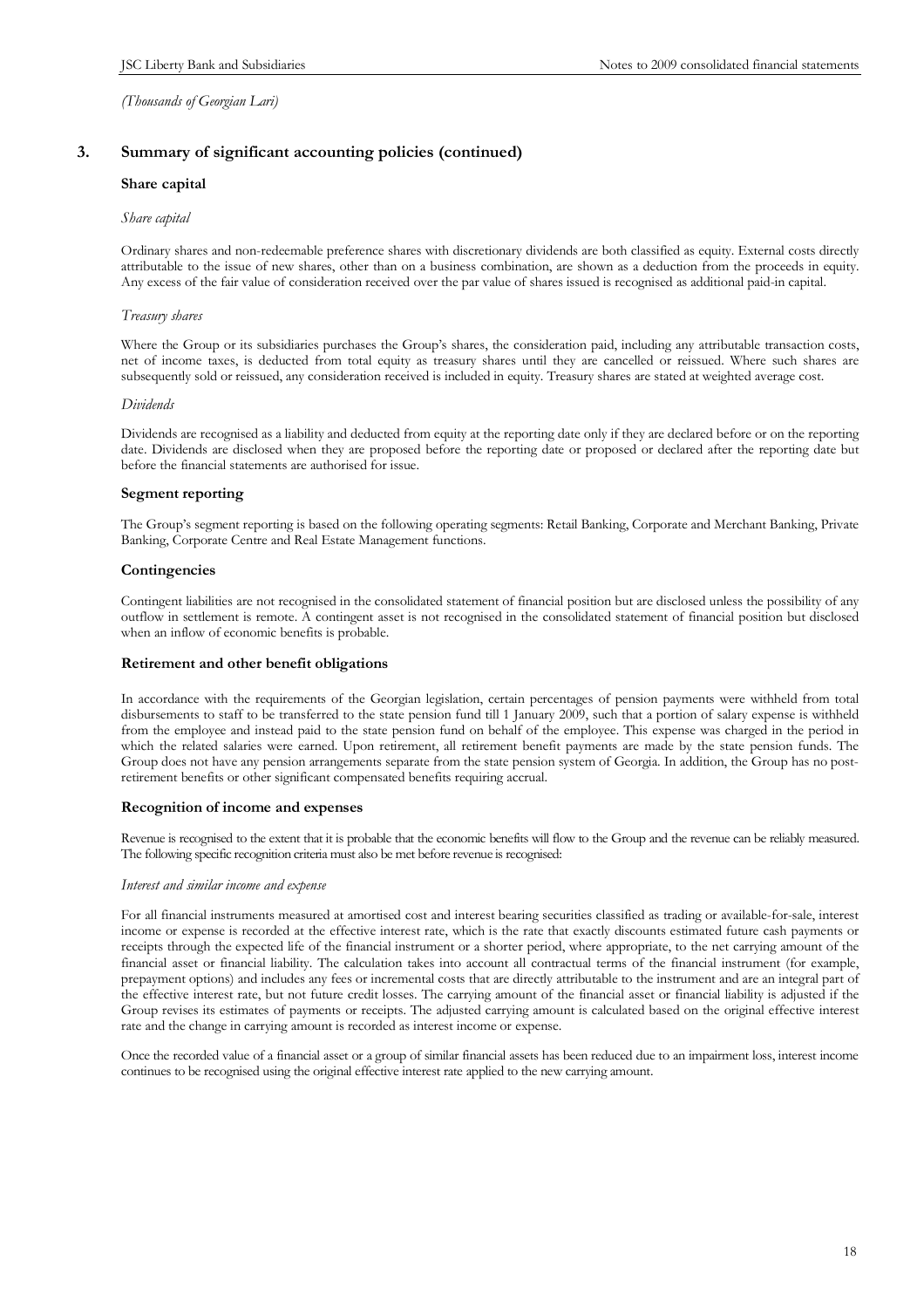# **3. Summary of significant accounting policies (continued)**

# **Recognition of income and expenses (continued)**

### *Fee and commission income*

The Group earns fee and commission income from a diverse range of services it provides to its customers. Fee income can be divided into the following two categories:

• *Fee income earned from services that are provided over a certain period of time*

Fees earned for the provision of services over a period of time are accrued over that period. These fees include commission income and asset management, custody and other management and advisory fees. Loan commitment fees for loans that are likely to be drawn down and other credit related fees are deferred (together with any incremental costs) and recognised as an adjustment to the effective interest rate on the loan.

### • *Fee income from providing transaction services*

Fees arising from negotiating or participating in the negotiation of a transaction for a third party – such as the arrangement of the acquisition of shares or other securities or the purchase or sale of businesses – are recognised on completion of the underlying transaction. Fees or components of fees that are linked to a certain performance are recognised after fulfilling the corresponding criteria.

### *Dividend income*

Revenue is recognised when the Groups' right to receive the payment is established.

### **Foreign currency translation**

The consolidated financial statements are presented in Georgian Lari, which is the Bank's and subsidiaries' functional and presentation currency. Transactions in foreign currencies are initially recorded in the functional currency, converted at the rate of exchange ruling at the date of the transaction. Monetary assets and liabilities denominated in foreign currencies are retranslated at the functional currency rate of exchange ruling at the reporting date. Gains and losses resulting from the translation of foreign currency transactions are recognised in the consolidated income statement as gains less losses from foreign currencies - translation differences. Non-monetary items that are measured in terms of historical cost in a foreign currency are translated using the exchange rates as at the dates of the initial transactions. Non-monetary items measured at fair value in a foreign currency are translated using the exchange rates at the date when the fair value was determined.

Differences between the contractual exchange rate of a transaction in a foreign currency and the NBG exchange rate on the date of the transaction are included in gains less losses from dealing in foreign currencies

The exchange rates used by the Group in the preparation of the consolidated financial statements as at 31 December 2009 and 2008 are as follows:

|                 | <i>30 June</i> | 31 December | 31 December |
|-----------------|----------------|-------------|-------------|
|                 | 2010           | 2009        | 2008        |
| GEL/1 US Dollar | 1.8442         | 1.6858      | 1.6670      |
| GEL/1 Euro      | 2.2484         | 2.4195      | 2.3648      |

# **Future changes in accounting policies**

# *Standards and interpretations issued but not yet effective*

### *Amendment to IAS 39 "Financial Instruments: recognition and measurement" - Eligible Hedged Items*

The amendment to IAS 39 was issued in August 2008, and becomes effective for annual periods beginning on or after 1 July 2009. The amendment addresses the designation of a one-sided risk in a hedged item, and designation of inflation as a hedged risk or portion in particular situations. It clarifies that an entity is permitted to designate a portion of the fair value changes or cash flow variability of a financial instrument as hedged item. Management does not expect the amendment to IAS 39 to affect the Group's consolidated financial statements as the Group has not entered into any such hedges.

#### IFRS 3 "Business Combinations" (revised in January 2008) and LAS 27 "Consolidated and Separate Financial Statements" (revised in January 2008)

The revised standards were issued in January 2008 and become effective for financial years beginning on or after 1 July 2009. Revised IFRS 3 introduces a number of changes in the accounting for business combinations that will impact the amount of goodwill recognised, the reported results in the period that an acquisition occurs, and future reported results. Revised IAS 27 requires that a change in the ownership interest of a subsidiary is accounted for as an equity transaction. Therefore, such a change will have no impact on goodwill, nor will it give raise to a gain or loss. Furthermore, the revised standard changes the accounting for losses incurred by the subsidiary as well as the loss of control of a subsidiary. The changes introduced by the revised Standards must be applied prospectively and will affect only future acquisitions and transactions with minority interests.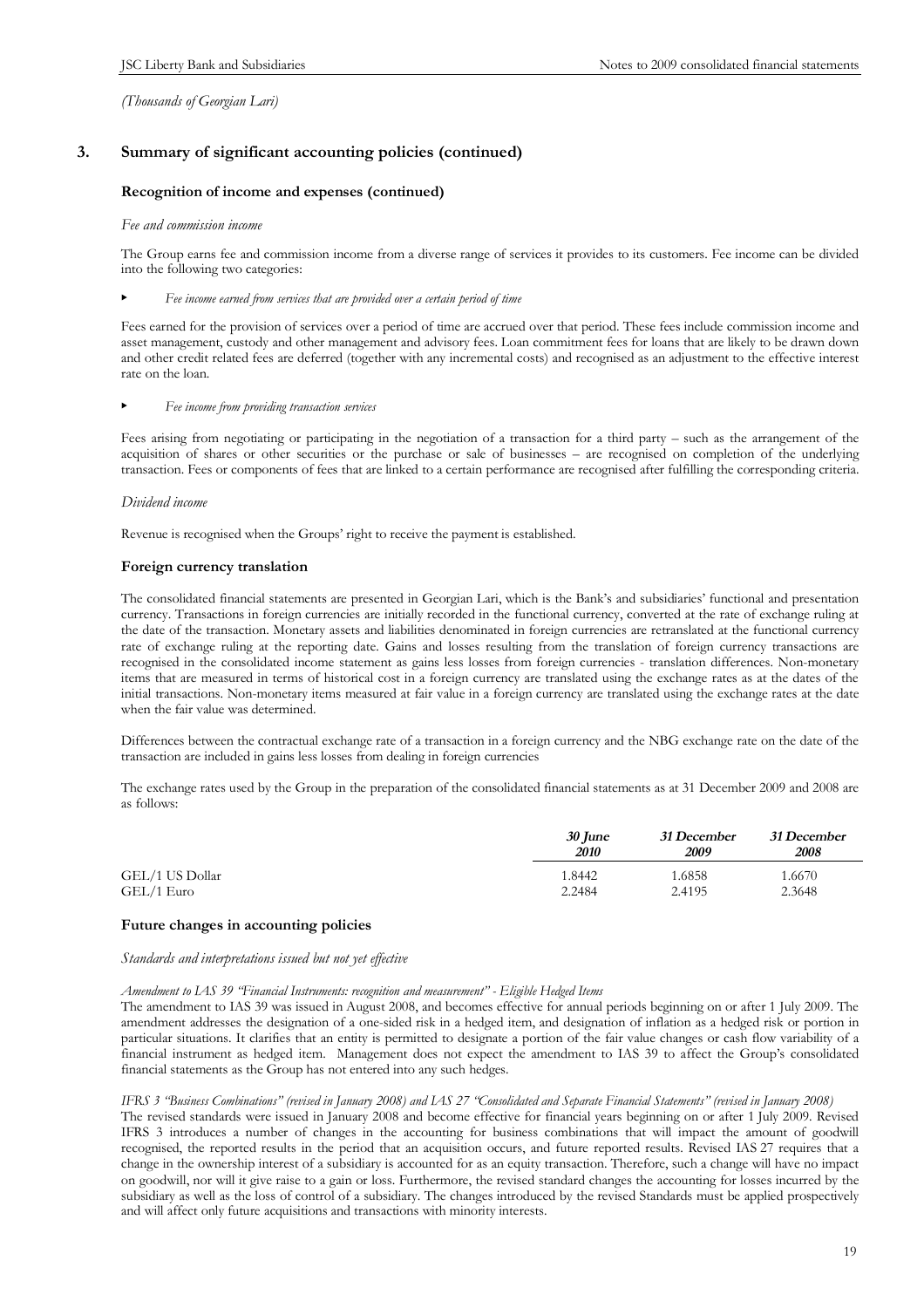# **3. Summary of significant accounting policies (continued)**

# **Future changes in accounting policies (continued)**

### *IFRS 2 Share-based Payment: Group Cash-settled Share-based Payment Transactions*

The amendment to IFRS 2 was issued in June 2009 and become effective for financial years beginning on or after 1 January 2010. The amendment clarifies the scope and the accounting for group cash-settled share-based payment transactions. This amendment also supersedes IFRIC 8 and IFRIC 11. The Group expects that this amendment will have no impact on the Group's consolidated financial statements.

# *IFRIC 17 "Distribution of Non-Cash Assets to Owners"*

IFRIC Interpretation 17 was issued on 27 November 2008 and is effective for annual periods beginning on or after 1 July 2009. IFRIC 17 applies to pro rata distributions of non-cash assets except for common control transactions and requires that a dividend payable should be recognised when the dividend is appropriately authorised and is no longer at the discretion of the entity; an entity should measure the dividend payable at the fair value of the net assets to be distributed; an entity should recognise the difference between the dividend paid and the carrying amount of the net assets distributed in profit or loss. The Interpretation also requires an entity to provide additional disclosures if the net assets being held for distribution to owners meet the definition of a discontinued operation. The Group expects that this interpretation will have no impact on the Group's consolidated financial statements.

### *Improvements to IFRSs*

In April 2009 the IASB issued the second omnibus of amendments to its standards, primarily with a view to removing inconsistencies and clarifying wording. Most of the amendments are effective for annual periods beginning on or after 1 January 2010. There are separate transitional provisions for each standard. Amendments included in April 2009 "Improvements to IFRS" will have no impact on the accounting policies, financial position or performance of the Group, except the following amendments resulting in changes to accounting policies, as described below.

- IFRS 5 Non-current Assets Held for Sale and Discontinued Operations: clarifies that the disclosures required in respect of noncurrent assets and disposal groups classified as held for sale or discontinued operations are only those set out in IFRS 5. The disclosure requirements of other IFRSs only apply if specifically required for such non-current assets or discontinued operations. The Group expects that this amendment will have no impact on the Group's consolidated financial statements.
- IFRS 8 Operating Segment Information: clarifies that segment assets and liabilities need only be reported when those assets and liabilities are included in measures that are used by the chief operating decision maker. As the Group's chief operating decision maker does review segment assets and liabilities, the Group will continue to disclose this information.
- IAS 7 Statement of Cash Flows: Explicitly states that only expenditure that results in recognising an asset can be classified as a cash flow from investing activities.
- IAS 36 Impairment of Assets: The amendment clarifies that the largest unit permitted for allocating goodwill, acquired in a business combination, is the operating segment as defined in IFRS 8 before aggregation for reporting purposes. The amendment will have no impact on the Group as the annual impairment test is performed before aggregation.

### *Amendments to IAS 32 "Financial instruments: Presentation": Classification of Rights Issues"*

In October 2009, the IASB issued amendment to IAS 32. Entities shall apply that amendment for annual periods beginning on or after 1 February 2010. Earlier application is permitted. The amendment alters the definition of a financial liability in IAS 32 to classify rights issues and certain options or warrants as equity instruments. This is applicable if the rights are given pro rata to all of the existing owners of the same class of an entity's non-derivative equity instruments, in order to acquire a fixed number of the entity's own equity instruments for a fixed amount in any currency. The Group expects that this amendment will have no impact on the Group's consolidated financial statements.

### *IFRS 9 "Financial Instruments"*

In November 2009 the IASB issued the first phase of IFRS 9 Financial instruments. This Standard will eventually replace IAS 39 Financial Instrument: Recognition and Measurement. IFRS 9 becomes effective for financial years beginning on or after 1 January 2013. Entities may adopt the first phase for reporting periods ending on or after 31 December 2009. The first phase of IFRS 9 introduces new requirements on classification and measurement of financial assets. In particular, for subsequent measurement all financial assets are to be classified at amortised cost or at fair value through profit or loss with the irrevocable option for equity instruments not held for trading to be measured at fair value through other comprehensive income. The Group now evaluates the impact of the adoption of new Standard and considers the initial application date.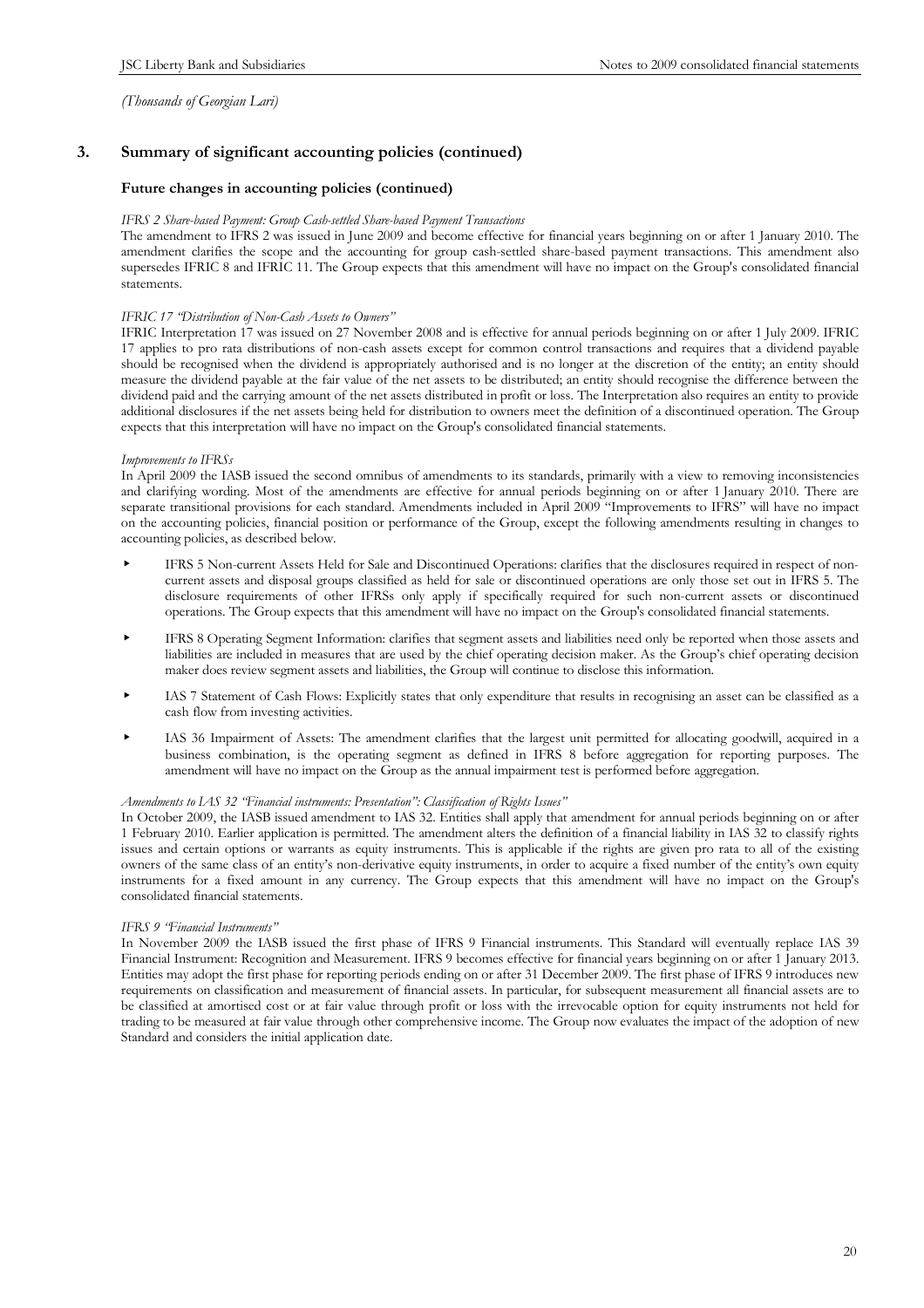# **4. Significant accounting judgments and estimates**

The preparation of the Group's consolidated financial statements requires management to make estimates and judgments that affect the reported amounts of assets and liabilities at the balance sheet date and the reported amount of income and expenses during the year ended. Management evaluates its estimates and judgments on an ongoing basis. Management bases its estimates and judgments on historical experience and on various other factors that are believed to be reasonable under the circumstances. Actual results may differ from these estimates under different assumptions or conditions. The following estimates and judgments are considered important to the Group's financial condition.

# *Allowance for impairment of loans*

The Group regularly reviews its loans to assess for impairment. The Group's loan impairment provisions are established to recognize incurred impairment losses in its portfolio of loans and receivables. The Group considers accounting estimates related to allowance for impairment of loans and receivables a key source of estimation uncertainty because (i) they are highly susceptible to change from period to period as the assumptions about future default rates and valuation of potential losses relating to impaired loans and receivables are based on recent performance experience, and (ii) any significant difference between the Group's estimated losses and actual losses would require the Group to record provisions which could have a material impact on its financial statements in future periods.

The Group uses management's judgment to estimate the amount of any impairment loss in cases where a borrower has financial difficulties and there are few available sources of historical data relating to similar borrowers. Similarly, the Group estimates changes in future cash flows based on past performance, past customer behavior, observable data indicating an adverse change in the payment status of borrowers in a group, and national or local economic conditions that correlate with defaults on assets in the group. Management uses estimates based on historical loss experience for assets with credit risk characteristics and objective evidence of impairment similar to those in the group of loans. The Group uses management's judgment to adjust observable data for a group of loans to reflect current circumstances not reflected in historical data.

The allowances for impairment of financial assets in the consolidated financial statements have been determined on the basis of existing economic and political conditions. The Group is not in a position to predict what changes in conditions will take place in Georgia and what effect such changes might have on the adequacy of the allowances for impairment of financial assets in future periods.

### *Valuation of financial instruments*

Financial instruments that are classified as available-for-sale are stated at fair value. The fair value of such financial instruments is the estimated amount at which the instrument could be exchanged between willing parties, other than in a forced or liquidation sale. If a quoted market price is available for an instrument, the fair value is calculated based on the market price. When valuation parameters are not observable in the market or cannot be derived from observable market prices, the fair value is derived through analysis of other observable market data appropriate for each product and pricing models which use a mathematical methodology based on accepted financial theories. Pricing models take into account the contract terms of the securities as well as market-based valuation parameters, such as interest rates, volatility, exchange rates and the credit rating of the counterparty. Where market-based valuation parameters are missed, management will make a judgment as to its best estimate of that parameter in order to determine a reasonable reflection of how the market would be expected to price the instrument. In exercising this judgment, a variety of tools are used including proxy observable data, historical data, and extrapolation techniques. The best evidence of fair value of a financial instrument at initial recognition is the transaction price unless the instrument is evidenced by comparison with data from observable markets. Any difference between the transaction price and the value based on a valuation technique is not recognized in the consolidated statement of operations on initial recognition.

Subsequent gains or losses are only recognized to the extent that it arises from a change in a factor that market participants would consider in setting a price.

The Group considers that the accounting estimate related to valuation of financial instruments where quoted markets prices are not available is a key source of estimation uncertainty because: (i) it is highly susceptible to change from period to period because it requires management to make assumptions about interest rates, volatility, exchange rates, the credit rating of the counterparty, valuation adjustments and specific feature of the transactions and (ii) the impact that recognizing a change in the valuations would have on the assets reported on its balance sheet as well as its profit/loss could be material.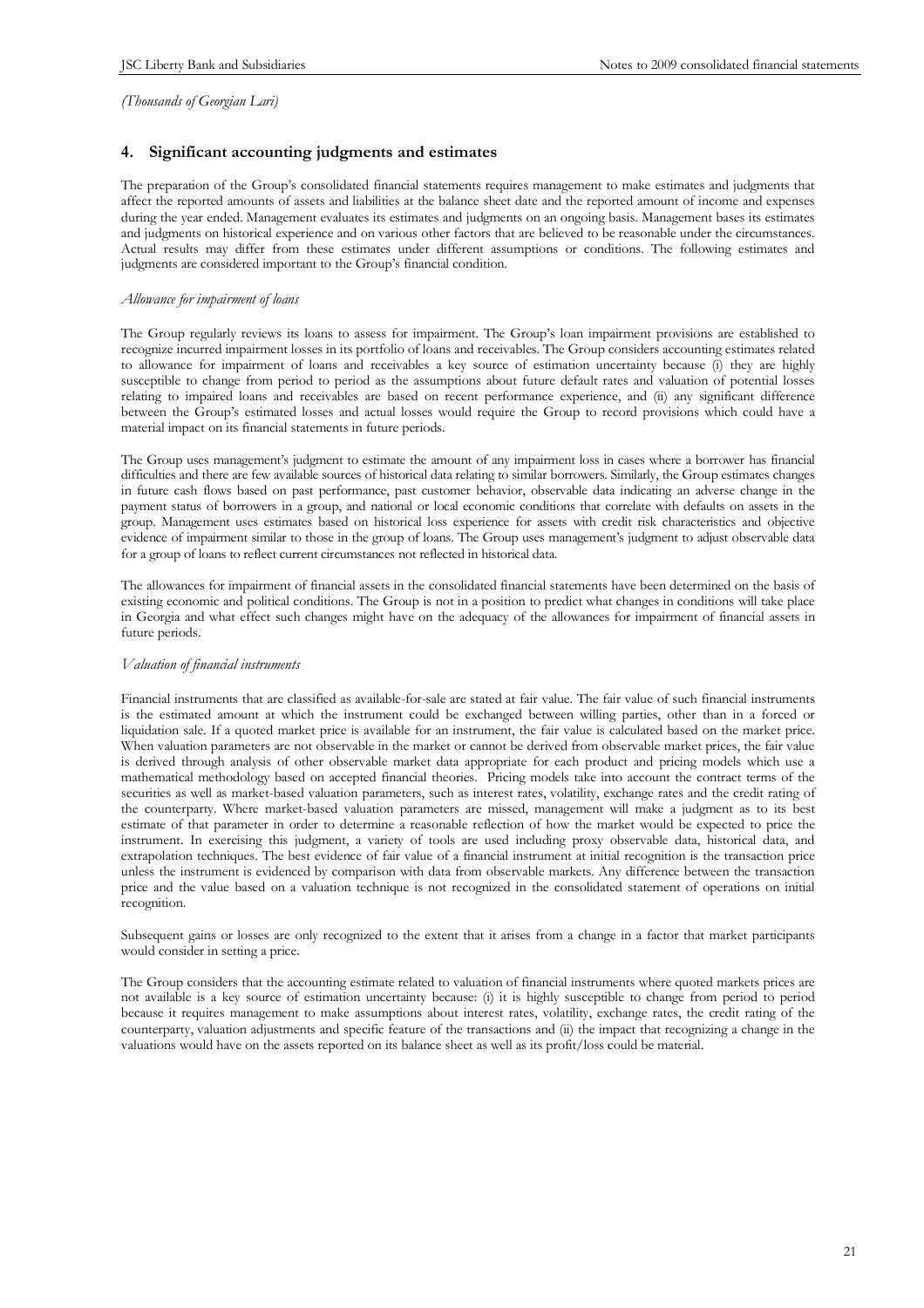# **4. Significant accounting judgments and estimates (continued)**

Had management used different assumptions regarding the interest rates, volatility, exchange rates, the credit rating of the counterparty and valuation adjustments, a larger or smaller change in the valuation of financial instruments where quoted market prices are not available would have resulted that could have had a material impact on the Group's reported net income.

# *Insurance contract provisions*

For insurance contract provisions estimates have to be made both for the expected ultimate cost of claims reported but not settled at the balance sheet date ("RBNS") and for the expected ultimate cost of claims incurred but not yet reported at the balance sheet date ("IBNR"). It can take a significant period of time before the ultimate claims cost can be established with certainty and for some type of policies, IBNR claims form the majority of the balance sheet liability.

The main assumption underlying techniques used by the Group is that the Group's past claims development experience is used to project future claims development and, hence, ultimate claims costs. As such, these techniques extrapolate the development of paid and incurred losses, average costs per claim and claim numbers based on the observed development of earlier years and expected loss ratios. Historical claims development is mainly analyzed by significant business lines. Large claims are usually separately addressed, either by being reserved at the face value of loss adjustor estimates or separately projected in order to reflect their future development. In most cases, no explicit assumptions are made regarding future rates of claims inflation or loss ratios. Instead, the assumptions used are those implicit in the historic claims development data on which the projections are based. Additional qualitative judgment is used to assess the extent to which past trends may not apply in future, in order to arrive at the estimated ultimate cost of claims that present the likely outcome from the range of possible outcomes, taking account of all the uncertainties involved.

Further judgment is made as to the recoverability of amounts due from reinsurers. Provisions for bad debts are made specifically based on the solvency of the reinsurers, payment experience with them and any discrepancies of which the Group is aware.

### *Property and equipment*

Certain property (land and buildings) is measured at revalued amounts. The date of the latest appraisal was 31 December 2008. The next revaluation is preliminarily determined as at 31 December 2010. Other items of property, plant and equipment are stated at cost less accumulated depreciation and less any accumulated impairment losses. The estimation of the useful life of an item of property, plant and equipment is a matter of management judgment based upon experience with similar assets. In determining the useful life of an asset, management considers the expected usage, estimated technical obsolescence, physical wear and tear and the physical environment in which the asset is operated. Changes in any one of these conditions or estimates may result in adjustments to future depreciation rates.

# **5. Segment information**

For management purposes, the Group is organized into the following operating segments based on products and service:

| Retail Banking                    | Principally handling individual customers' deposits, and providing consumer loans, overdrafts, credit<br>cards facilities and funds transfer facilities. |
|-----------------------------------|----------------------------------------------------------------------------------------------------------------------------------------------------------|
| Corporate and<br>Merchant Banking | Principally handling loans and other credit facilities and deposit and current accounts for corporate and<br>institutional customers.                    |
| Corporate Center                  | Principally providing back office services to all operating segments of the Bank.                                                                        |
| Private Banking                   | Principally providing private banking services to VIP customers of the Bank                                                                              |
| Real Estate<br>Management         | Principally handling the real estate owned by the Group.                                                                                                 |
| Other                             | Segments not classified above                                                                                                                            |

Management monitors the operating results of its business units separately for the purpose of making decisions about resource allocation and performance assessment. Segment performance, as explained in the table below, is measured differently from profit or loss in the consolidated financial statements. Income taxes are managed on a group basis and are not allocated to operating segments.

Transfer prices between operating segments are on an arm's length basis in a manner similar to transactions with third parties.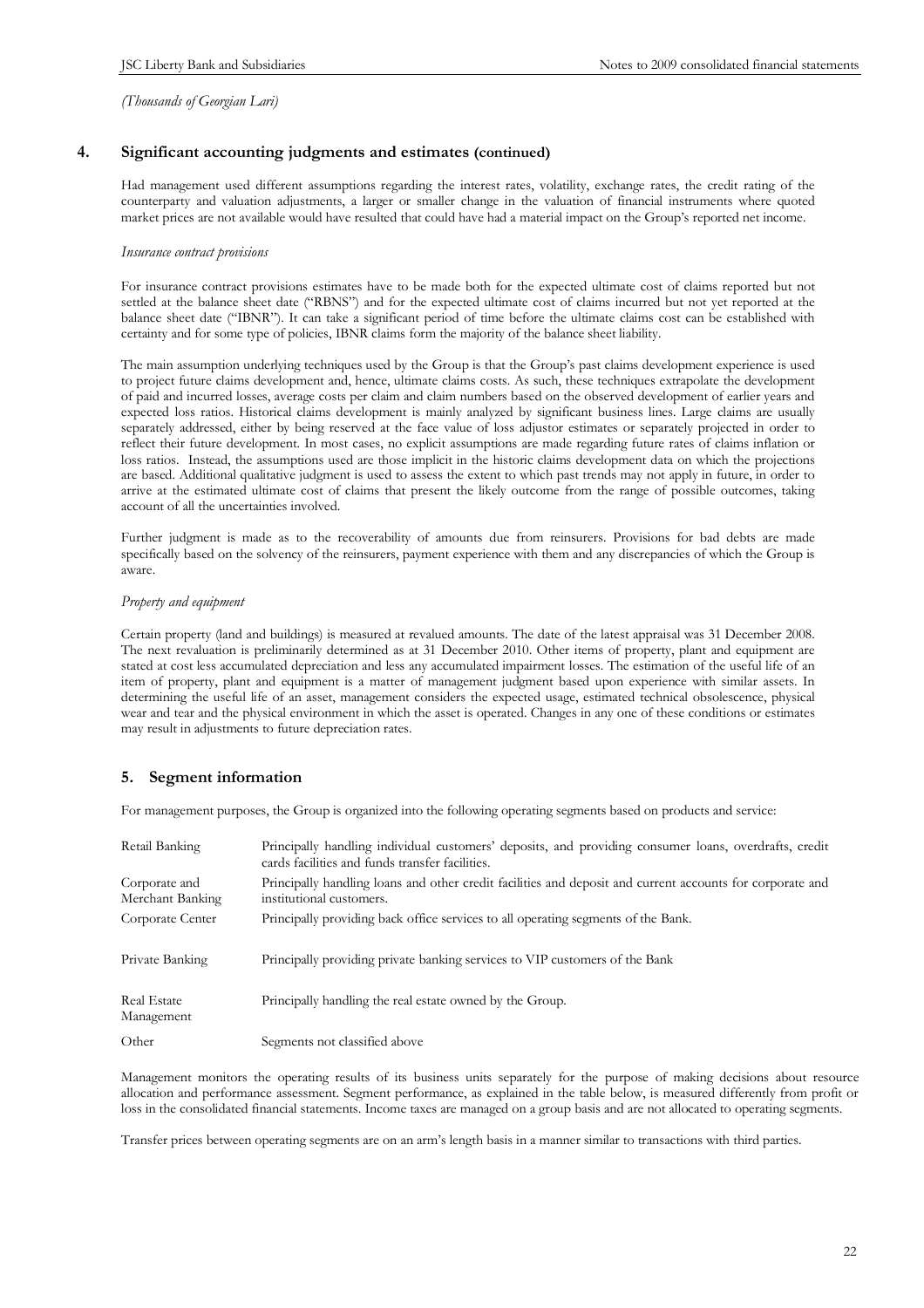# **5. Segment information (continued)**

No revenue from transactions with a single external customer or counterparty amounted to 10% or more of the Group's total revenue in 2009 or 2008.

The following tables present income and profit and certain asset and liability information regarding the Group's operating segments.

|                                      | Retail   | Corporate | Private | Corporate |        | Adjustments         |           |
|--------------------------------------|----------|-----------|---------|-----------|--------|---------------------|-----------|
| 2009                                 | banking  | banking   | banking | center    | Other  | and<br>eliminations | Total     |
| Revenue                              |          |           |         |           |        |                     |           |
| Third party                          |          |           |         |           |        |                     |           |
| Interest income                      | 13,922   | 4,758     | 631     | 4,814     |        | (20)                | 24,105    |
| Net fees and commission income       | 16,958   | 9,007     | 87      | 3,723     |        | (1)                 | 29,774    |
| Net gains from foreign currencies    | 502      | 377       | 76      | 1,556     | (1)    | 924                 | 3,434     |
| Other income                         | 3,324    | 3,324     | 82      | 4,580     | 1,066  | 5,598               | 17,974    |
| Total revenue                        | 34,706   | 17,466    | 876     | 14,673    | 1,065  | 6,501               | 75,287    |
| Interest expense                     | (8,470)  | (6,087)   | (206)   | (5, 156)  | (20)   | 20                  | (19, 919) |
| Net impairment charge on interest-   |          |           |         |           |        |                     |           |
| bearing assets                       | (553)    | (19, 131) | (17)    | 2,935     | $\sim$ |                     | (16,766)  |
| Salaries and other employee benefits | (14,528) | (3,332)   | (203)   | (1,732)   | (411)  |                     | (20, 206) |
| Depreciation, amortization and       |          |           |         |           |        |                     |           |
| impairment                           | (2,950)  | (737)     |         | (1,229)   | (52)   | (1,938)             | (6,906)   |
| Other impairment and provisions      |          |           |         | (2,295)   |        |                     | (2,295)   |
| General and administrative and other |          |           |         |           |        | 348                 |           |
| operating expenses                   | (7,269)  | (2,485)   | (181)   | (5, 429)  | (421)  |                     | (15, 437) |
| Segment results                      | 936      | (14, 306) | 269     | 1,767     | 161    | 4,931               | (6,242)   |
| Income tax benefit                   |          |           |         |           |        |                     | 899       |
| Loss for the year                    |          |           |         |           |        |                     | (5, 343)  |
|                                      |          |           |         |           |        |                     |           |
| Segment assets                       | 196,653  | 64,210    | 2,552   | 59,587    | 6,384  | (8,346)             | 321,040   |
| Segment liabilities                  | 118,283  | 166,113   | 15,416  | 11,965    | 614    | (575)               | 311,816   |
| Other segment information            |          |           |         |           |        |                     |           |
| Investments in associates            |          |           |         | 788       |        |                     | 788       |
| Share of loss of associates          |          |           |         | (105)     |        |                     | (105)     |

| 2008 (Restated)                      | Retail<br>banking | Corporate<br>banking | Corporate<br>center | <i><b>Insurance</b></i> | Real estate<br>management | Other   | <b>Adjustments</b><br>and<br>eliminations | Total     |
|--------------------------------------|-------------------|----------------------|---------------------|-------------------------|---------------------------|---------|-------------------------------------------|-----------|
| Revenue                              |                   |                      |                     |                         |                           |         |                                           |           |
| Third party                          |                   |                      |                     |                         |                           |         |                                           |           |
| Interest income                      | 19,827            | 10,301               | 1,437               |                         |                           | 9       | 555                                       | 32,129    |
| Net fees and commission income       | 15,705            | 8,793                | 3,821               |                         |                           | (50)    | 10                                        | 28,279    |
| Net gains from foreign currencies    | 437               | 328                  | 1,422               |                         | (225)                     | (195)   | (1,317)                                   | 450       |
| Other income                         | 509               | 509                  | 1,186               | 5,521                   | 3,616                     | 2,509   | (1,683)                                   | 12,167    |
| Total revenue                        | 36,478            | 21,103               | 7,866               | 5,521                   | 3,391                     | 2,273   | (2, 435)                                  | 73,025    |
| Interest expense                     | (10, 544)         | (6,229)              | (290)               |                         | (1,621)                   | (188)   | 2,204                                     | (16, 668) |
| Net impairment charge on interest-   |                   |                      |                     |                         |                           |         |                                           |           |
| bearing assets                       | 2,470             | (18,790)             | (11, 544)           |                         | $\sim$                    |         | $\overline{\phantom{a}}$                  | (27, 864) |
| Salaries and other employee benefits | (23, 611)         | (5, 441)             | (2,696)             | (795)                   | (1,527)                   | (1,021) | (60)                                      | (35, 151) |
| Depreciation, amortization and       |                   |                      |                     | (66)                    | (537)                     |         |                                           |           |
| impairment                           | (2, 412)          | (603)                | (1,005)             |                         |                           | (51)    | (271)                                     | (4, 945)  |
| Other impairment and provisions      |                   |                      | (5,256)             |                         |                           |         |                                           | (5,256)   |
| General and administrative and other |                   |                      |                     |                         |                           |         |                                           |           |
| operating expenses                   | (11,999)          | (4,311)              | (6,999)             | (1,511)                 | (11, 015)                 | (1,959) | 101                                       | (37, 693) |
| Segment results                      | (9,618)           | (15, 443)            | (19, 924)           | 3,149                   | (11, 309)                 | (946)   | (461)                                     | (54, 552) |
| Income tax benefit                   |                   |                      |                     |                         |                           |         |                                           | 8,705     |
| Loss for the year                    |                   |                      |                     |                         |                           |         |                                           | (45, 847) |
| Segment assets                       | 180,426           | 104,405              | 23,654              | 19,771                  | 9,176                     | 771     | (19, 148)                                 | 319,055   |
| Segment liabilities                  | 162,500           | 96,387               | 35,611              | 14,926                  | 15,312                    | 1,834   | (22, 023)                                 | 304,547   |
| Other segment information            |                   |                      |                     |                         |                           |         |                                           |           |
| Investments in associates            |                   |                      | 893                 |                         |                           |         |                                           | 893       |
| Share of profit of associates        |                   |                      | 104                 |                         |                           |         |                                           | 104       |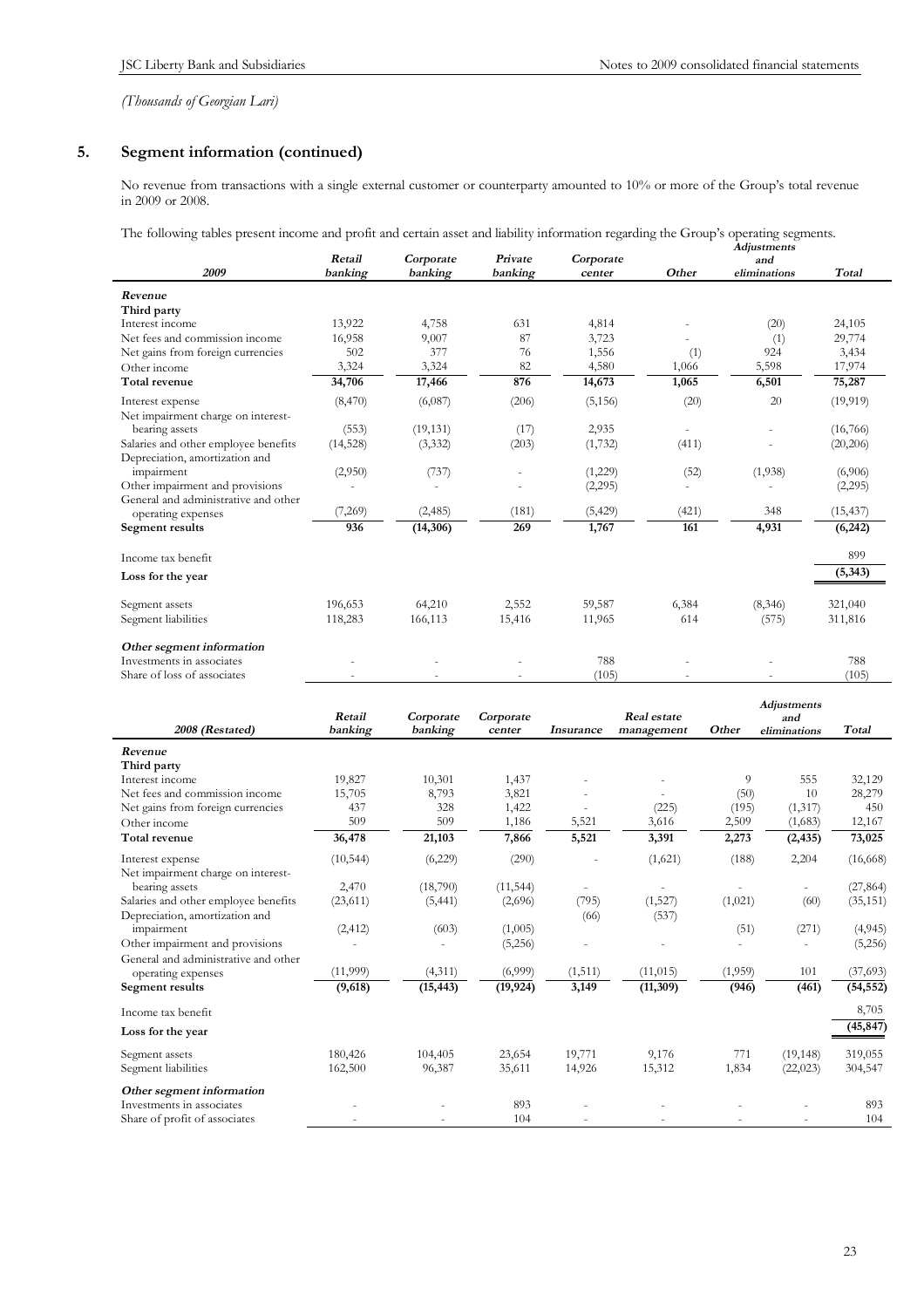# **6. Cash and cash equivalents**

Cash and cash equivalents comprise:

|                                                      | 2009   | 2008 (Restated) | 2007 (Restated) |
|------------------------------------------------------|--------|-----------------|-----------------|
| Cash on hand                                         | 44,075 | 11,652          | 16,582          |
| Current accounts with the NBG                        | 24,563 | 16,535          | 3,881           |
| Current accounts with other credit institutions      | 19,664 | 16,646          | 13,507          |
| Time deposits with credit institutions up to 90 days | 10.516 | 6.327           |                 |
| Cash and cash equivalents                            | 98,818 | 51,160          | 33,988          |

As of 31 December 2009 GEL 16,794 (2008: GEL 11,985) was placed on current and time deposit accounts with internationally recognized OECD banks that are the counterparties of the Group in performing international settlements.

# **7. Amounts due from credit institutions**

Amounts due from credit institutions comprise:

|        |          | 2007 (Restated) |
|--------|----------|-----------------|
| 13,356 | 9.080    | 7,587           |
| 1.067  | 11,057   | 10,659          |
| 14,423 | 20,137   | 18,246          |
|        | (10.499) |                 |
| 14,423 | 9,638    | 18,246          |
|        | 2009     | 2008 (Restated) |

Credit institutions are required to maintain an interest earning cash deposit with the NBG, the amount of which depends on the level of funds attracted by the credit institution. The Group's ability to withdraw such deposit is significantly restricted by the statutory legislation.

As of 31 December 2009, GEL 1,067 (2008: GEL 558) was placed on current accounts and inter-bank deposits with number of internationally recognized OECD banks, who are the main counterparties of the Group in performing international settlements. Of these amounts, GEL 503 was pledged to the counterparty banks and GEL 565 to Visa Inc., a global payments technology company as security for open commitments.

The movements in allowance for impairment of amounts due from credit institutions were as follows:

|                   | 2009      | 2008 (Restated) | 2007 (Restated) |
|-------------------|-----------|-----------------|-----------------|
| 1 January         | 10,499    |                 |                 |
| (Reversal)/charge | (102)     | 10,499          |                 |
| Write-offs        | (10, 397) |                 |                 |
| 31 December       | -         | 10,499          | -               |

# **8. Loans to customers**

Loans to customers comprise:

|                                 | 2009     | 2008 (Restated) |
|---------------------------------|----------|-----------------|
| Commercial loans                | 43,403   | 45,077          |
| Pension loans                   | 28,468   | 4,499           |
| Consumer loans                  | 18,512   | 55,373          |
| Salary loans                    | 16,598   | 29,719          |
| Residential mortgage loans      | 561      | 39              |
| Gross loans to customers        | 107,542  | 134,707         |
| Less – Allowance for impairment | (24,790) | (25, 421)       |
| Loans to customers              | 82,752   | 109,286         |
|                                 |          |                 |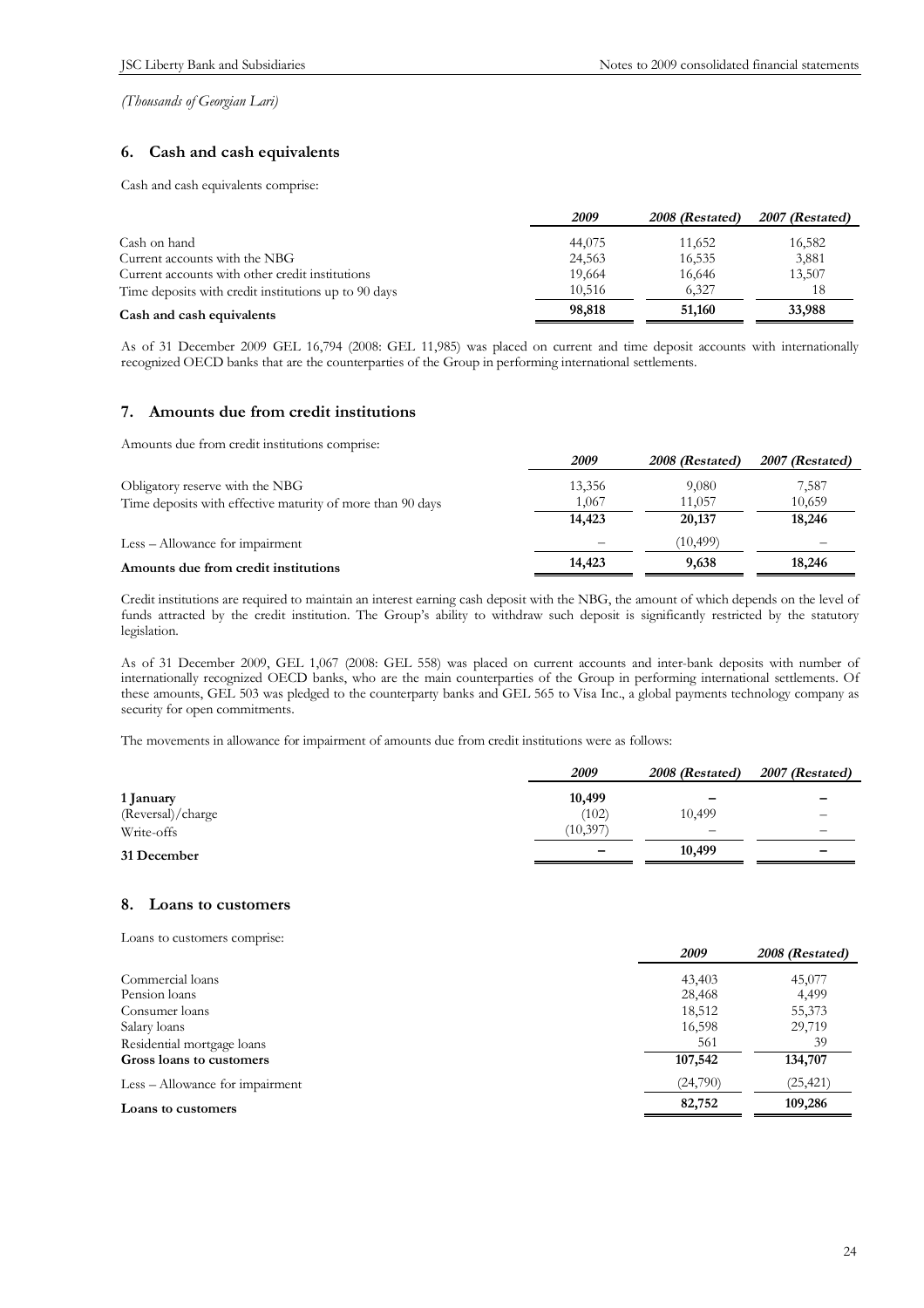# **8. Loans to customers (continued)**

# **Allowance for impairment of loans to customers**

A reconciliation of the allowance for impairment of loans to customers by class is as follows:

|                                                                                                                                         |                                 |                        | <b>Residential</b>            |                      |                                     |               |
|-----------------------------------------------------------------------------------------------------------------------------------------|---------------------------------|------------------------|-------------------------------|----------------------|-------------------------------------|---------------|
|                                                                                                                                         | Commercial<br><i>loans</i> 2009 | Consumer<br>loans 2009 | mortgage<br><i>loans</i> 2009 | Salary loans<br>2009 | <b>Pension</b><br><b>Loans 2009</b> | Total<br>2009 |
| At 1 January 2009                                                                                                                       | 11,463                          | 10,356                 | 5                             | 3,596                |                                     | 25,421        |
| Charge / (reversal) for the year                                                                                                        | 19,234                          | 208                    | (5)                           | (2,935)              | 366                                 | 16,868        |
| Recoveries                                                                                                                              | 1,159                           | 23                     |                               |                      |                                     | 1,182         |
| Amounts written off                                                                                                                     | (14,290)                        | (3,442)                |                               |                      | (38)                                | (17,770)      |
| Interest accrued on impaired loans                                                                                                      | (620)                           | (291)                  |                               |                      |                                     | (911)         |
| At 31 December 2009                                                                                                                     | 16,946                          | 6,854                  |                               | 661                  | 329                                 | 24,790        |
| Individual impairment                                                                                                                   | 16,784                          | 5,873                  |                               | 586                  | 288                                 | 23,531        |
| Collective impairment                                                                                                                   | 162                             | 981                    |                               | 75                   | 41                                  | 1,259         |
|                                                                                                                                         | 16,946                          | 6,854                  |                               | 661                  | 329                                 | 24,790        |
| Gross amount of loans, individually<br>determined to be impaired, before<br>deducting any individually assessed<br>impairment allowance | 35,543                          | 5,854                  |                               | 682                  | 290                                 | 42,369        |

|                                                                                                                                         | Commercial<br><i>loans</i> 2008 | Consumer<br>loans 2008 | <b>Residential</b><br>mortgage<br>loans 2008 | Salary loans<br>2008 | <b>Pension</b><br>Loans 2008 | Total<br>2008 |
|-----------------------------------------------------------------------------------------------------------------------------------------|---------------------------------|------------------------|----------------------------------------------|----------------------|------------------------------|---------------|
| At 1 January 2008 (Restated)                                                                                                            | 1,863                           | 7,821                  |                                              | 608                  | 90                           | 10,383        |
| Charge / (reversal) for the year                                                                                                        | 11,096                          | 3,364                  |                                              | 2,990                | (89)                         | 17,365        |
| Recoveries                                                                                                                              |                                 | 11                     |                                              |                      |                              | 11            |
| Amounts written off                                                                                                                     | (1, 364)                        | (781)                  |                                              | (2)                  |                              | (2,147)       |
| Interest accrued on impaired loans                                                                                                      | (132)                           | (59)                   |                                              |                      |                              | (191)         |
| At 31 December 2008 (Restated)                                                                                                          | 11,463                          | 10,356                 | 5.                                           | 3,596                |                              | 25,421        |
| Individual impairment                                                                                                                   | 11,239                          | 6,431                  |                                              |                      |                              | 17,670        |
| Collective impairment                                                                                                                   | 224                             | 3,925                  | 5.                                           | 3,596                |                              | 7,751         |
|                                                                                                                                         | 11,463                          | 10,356                 | 5.                                           | 3,596                |                              | 25,421        |
| Gross amount of loans, individually<br>determined to be impaired, before<br>deducting any individually assessed<br>impairment allowance | 40,792                          | 11,204                 |                                              |                      |                              | 51,996        |

### **Individually impaired loans**

Interest income accrued on loans, for which individual impairment allowances have been recognized as at 31 December 2009 comprised GEL 3,288 (2008: GEL 1,954).

# **Collateral and other credit enhancements**

The amount and type of collateral required depends on an assessment of the credit risk of the counterparty. Guidelines are implemented regarding the acceptability of types of collateral and valuation parameters.

The main types of collateral obtained are as follows:

- For commercial lending, charges over real estate properties, inventory and trade receivables,
- For retail lending, mortgages over residential properties.

Management monitors the market value of collateral, requests additional collateral in accordance with the underlying agreement, and monitors the market value of collateral obtained during its review of the adequacy of the allowance for loan impairment.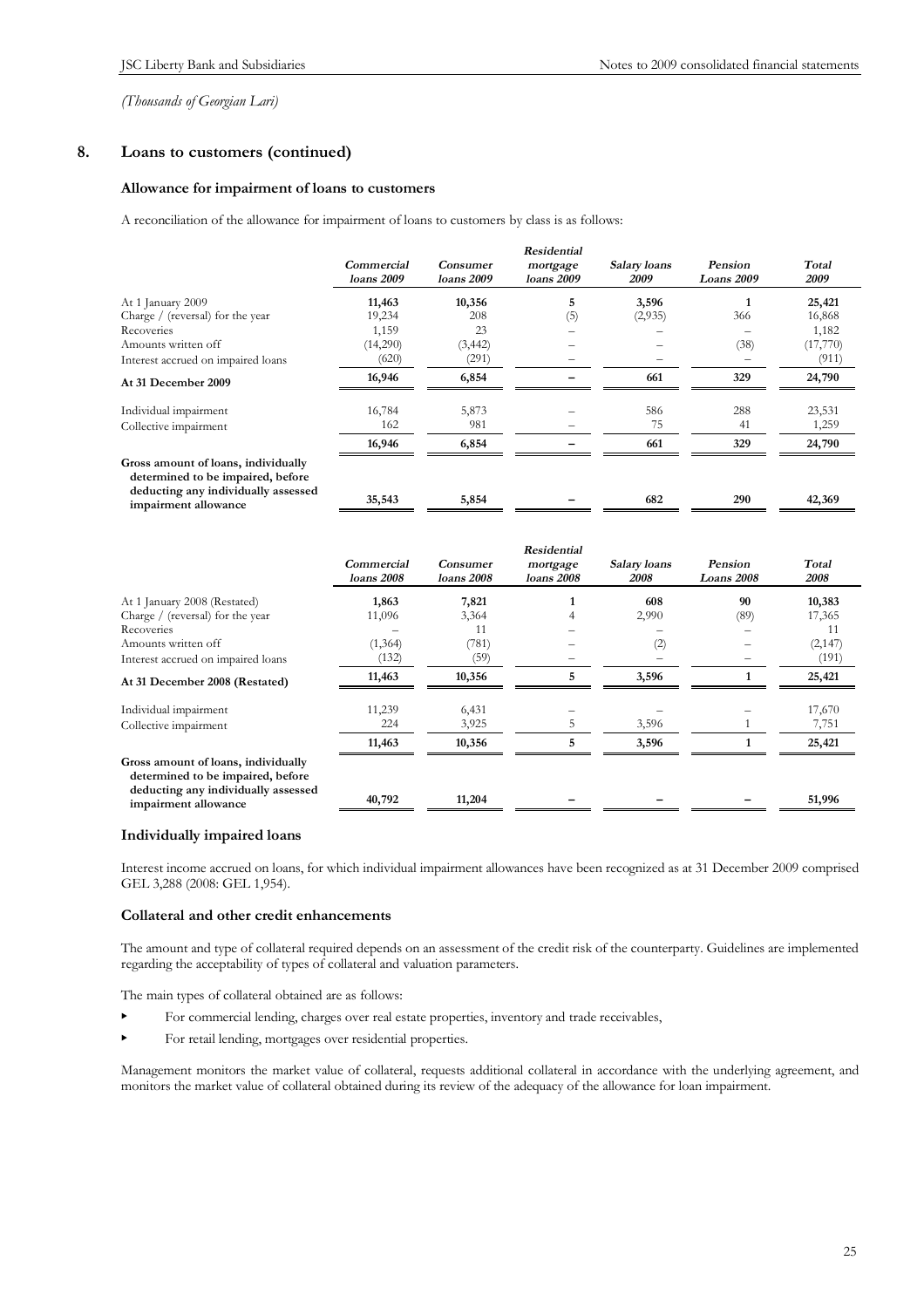# **8. Loans to customers (continued)**

# **Concentration of loans to customers**

As of 31 December 2009 concentration of loans granted by the Group to ten largest third party borrowers comprised GEL 33,358 accounting for 31.02% of gross loan portfolio of the Group (2008: GEL 29,397 and 21.82%, respectively). An allowance of GEL 13,043 (2008: GEL 8,788) was established against these loans.

Loans have been extended to the following types of customers:

|                                      | 2009     | <i>2008</i><br>(Restated) |
|--------------------------------------|----------|---------------------------|
| Individuals                          | 64,139   | 87,284                    |
| Private companies                    | 43,353   | 47,364                    |
| State-owned entities                 | 50       | 59                        |
| Loans to customers - Gross           | 107,542  | 134,707                   |
| Less - Allowance for loan impairment | (24,790) | (25, 421)                 |
| Loans to customers, net              | 82,752   | 109,286                   |

# **Concentration of loans to customers**

As of 31 December 2009 loans are principally issued within Georgia, and their distribution by industry sectors is as follows: *2008*

|                                      |          | ∠∪∪o       |
|--------------------------------------|----------|------------|
|                                      | 2009     | (Restated) |
| Individuals                          | 64,139   | 87,284     |
| Trade and service                    | 37,686   | 33,209     |
| Construction                         | 3,909    | 8,172      |
| Energy                               | 1,129    | 2,737      |
| Agriculture                          |          | 1,448      |
| Other                                | 677      | 1,857      |
|                                      | 107,542  | 134,707    |
| Less - Allowance for loan impairment | (24,790) | (25, 421)  |
| Loans to customers, net              | 82,752   | 109,286    |
|                                      |          |            |

# **9. Investment securities**

Available-for-sale securities comprise:

|                                            | 2009    | 2008 (Restated) | 2007 (Restated) |
|--------------------------------------------|---------|-----------------|-----------------|
| Corporate shares                           | 5.670   | 8.666           | 881             |
| $Less - Allowane for impairment (Note 15)$ | (3.410) | (764)           |                 |
| Available-for-sale securities              | 2,260   | 7.902           | 881             |

Corporate shares as of 31 December 2009 are primarily comprised of investments in a Georgian restaurant chain of GEL 5,319 (2008: GEL 7,644; 2007: nil) and global payments technology company Visa Inc. GEL 319 (2008: GEL 141; 2007: nil).

# **10. Investments in associates**

The following major associates are accounted for under the equity method:

| 2009                      |               |         |               |                    |                     |
|---------------------------|---------------|---------|---------------|--------------------|---------------------|
|                           | Ownership /   |         | Date of       |                    |                     |
| <i><b>Associates</b></i>  | Voting, $\%$  | Country | incorporation | Industry           | Date of acquisition |
| United System for Instant |               |         |               | Electronic Payment |                     |
| Payments JSC              | 30%           | Georgia | 10/15/1995    | Services           | 10/4/2007           |
| 2008                      |               |         |               |                    |                     |
|                           | Ownership $/$ |         | Date of       |                    |                     |
| <i><b>Associates</b></i>  | Voting, $\%$  | Country | incorporation | Industry           | Date of acquisition |
| United System for Instant |               |         |               | Electronic Payment |                     |
| Payments JSC              | 30%           | Georgia | 10/15/1995    | Services           | 10/4/2007           |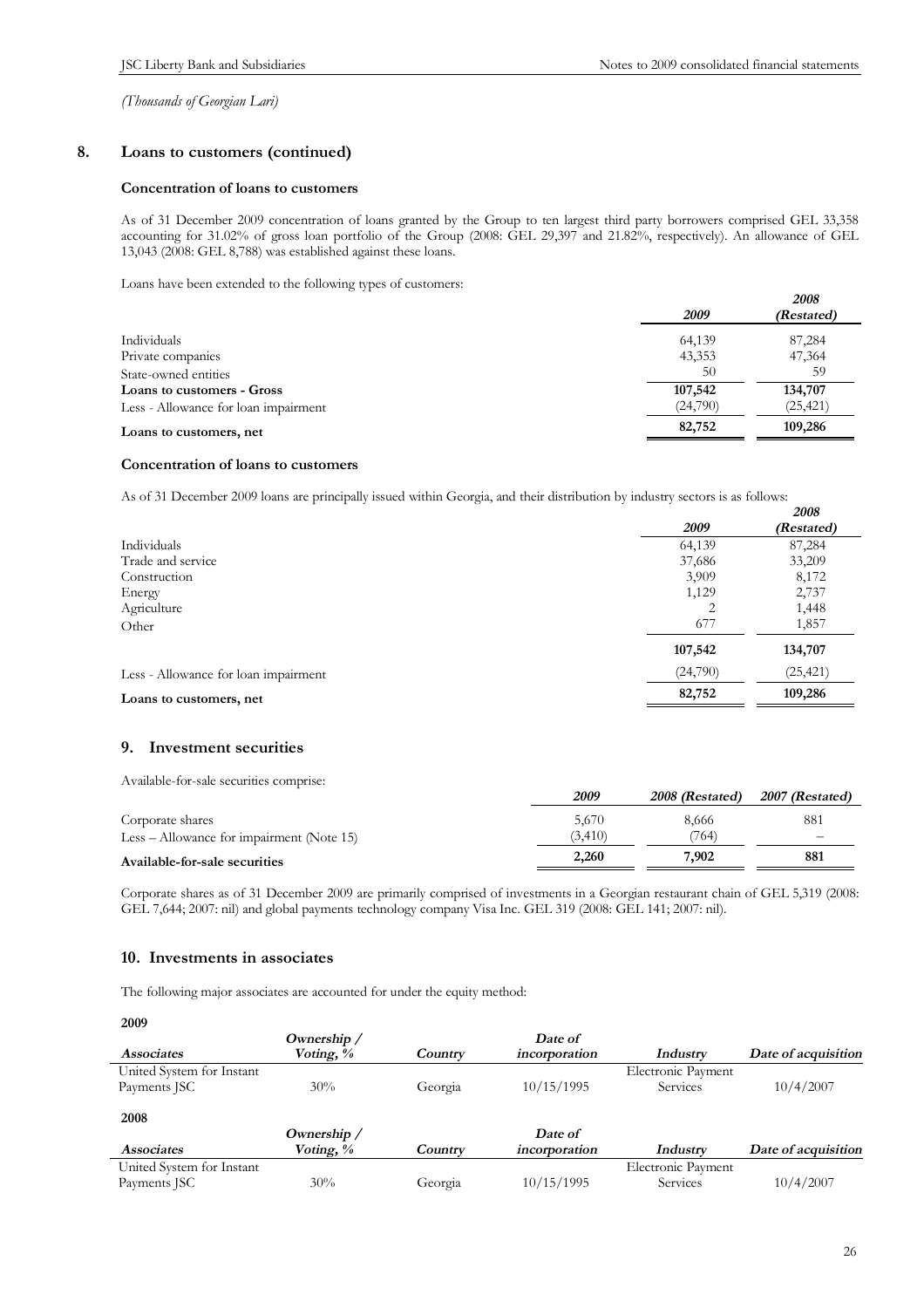*2008*

*(Thousands of Georgian Lari)* 

# **10. Investments in associates (continued)**

Movement in investments in associates was:

|                                                                                     | 2009           | (Restated)     |
|-------------------------------------------------------------------------------------|----------------|----------------|
| Balance, beginning of the year<br>Share of (loss) / profit                          | 893<br>(105)   | 789<br>104     |
| Investments in associates, end of the year                                          | 788            | 893            |
| The following table illustrates summarised financial information of the associates: |                |                |
| Aggregated assets and liabilities of associates                                     | 2009           | 2008           |
| Assets<br>Liabilities                                                               | 2,209<br>2,408 | 2,665<br>2,515 |
| Net (liabilities)/assets                                                            | (199)          | 150            |
|                                                                                     |                |                |
| Aggregated revenue and profit of associates                                         | 2009           | 2008           |
| Revenue<br>(Loss)/profit                                                            | 6,259<br>(349) | 6,099<br>340   |
| 11. Investment properties                                                           |                |                |
|                                                                                     | 2009           | 2008           |
| At 1 January                                                                        | 20,184         |                |
| Transfers from property and equipment<br>At 31 December                             | 20,184         |                |
|                                                                                     |                |                |

Investment properties are stated at fair value, which has been determined based on valuation performed by Georgian Valuation Company, an accredited independent appraiser, as at 31 December 2009. Georgian Valuation Company is an industry specialist in valuing these types of investment property. The fair value represents the amount at which asset could be exchanged between a knowledgeable, willing buyer and a knowledgeable, willing seller in an arm's length transaction at the date of valuation, in accordance with International Valuation Standards Committee standards.

Rental income and direct operating expenses arising from investment properties comprise:

|                           | 2009      | 2008 |
|---------------------------|-----------|------|
| Rental income             | 270       |      |
| Direct operating expenses | 53<br>ں ک |      |

The entire amount of direct operating expenses participated in the generation of rental income during the respective periods.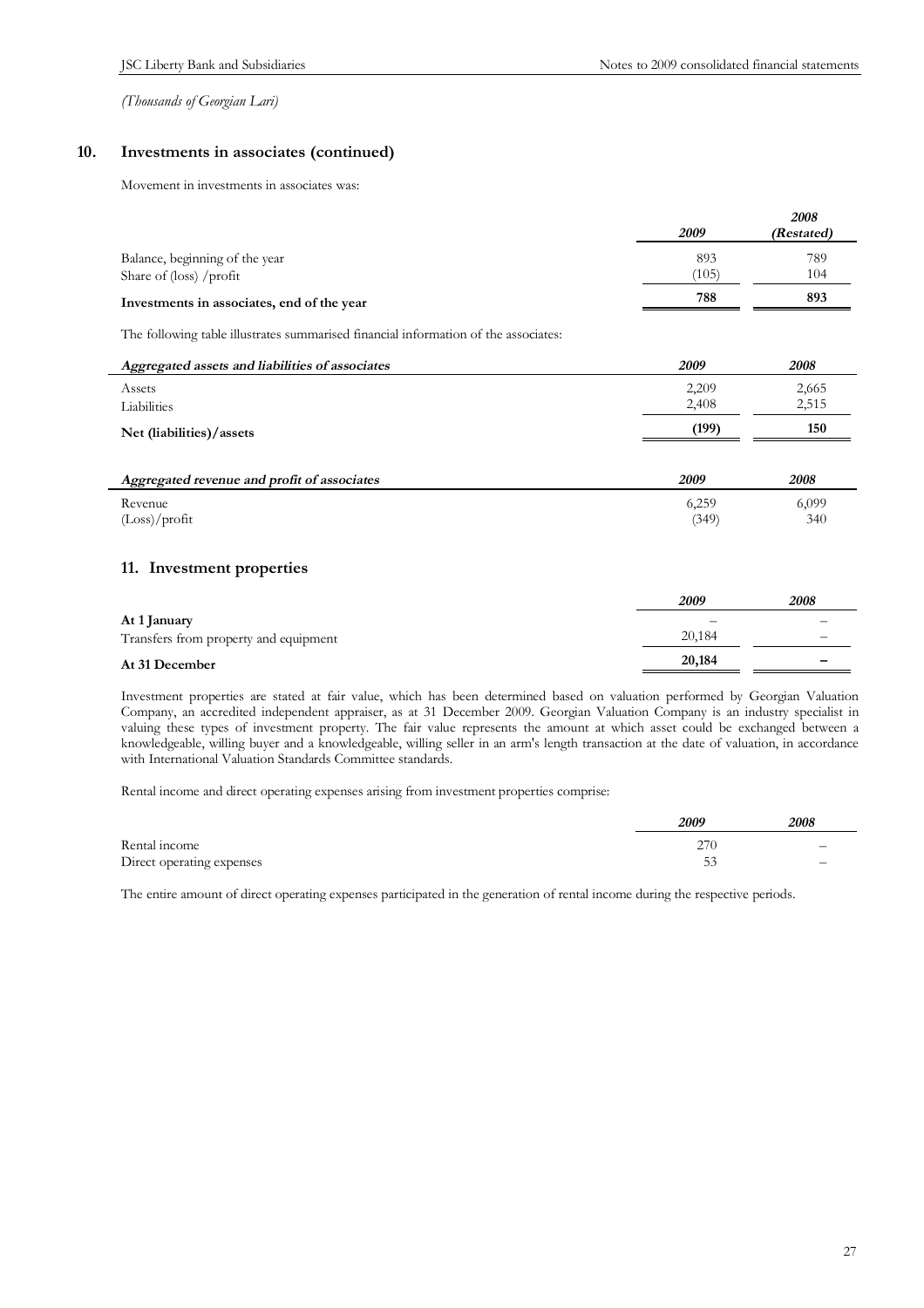# **12. Property and equipment**

The movements in property and equipment were as follows:

|                                 | <b>Buildings</b> | <b>Furniture</b> and<br>fixtures | Computers<br>and office<br>equipment | <b>Motor</b><br>vehicles | Leasehold<br><i>improvements</i> | Assets under<br>construction | Total     |
|---------------------------------|------------------|----------------------------------|--------------------------------------|--------------------------|----------------------------------|------------------------------|-----------|
| Cost or revalued amount         |                  |                                  |                                      |                          |                                  |                              |           |
| 31 December 2008 (Restated)     | 73,772           | 16,811                           | 7,805                                | 1,906                    | 3,798                            | 4,676                        | 108,768   |
| Additions                       | 3,914            | 1,714                            | 525                                  | 1,366                    | 281                              | 3                            | 7,803     |
| Disposals                       | (3,946)          | (417)                            | (186)                                | (122)                    |                                  | (91)                         | (4,762)   |
| Transfers                       | (20, 184)        |                                  |                                      |                          |                                  |                              | (20, 184) |
| 31 December 2009                | 53,556           | 18,108                           | 8,144                                | 3,150                    | 4,079                            | 4,588                        | 91,625    |
| <b>Accumulated depreciation</b> |                  |                                  |                                      |                          |                                  |                              |           |
| 31 December 2008 (Restated)     | 112              | 2,911                            | 3,405                                | 873                      | 184                              |                              | 7,485     |
| Depreciation charge             | 980              | 1,616                            | 1,345                                | 485                      | 63                               |                              | 4,489     |
| Disposals                       | (314)            | (96)                             | (55)                                 | (29)                     |                                  |                              | (494)     |
| 31 December 2009                | 778              | 4,431                            | 4,695                                | 1,329                    | 247                              |                              | 11,480    |
| Net book value:                 |                  |                                  |                                      |                          |                                  |                              |           |
| 31 December 2008 (Restated)     | 73,660           | 13,900                           | 4,400                                | 1,033                    | 3,614                            | 4,676                        | 101,283   |
| 31 December 2009                | 52,778           | 13,677                           | 3,449                                | 1,821                    | 3,832                            | 4,588                        | 80,145    |

|                             | <b>Buildings</b> | <b>Furniture</b> and<br>fixtures | Computers<br>and office<br>equipment | <b>Motor</b><br>vehicles | Leasehold<br>improvements | Assets under<br>construction | Total    |
|-----------------------------|------------------|----------------------------------|--------------------------------------|--------------------------|---------------------------|------------------------------|----------|
| Cost or revalued amount     |                  |                                  |                                      |                          |                           |                              |          |
| 31 December 2007 (Restated) | 74,691           | 12,193                           | 5,333                                | 1,735                    | 3,012                     | 1,664                        | 98,628   |
| Additions                   | 8,133            | 4,938                            | 2,473                                | 317                      | 883                       | 3,204                        | 19,948   |
| Disposals                   | (69)             | (320)                            | (1)                                  | (146)                    | (97)                      | (192)                        | (825)    |
| Effect of revaluation       | (8,983)          |                                  |                                      |                          |                           |                              | (8,983)  |
| 31 December 2008 (Restated) | 73,772           | 16,811                           | 7,805                                | 1,906                    | 3,798                     | 4,676                        | 108,768  |
| Accumulated depreciation    |                  |                                  |                                      |                          |                           |                              |          |
| 31 December 2007 (Restated) | 229              | 1,970                            | 2,236                                | 589                      | 120                       |                              | 5,144    |
| Depreciation charge         | 1,868            | 1,077                            | 1,170                                | 423                      | 67                        |                              | 4,605    |
| Disposals                   | (60)             | (136)                            | (1)                                  | (139)                    | (3)                       |                              | (339)    |
| Effect of revaluation       | (1, 925)         |                                  |                                      |                          |                           |                              | (1, 925) |
| 31 December 2008 (Restated) | 112              | 2,911                            | 3,405                                | 873                      | 184                       |                              | 7,485    |
| Net book value:             |                  |                                  |                                      |                          |                           |                              |          |
| 31 December 2007 (Restated) | 74,462           | 10,223                           | 3,097                                | 1,146                    | 2,892                     | 1,664                        | 93,484   |
| 31 December 2008 (Restated) | 73,660           | 13,900                           | 4,400                                | 1,033                    | 3,614                     | 4,676                        | 101,283  |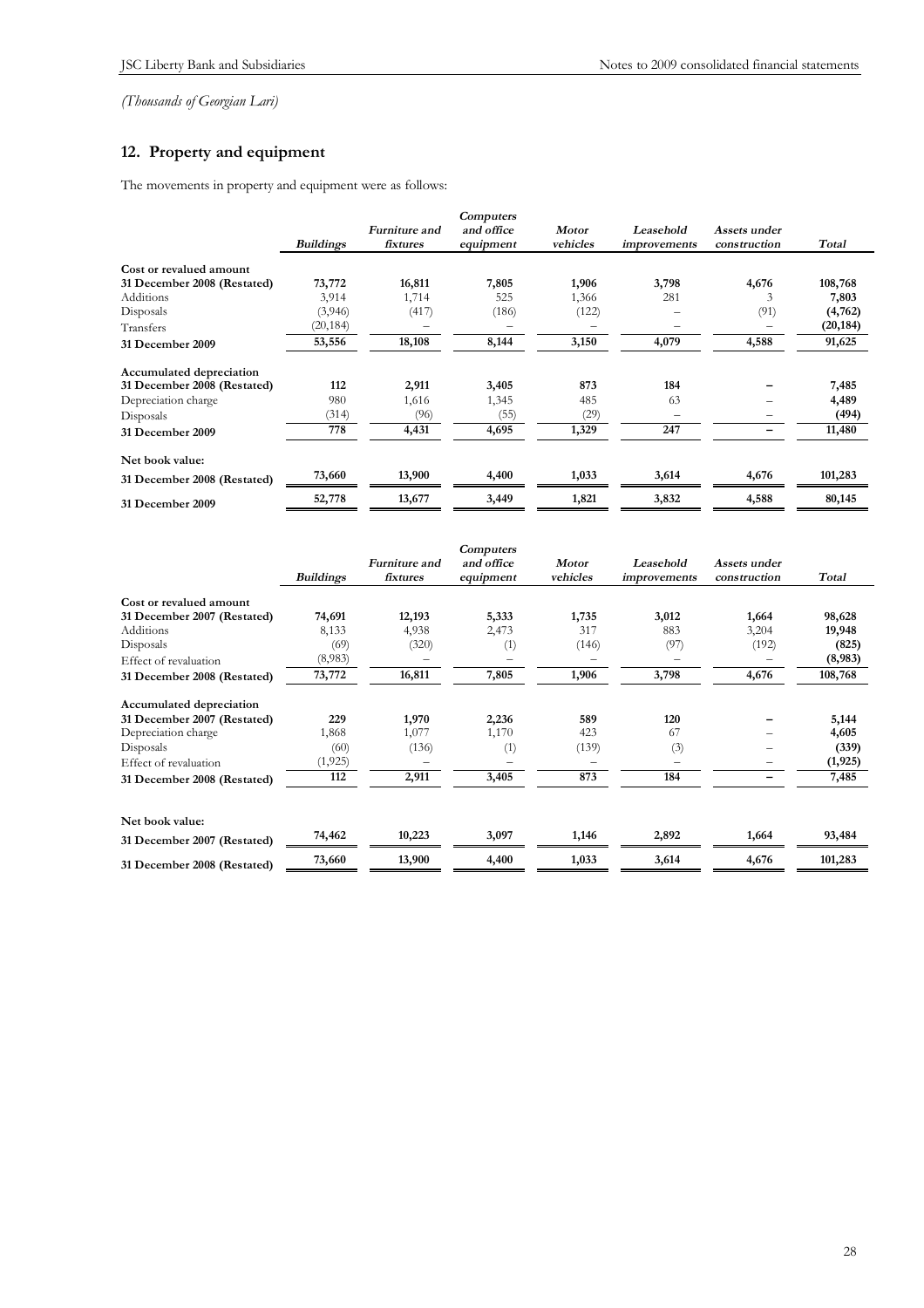# **12. Property and equipment (continued)**

|                             | <b>Buildings</b> | <b>Furniture</b> and<br>fixtures | <b>Computers</b><br>and office<br>equipment | <b>Motor</b><br>vehicles | Leasehold<br><i>improvements</i> | Assets under<br>construction | Total   |
|-----------------------------|------------------|----------------------------------|---------------------------------------------|--------------------------|----------------------------------|------------------------------|---------|
|                             |                  |                                  |                                             |                          |                                  |                              |         |
| Cost or revalued amount     |                  |                                  |                                             |                          |                                  |                              |         |
| 31 December 2006            | 32,242           | 7,165                            | 3,852                                       | 1,331                    | 2,162                            | 298                          | 47,050  |
| Additions                   | 17,072           | 5,028                            | 1,481                                       | 420                      | 850                              | 1,366                        | 26,217  |
| Disposals                   | (44)             |                                  |                                             | (16)                     |                                  |                              | (60)    |
| Effect of revaluation       | 25,327           |                                  |                                             |                          |                                  |                              | 25,327  |
| Effect of restatement       | 94               |                                  |                                             |                          |                                  |                              | 94      |
| 31 December 2007 (Restated) | 74,691           | 12,193                           | 5,333                                       | 1,735                    | 3,012                            | 1,664                        | 98,628  |
| Accumulated depreciation    |                  |                                  |                                             |                          |                                  |                              |         |
| 31 December 2006            | 594              | 1,103                            | 1,331                                       | 389                      | 71                               |                              | 3,488   |
| Depreciation charge         | 1,029            | 867                              | 905                                         | 209                      | 49                               |                              | 3,059   |
| Disposals                   | (2)              |                                  |                                             | (9)                      |                                  |                              | (11)    |
| Effect of revaluation       | (1,526)          |                                  |                                             |                          |                                  |                              | (1,526) |
| Effect of restatement       | 134              |                                  |                                             |                          |                                  |                              | 134     |
| 31 December 2007 (Restated) | 229              | 1,970                            | 2,236                                       | 589                      | 120                              |                              | 5,144   |
| Net book value:             |                  |                                  |                                             |                          |                                  |                              |         |
| 31 December 2006            | 31,648           | 6,062                            | 2,521                                       | 942                      | 2,091                            | 298                          | 43,562  |
| 31 December 2007 (Restated) | 74,462           | 10,223                           | 3,097                                       | 1,146                    | 2,892                            | 1,664                        | 93,484  |

If the buildings were measured using the cost model, the carrying amounts would be as follows:

|                                         | 2009   | 2008   | 2007   |
|-----------------------------------------|--------|--------|--------|
| Cost                                    | 57,302 | 57,334 | 49,270 |
| Accumulated depreciation and impairment | 4.315  | 3.197  | .824   |
| Net carrying amount                     | 52,987 | 54,137 | 47,446 |

# **13. Intangible assets**

The movements in intangible assets were as follows:

|                                         | Computer |       |
|-----------------------------------------|----------|-------|
|                                         | software | Total |
| Cost                                    |          |       |
| 31 December 2008                        | 4,233    | 4,233 |
| Additions                               | 3,457    | 3,457 |
| Disposals                               | (27)     | (27)  |
| 31 December 2009                        | 7,663    | 7,663 |
| Accumulated amortization and impairment |          |       |
| 31 December 2008                        | 693      | 693   |
| Amortisation charge                     | 469      | 469   |
| Disposals                               | (7)      | (7)   |
| Impairment                              | 1,948    | 1,948 |
| 31 December 2009                        | 3,103    | 3,103 |
| Net book value:                         |          |       |
| 31 December 2008                        | 3,540    | 3,540 |
| 31 December 2009                        | 4,560    | 4,560 |
|                                         |          |       |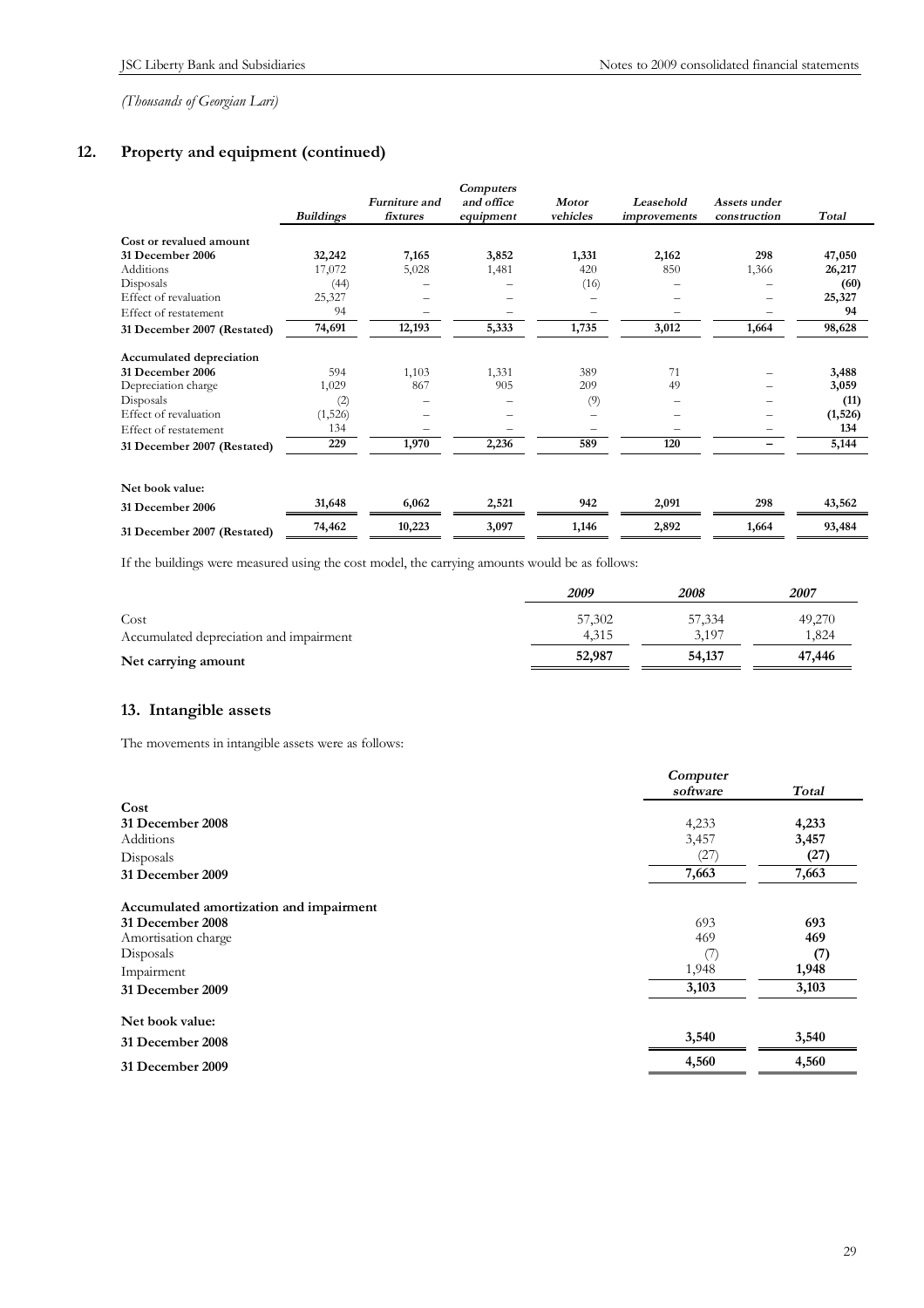# **13. Intangible assets (continued)**

|                                         | Computer |       |
|-----------------------------------------|----------|-------|
|                                         | software | Total |
| Cost                                    |          |       |
| 31 December 2007                        | 3,115    | 3,115 |
| <b>Additions</b>                        | 1,118    | 1,118 |
| 31 December 2008                        | 4,233    | 4,233 |
| Accumulated amortization and impairment |          |       |
| 31 December 2007                        | 353      | 353   |
| Amortisation charge                     | 340      | 340   |
| 31 December 2008                        | 693      | 693   |
| Net book value:                         |          |       |
| 31 December 2007                        | 2,762    | 2,762 |
| 31 December 2008                        | 3,540    | 3,540 |
|                                         |          |       |

# **14. Taxation**

The corporate income tax expense (benefit) comprises:

|                                                                         | 2009  | 2008 (Restated) |
|-------------------------------------------------------------------------|-------|-----------------|
| Current tax charge                                                      | 26    | 458             |
| Deferred tax charge – origination and reversal of temporary differences | (925) | (9,163)         |
| Deferred tax recognised in other comprehensive income                   |       | 118             |
| Income tax benefit                                                      | (899) | (8,705)         |

Deferred tax related to items charged or credited to other comprehensive income during the year is as follows:

|                                                                  | 2009 | 2008 (Restated) |
|------------------------------------------------------------------|------|-----------------|
| Net unrealized gains on investment securities available for sale | 178  | 141             |
| Revaluation of buildings                                         |      | (930)           |
| Income tax charged to other comprehensive income (at $15\%$ )    |      | (118)           |

Georgian legal entities must file individual tax declarations. The tax rate for banks for profits other than on state securities was 15% for 2009 and 2008. The tax rate for interest income on state securities changed from 10% to 7.5%, effective 1 January 2009 and further from 7.5% to 0%, effective 9 August 2009.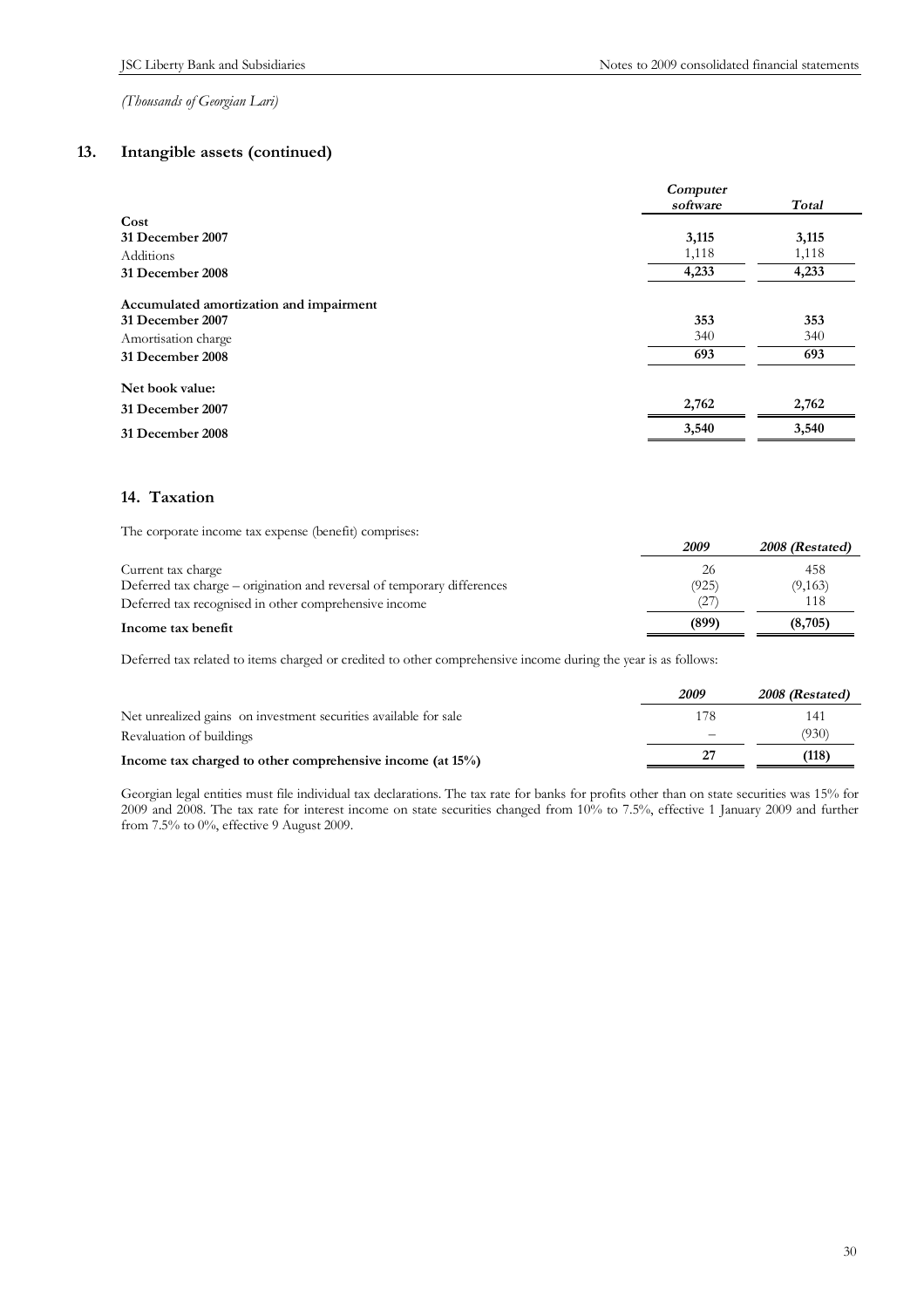# **14. Taxation (continued)**

The effective income tax rate differs from the statutory income tax rates. A reconciliation of the income tax expense based on statutory rates with actual is as follows:

|                                                      | 2009    | 2008 (Restated) |
|------------------------------------------------------|---------|-----------------|
| Loss before income tax expense                       | (6,347) | (54, 448)       |
| Statutory tax rate                                   | 15%     | 15%             |
| Theoretical income tax benefit at the statutory rate | (952)   | (8,167)         |
| - other                                              | 53      | (538)           |
| Income tax benefit                                   | (899)   | (8,705)         |

As at 31 December tax assets and liabilities consist of the following:

|                                 | 2009  | 2008 (Restated) |
|---------------------------------|-------|-----------------|
| Current income tax assets       | 630   | 630             |
| Deferred income tax assets      | 1.313 | 1.240           |
| Income tax assets               | 1,943 | 1,870           |
| Current income tax liabilities  | 82    | 1,439           |
| Deferred income tax liabilities |       |                 |
| Income tax liabilities          | 82    | 1,439           |

Deferred tax assets and liabilities as of 31 December and their movements for the respective years comprise:

|                                                    | Origination and reversal<br>of temporary differences |                               |                                          | Origination and reversal<br>of temporary differences |                               |                                          |                 |          |
|----------------------------------------------------|------------------------------------------------------|-------------------------------|------------------------------------------|------------------------------------------------------|-------------------------------|------------------------------------------|-----------------|----------|
|                                                    | 2007<br>(Restated)                                   | In the<br>income<br>statement | In other<br>compre-<br>hensive<br>income | 2008<br>(Restated)                                   | In the<br>income<br>statement | In other<br>compre-<br>hensive<br>income | <b>Disposal</b> | 2009     |
| Tax effect of deductible<br>temporary differences: |                                                      |                               |                                          |                                                      |                               |                                          |                 |          |
| Impairment of goodwill                             | 163                                                  |                               |                                          | 163                                                  | (163)                         |                                          |                 |          |
| Property and equipment                             | 875                                                  | 141                           |                                          | 1,016                                                | (1,016)                       |                                          |                 |          |
| Tax loss carry forward                             | 2,740                                                | 5,001                         |                                          | 7,741                                                | 325                           |                                          | (626)           | 7,440    |
| Loan to customers                                  |                                                      |                               |                                          |                                                      | 580                           |                                          |                 | 580      |
| Other assets                                       |                                                      |                               |                                          |                                                      | 587                           |                                          |                 | 587      |
| Equity investments                                 |                                                      |                               |                                          |                                                      | 377                           |                                          |                 | 377      |
| Deferred tax assets                                | 3,778                                                | 5,142                         |                                          | 8,920                                                | 690                           |                                          | (626)           | 8,984    |
| Tax effect of taxable temporary<br>differences:    |                                                      |                               |                                          |                                                      |                               |                                          |                 |          |
| Property and equipment/Intangible<br>assets        | (11,820)                                             | 4,022                         | 139                                      | (7,659)                                              | 357                           |                                          | (253)           | (7, 555) |
| Securities owned                                   |                                                      |                               | (21)                                     | (21)                                                 | (122)                         | 27                                       |                 | (116)    |
| Deferred tax liabilities (assets)                  | (11, 820)                                            | 4,022                         | 118                                      | (7,680)                                              | 235                           | 27                                       | (253)           | (7,671)  |
| Deferred tax assets (liabilities)                  | (8,042)                                              | 9,164                         | 118                                      | 1,240                                                | 925                           | 27                                       | (879)           | 1,313    |

The Group has available GEL 7,440 of tax losses carried forwards which begins to expire in 2012, if not utilised.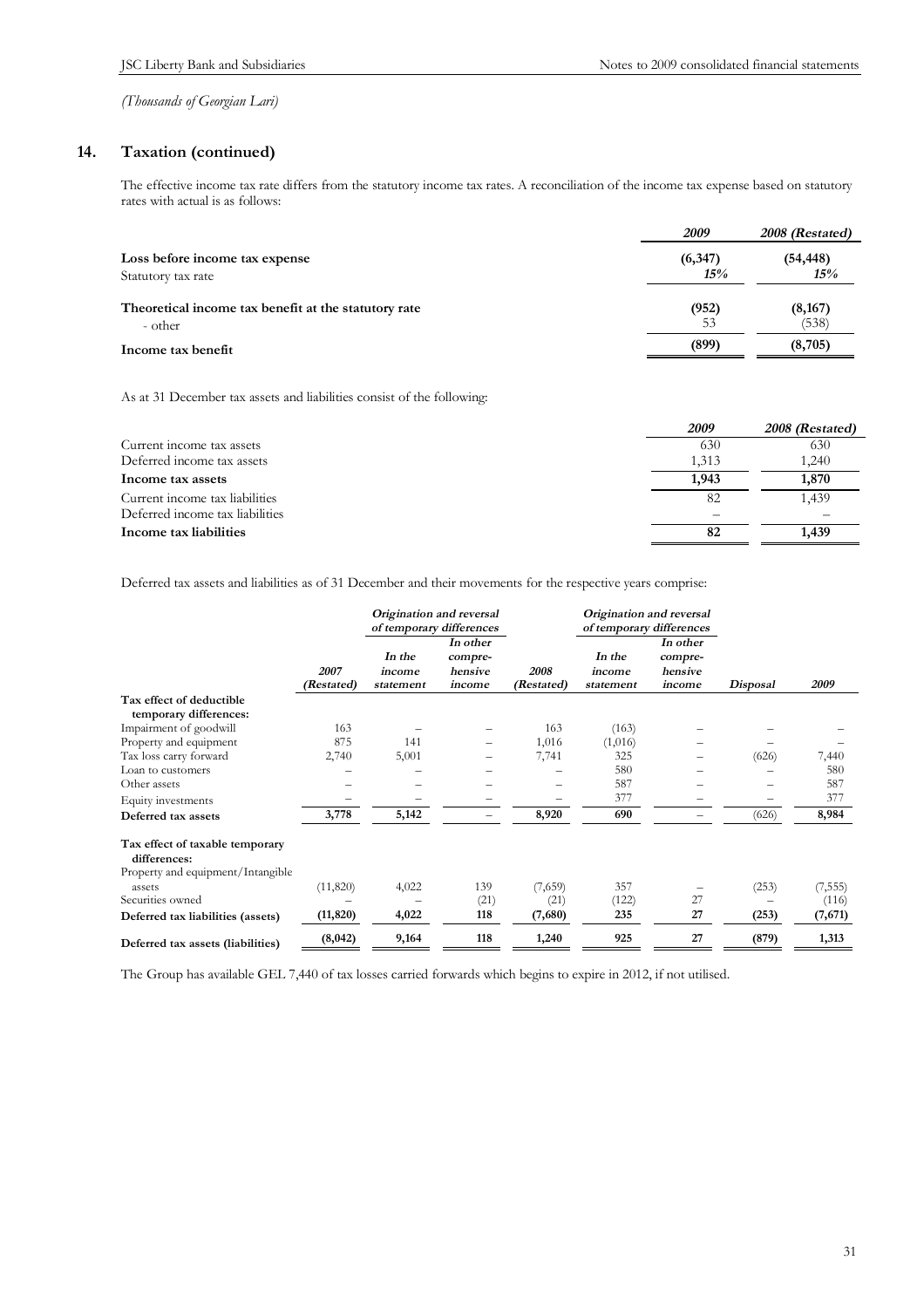# **15. Other assets and liabilities**

Other assets comprise:

|                                                 | 2009  | 2008 (Restated) | 2007 (Restated) |
|-------------------------------------------------|-------|-----------------|-----------------|
|                                                 |       |                 |                 |
| Receivables from money transfers                | 3,464 | 2,326           | 3,817           |
| Assets held-for-sale                            | 2,032 | 468             | 468             |
| Receivable from documentary operations          | 660   | 186             |                 |
| Prepaid taxes other than income tax             | 611   | 5,114           | 3,939           |
| Receivables arising from insurance contracts    |       | 11,337          | 1,880           |
| Voucherization income receivable                |       |                 | 3,036           |
| Other                                           | 731   | 2,063           | 2,124           |
|                                                 | 7,498 | 21,494          | 15,264          |
| Less – Allowance for impairment of other assets | (601) | (5,212)         | (919)           |
| Other assets                                    | 6,897 | 16,282          | 14,345          |

Other liabilities comprise:

|                                                          | 2009   | 2008 (Restated) | 2007 (Restated) |
|----------------------------------------------------------|--------|-----------------|-----------------|
| Unsettled funds                                          | 3,479  |                 |                 |
| Sundry creditors                                         | 2,361  |                 |                 |
| Post war state social aid                                | 2,001  | 16,620          |                 |
| State social aid project funds                           | 972    | 4,579           | 3,322           |
| Net liabilities under finance lease agreements           | 457    | 548             |                 |
| Pension funds                                            | 210    | 541             | 759             |
| Operating taxes payable                                  | 158    | 679             |                 |
| Provision for guarantees and other commitments (Note 15) | 80     |                 | 146             |
| Insurance contract provision for unearned premiums       |        | 10,829          | 2,186           |
| Insurance contract provisions for claims                 |        | 2,566           | 459             |
| Insurance contract provisions for claims                 |        | 1,604           | 1,240           |
| Tax penalties and fines                                  |        | 28              |                 |
| Other                                                    | 772    | 1,413           | 1,040           |
| <b>Other liabilities</b>                                 | 10,490 | 39,407          | 9,152           |

Liabilities under finance lease agreements as at 31 December 2009 and 2008 are analyzed as follows:

|                                                | 2009  | 2008<br>(Restated) | 2007<br>(Restated) |
|------------------------------------------------|-------|--------------------|--------------------|
| Minimum lease payments:                        |       |                    |                    |
| Not later than 1 year                          | 412   |                    |                    |
| Later than 1 year and not later than 5 years   | 149   | 333                |                    |
| Later than 5 years                             |       | 333                |                    |
|                                                | 561   | 673                |                    |
| Less – Future finance costs                    | (104) | (125)              |                    |
| Net liabilities under finance lease agreements | 457   | 548                |                    |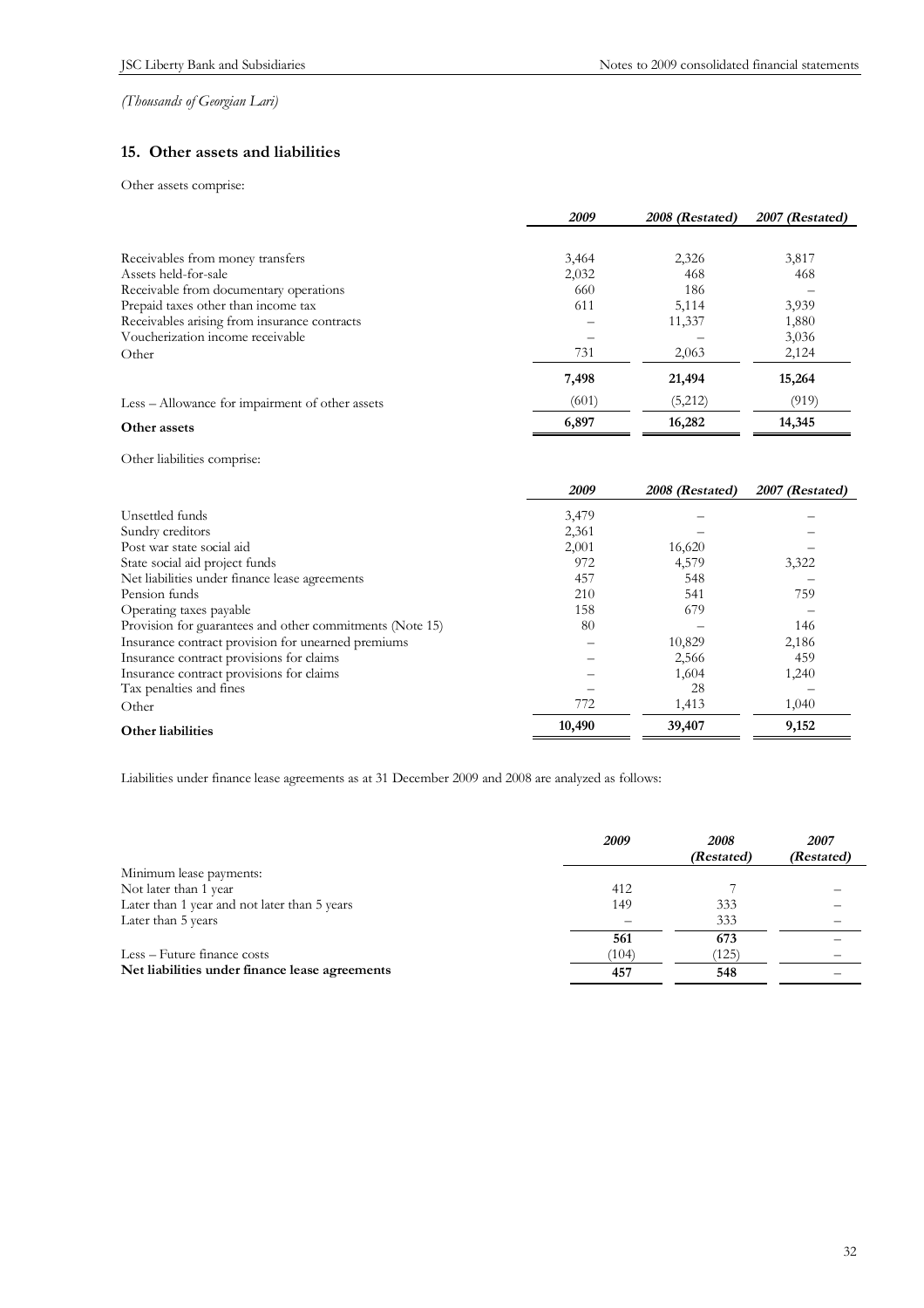# **15. Other assets and liabilities (continued)**

The movements in other impairment allowances and provisions were as follows:

|                             | Securities available- |              | <b>Guarantees</b> |         |
|-----------------------------|-----------------------|--------------|-------------------|---------|
|                             | for-sales             | Other assets | and commitments   | Total   |
| 31 December 2006            |                       | 721          |                   | 721     |
| Charge                      |                       | 206          | 146               | 352     |
| Write-offs                  |                       | (8)          |                   | (8)     |
| 31 December 2007 (restated) |                       | 919          | 146               | 1,065   |
| Charge                      | 764                   | 4,638        | (146)             | 5,256   |
| Write-offs                  |                       | (345)        |                   | (345)   |
| 31 December 2008 (restated) | 764                   | 5,212        |                   | 5,976   |
| Charge (reversal)           | 2,917                 | (702)        | 80                | 2,295   |
| Write-offs                  | (271)                 | (3,962)      |                   | (4,233) |
| Recoveries                  |                       | 53           |                   | 53      |
| 31 December 2009            | 3,410                 | 601          | 80                | 4,091   |

# **16. Amounts due to credit institutions**

Amounts due to credit institutions comprise:

|                                                   |        | <i><b>2008</b></i> |
|---------------------------------------------------|--------|--------------------|
|                                                   | 2009   | (Restated)         |
| Time deposits and loans                           | 54,600 | 52,348             |
| Current accounts                                  |        |                    |
| Borrowings from international credit institutions |        | 29,806             |
| Amounts due to credit institutions                | 54,606 | 82,161             |

During 2009, the Group placed with and received short-term funds from Georgian and OECD banks in different currencies. As of 31 December 2009 the Group had an equivalent of GEL 9,000 (2008: GEL 18,131) received as deposits from Georgian banks. As of 31 December 2008 the borrowings from international credit institutions comprised of a term loan facility agreement with GML Capital LLP for the total amount of USD 25,000.

Time deposits and inter-bank loan, and borrowings from international credit institutions were comprised of:

| As of 31 December 2009                             | <b>Grant</b> date                            | Contractual<br>maturity                    | Currency          | Interest rate<br>per annum | <b>Facility</b> amount<br>in original<br>currency | <b>Balance as of</b><br>31 December<br>2009 in GEL |
|----------------------------------------------------|----------------------------------------------|--------------------------------------------|-------------------|----------------------------|---------------------------------------------------|----------------------------------------------------|
| National Bank of Georgia<br>TBC Bank<br>Basis Bank | $28$ -Jul-09<br>$31$ -Dec-09<br>$31$ -Dec-09 | $28$ -Jul-14<br>$4$ -Jan-10<br>$4$ -Jan-10 | GEL<br>GEL<br>GEL | 13%<br>$5\%$<br>$4\%$      | 45,000<br>5,000<br>4,000                          | 45,000<br>5,000<br>4,000                           |
| Landes Bank                                        | $22$ -Aug-07                                 | 14-Aug-12                                  | USD               | $LIBOR+1.75%$              | 355                                               | 600                                                |
| Total                                              |                                              |                                            |                   |                            |                                                   | 54,600                                             |

| As of 31 December 2008   | Grant date   | Contractual<br>maturity | Currency   | Interest rate<br>per annum | Facility<br>amount in<br>original<br>currency | <b>Balance as of</b><br>31 December<br>2008 in GEL |
|--------------------------|--------------|-------------------------|------------|----------------------------|-----------------------------------------------|----------------------------------------------------|
| National Bank of Georgia | $30$ -Dec-08 | $29$ -Jan-09            | GEL        | 13%                        | 20,000                                        | 20,014                                             |
| National Bank of Georgia | $31$ -Dec-08 | $8$ -Jan-09             | GEL        | $8.1\%$                    | 14,200                                        | 14,203                                             |
| InvestBank               | $24$ -Dce-08 | $15$ -Jan-09            | EUR        | $12\%$                     | 5,000                                         | 11,851                                             |
| TBC Bank                 | $15$ -Dec-08 | $8$ -Jan-09             | GEL        | $12\%$                     | 3,800                                         | 3,820                                              |
| TBC Bank                 | $17$ -Dec-08 | $5$ -Jan-09             | <b>GEL</b> | $12.5\%$                   | 1,655                                         | 1,662                                              |
| Landes Bank              | $22$ -Aug-07 | 14-Aug-12               | <b>USD</b> | $LIBOR+1.75%$              | 469                                           | 798                                                |
| Total                    |              |                         |            |                            |                                               | 52,348                                             |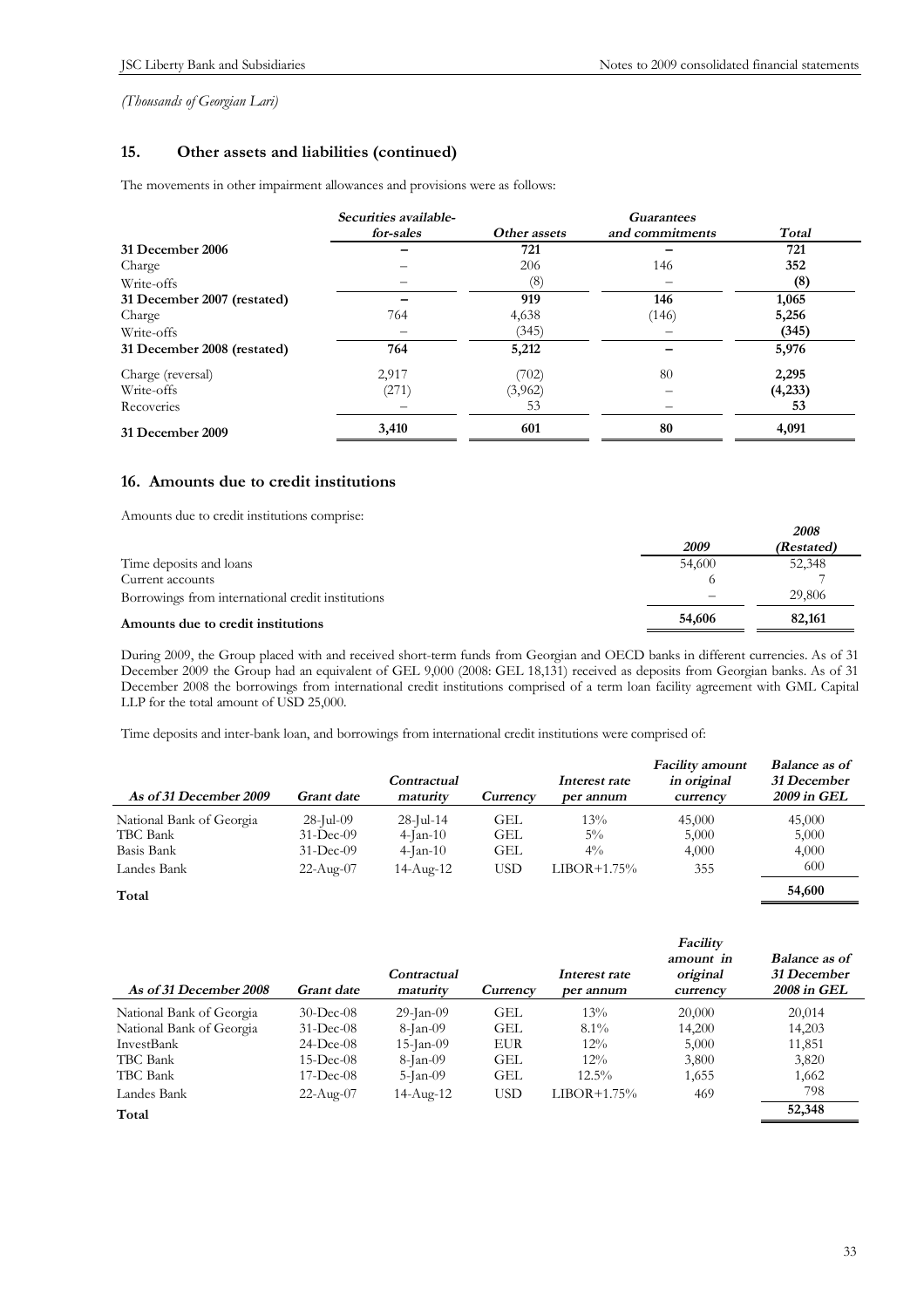# **17. Amounts due to customers**

The amounts due to customers include the following:

| The amounts due to eastomers merude the following. | 2009    | 2008<br>(Restated) | 2007<br>(Restated) |
|----------------------------------------------------|---------|--------------------|--------------------|
| Current accounts                                   | 187,253 | 109,946            | 152,699            |
| Time deposits                                      | 59,385  | 71,594             | 48,188             |
| Amounts due to customers                           | 246,638 | 181,540            | 200,887            |
| Held as security against guarantees                | 5,342   | 1,371              | 936                |

At 31 December 2009, amounts due to customers of GEL 112,630 (46%) were due to the ten largest customers (2008: GEL 30,649  $(17\%)$ .

Amounts due to customers include accounts with the following types of customers:

|                                   |         | 2008       | 2007       |
|-----------------------------------|---------|------------|------------|
|                                   | 2009    | (Restated) | (Restated) |
| State and budgetary organizations | 102.244 | 32,682     | 57,561     |
| Private enterprises               | 50.656  | 35,384     | 36,336     |
| Individuals                       | 93.738  | 113,474    | 106,990    |
| Amounts due to customers          | 246,638 | 181,540    | 200,887    |

An analysis of customer accounts by economic sector follows:

|                             | 2009    | 2008<br>(Restated) | 2007<br>(Restated) |
|-----------------------------|---------|--------------------|--------------------|
|                             |         |                    |                    |
| Governmental                | 102,244 | 32,682             | 57,561             |
| Individuals                 | 93,738  | 113,474            | 106,990            |
| Trade                       | 5,441   | 5,611              | 7,871              |
| Real estate constructions   | 1,293   | 6,805              | 2,626              |
| Transport and communication | 1,258   | 1,644              | 2,941              |
| Energy                      | 674     | 601                | 2,219              |
| Agriculture                 | 407     | 269                | 118                |
| Mining                      | 46      | 14                 | 490                |
| Other                       | 41,537  | 20,440             | 20,071             |
| Amounts due to customers    | 246,638 | 181,540            | 200,887            |

# **18. Equity**

# *Share capital and additional paid-in capital*

As of 31 December 2009, authorized share capital comprised 3,000,000,000 common shares of which 1,572,109,700 were fully issued and paid (2008: 1,572,110,000 common shares, of which 1,572,110,000 were issued and fully paid). Each share has nominal value of GEL 0.01.

Shares issued and outstanding, net of treasury shares, and movements are described below:

|                                                                                | Number of shares | Nominal amount         |
|--------------------------------------------------------------------------------|------------------|------------------------|
|                                                                                | Ordinary         | <i><b>Ordinary</b></i> |
| 31 December 2007 (Restated)                                                    | 1,502,053        | 15,021                 |
| Increase in share capital through capitalization of additional paid-in capital | 20,000           | 200                    |
| Sale of treasury shares                                                        | 14,500           | 145                    |
| 31 December 2008 (Restated)                                                    | 1,536,553        | 15,366                 |
| Sale of treasury shares                                                        | 841              |                        |
| 31 December 2009                                                               | 1,537,394        | 15,374                 |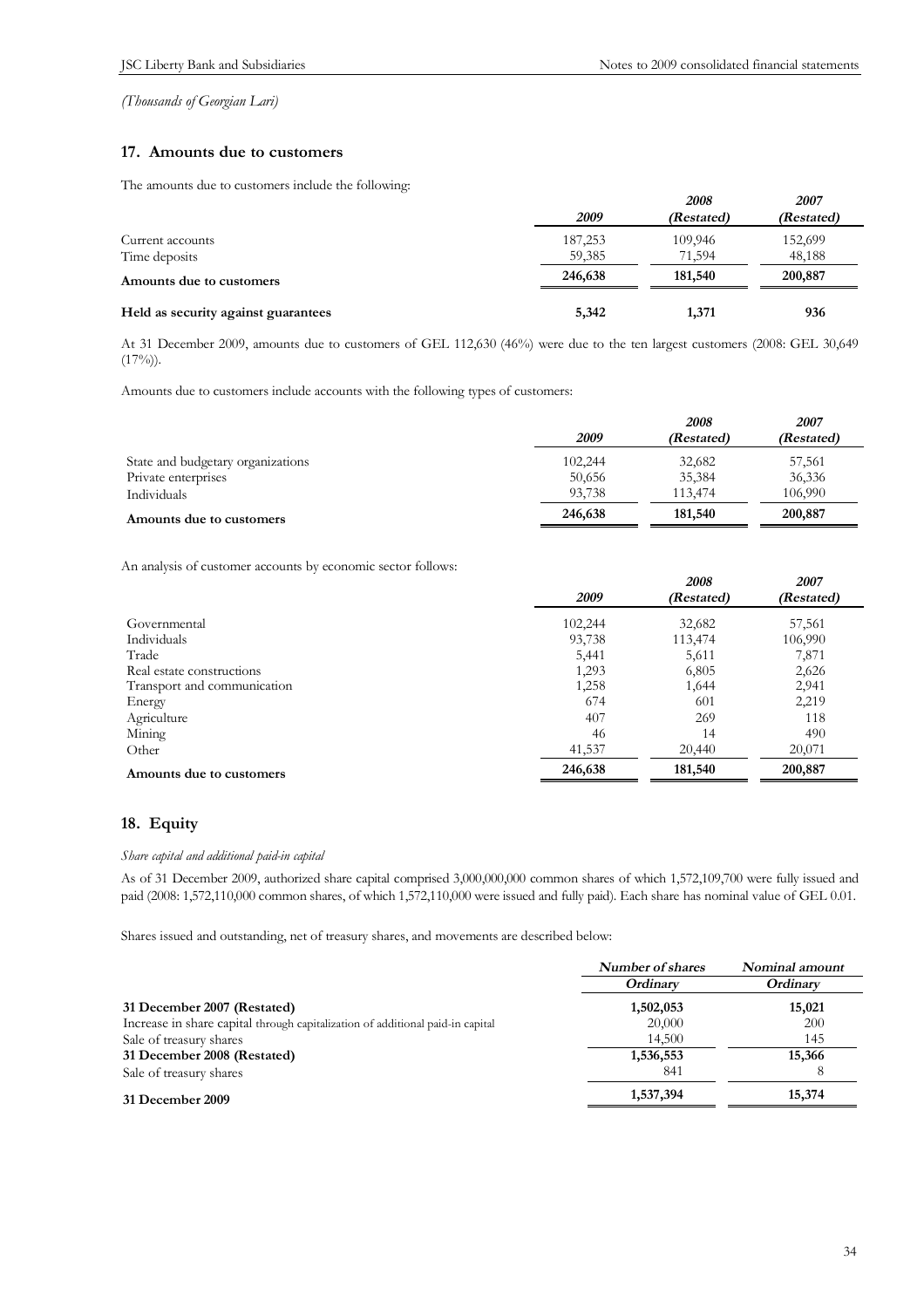# **18. Equity (continued)**

The share capital of the Group was contributed by the shareholders in Georgian Lari and they are entitled to dividends and any capital distribution in GEL

On 2 November 2009 the authorized share capital of the Bank was increased from GEL 15,721 thousand as of 31 December 2008 to GEL 30,000 thousand comprising of 3,000,000 thousand shares. The increase is in anticipation of future increase of free float and attraction of new investors.

# *Basic loss per share*

2009 net loss attributable to ordinary shareholders of the Group comprise GEL 5,448 (2008: net loss GEL 45,743). At 31 December 2009 weighted average number of ordinary shares outstanding during the year was 1,537,238,340 (2008:1,542,098,518), resulting to loss per share of GEL0.004 (full amount) for 2009 (2008: Loss per share of GEL0.030). No dilution effect for 2009 and 2008.

### *Treasury shares*

Treasury shares of GEL 347 as of 31 December 2009 comprise Group's shares owned by the Bank (2008: GEL 355 was owned by Bank's subsidiaries).

### *Dividends*

No dividends were declared and paid during 2009 and 2008.

### *Other reserves*

Movements in other reserves were as follows:

|                                                                                                             | <b>Revaluation reserve for</b><br>property<br>and equipment | <b>Unrealised</b><br>gains/(losses)<br>on investment securities<br>available-for-sale | Total     |
|-------------------------------------------------------------------------------------------------------------|-------------------------------------------------------------|---------------------------------------------------------------------------------------|-----------|
| At 1 January 2008 (Restated)                                                                                | 37,499                                                      |                                                                                       | 37,499    |
| Revaluation of buildings                                                                                    | (930)                                                       |                                                                                       | (930)     |
| Tax effect of revaluation of buildings                                                                      | 139                                                         |                                                                                       | 139       |
| Depreciation of revaluation reserve                                                                         | (750)                                                       |                                                                                       | (750)     |
| Net unrealised gains / (losses) on available-for-sale investments                                           |                                                             | 317                                                                                   | 317       |
| Realised gains/(losses) on investment securities available-for-sale<br>reclassified to the income statement |                                                             | (176)                                                                                 | (176)     |
| Tax effect of net gains on investment securities available-for-sale                                         |                                                             | (21)                                                                                  | (21)      |
| At 31 December 2008 (Restated)                                                                              | 35,958                                                      | 120                                                                                   | 36,078    |
| Transfer of revaluation to accumulated losses                                                               | (12, 276)                                                   |                                                                                       | (12, 276) |
| Depreciation of revaluation reserve                                                                         | (483)                                                       |                                                                                       | (483)     |
| Net unrealised gains / (losses) on available-for-sale investments                                           |                                                             | 178                                                                                   | 178       |
| Realised gains/(losses) on investment securities available-for-sale<br>reclassified to the income statement | (113)                                                       |                                                                                       | (113)     |
| Tax effect of net gains on investment securities available-for-sale                                         |                                                             | (27                                                                                   | (27)      |
| At 31 December 2009                                                                                         | 23,086                                                      | 271                                                                                   | 23,357    |

### **Nature and purpose of other reserves**

### *Revaluation reserve for property and equipment*

The revaluation reserve for property and equipment comprises increases in the fair value of buildings and decreases to the extent that such decrease relates to an increase on the same asset previously recognised in equity.

*Unrealised gains (losses) on investment securities available-for-sale* 

This reserve comprises fair value changes on available-for-sale securities.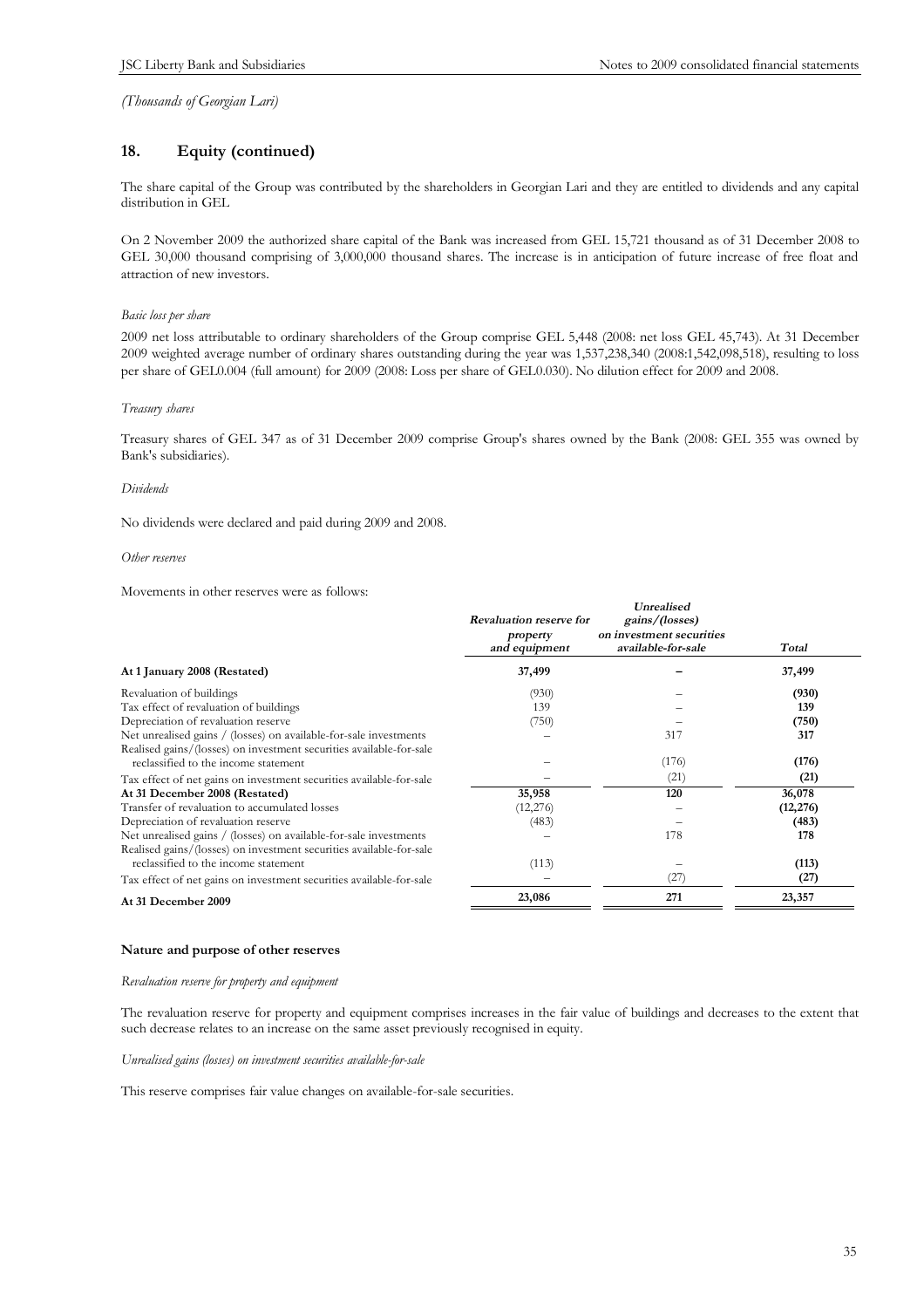# **19. Commitments and contingencies**

# **Operating environment**

Georgia continues economic reforms and development of its legal, tax and regulatory frameworks as required by a market economy. The future stability of the Georgian economy is largely dependent upon these reforms and developments and the effectiveness of economic, financial and monetary measures undertaken by the Government.

The Georgian economy is vulnerable to market downturns and economic slowdowns elsewhere in the world. The global financial crisis has resulted in a decline in the gross domestic product, capital markets instability, significant deterioration of liquidity in the banking sector, and tighter credit conditions within Georgia. While the Georgian Government has introduced a range of stabilization measures aimed at providing liquidity to Georgian banks and companies, there continues to be uncertainty regarding the access to capital and cost of capital for the Group and its subsidiaries, which could affect the Group's financial position, results of operations and business prospects.

Also, factors including increased unemployment in Georgia, reduced corporate liquidity and profitability, and increased corporate and personal insolvencies, have affected the Group's borrowers' ability to repay the amounts due to the Group. In addition, changes in economic conditions have resulted in deterioration in the value of collateral held against loans and other obligations. To the extent that information is available, the Group has reflected revised estimates of expected future cash flows in its impairment assessment.

While management believes it is taking appropriate measures to support the sustainability of the Group's business in the current circumstances, unexpected further deterioration in the areas described above could negatively affect the Group's results and financial position in a manner not currently determinable.

As at 31 December 2009 the Group has accumulated losses of Gel 38,036 (2008: accumulated losses of GEL 45,347), incurred net loss of GEL 5,448 for the year ended 31 December 2009 (2008: Net loss of GEL 45,743) and has negative liquidity gap through one year of GEL 75,785 and GEL 101,453 in total as disclosed in Note 26. The Group's management believes that these conditions do not indicate the existence of material uncertainty which may cast significant doubt about the Group's ability to continue as a going concern. Based on its assessment, Management believes that it has adequate resources, is able to improve liquidity, and is taking appropriate measures, to continue as a going concern, and that the preparation of the consolidated financial statements on going concern basis is appropriate.

# **Legal**

In the ordinary course of business, the Group is subject to legal actions and complaints. Management believes that the ultimate liability, if any, arising from such actions or complaints will not have a material adverse effect on the financial condition or the results of future operations of the Group.

# **Financial commitments and contingencies**

As of 31 December the Group's commitments and contingencies comprised the following:

|                                                                       | 2009     | <i>2008</i><br>(Restated) | <i>2007</i><br>(Restated) |
|-----------------------------------------------------------------------|----------|---------------------------|---------------------------|
| Credit related commitments                                            |          |                           |                           |
| Undrawn loan commitments                                              | 1,439    | 2,645                     | 2,508                     |
| Guarantees                                                            | 7,527    | 15,060                    | 8,102                     |
|                                                                       | 8,966    | 17,705                    | 10,610                    |
| <b>Operating lease commitments</b>                                    |          |                           |                           |
| Not later than 1 year                                                 | 1,860    | 1,902                     | 2,469                     |
| Later than 1 year but not later than 5 years                          | 4,861    | 4,692                     | 4,598                     |
| Later than 5 years                                                    | 1,320    | 706                       | 508                       |
|                                                                       | 8,041    | 7,300                     | 7,575                     |
| Capital expenditure commitments                                       | 6,078    | 6,345                     | 717                       |
| Contingent tax liability                                              | 250      |                           |                           |
| $Less - Provisions (Note 15)$                                         | (80)     |                           | (146)                     |
| Commitments and contingencies (before deducting collateral)           | 23,255   | 31,350                    | 18,756                    |
| Less - Cash held as security against letters of credit and guarantees | (8, 133) | (1,594)                   | (3,512)                   |
| Financial commitments and contingencies, net                          | 15,122   | 29,756                    | 15,244                    |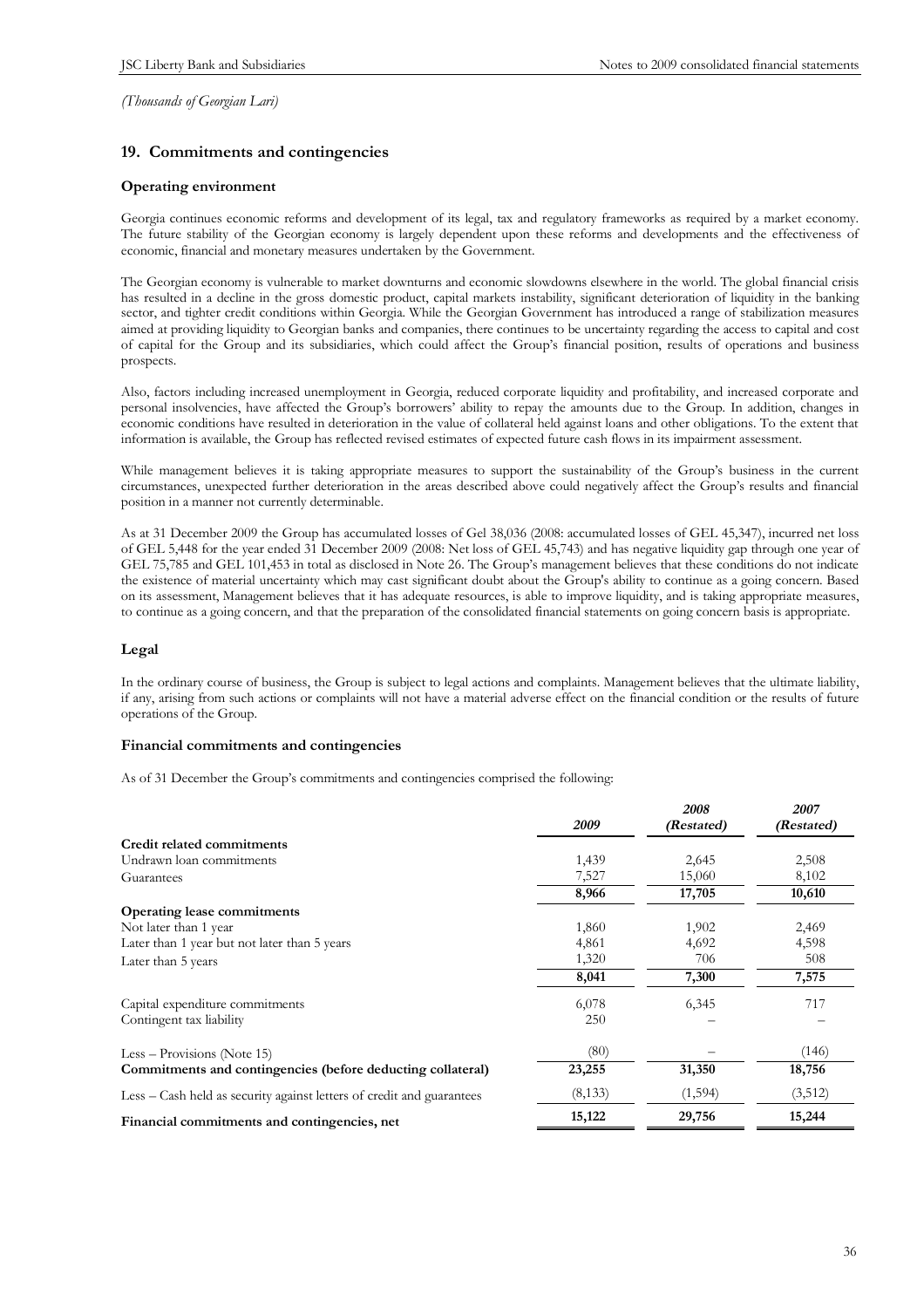# **20. Net fee and commission income**

Net fee and commission income comprises:

|                                  | 2009    | 2008<br>(Restated) |
|----------------------------------|---------|--------------------|
| Settlements operations           | 21,522  | 24,888             |
| Cash operations                  | 1,811   | 3,236              |
| Guarantees and letters of credit | 289     | 257                |
| Other                            | 8,130   | 1,295              |
| Fee and commission income        | 31,752  | 29,676             |
| Settlements operations           | (865)   | (644)              |
| Cash operations                  | (78)    | (379)              |
| Other                            | (1,035) | (374)              |
| Fee and commission expense       | (1,978) | (1, 397)           |
| Net fee and commission income    | 29,774  | 28,279             |

# **21. Net gains/(losses) from disposal of subsidiaries**

Net gains/(losses) from disposal of subsidiaries during 2009 is mainly comprised gains from the sale of JSC People's Insurance Company, Real Estate Development LLC, JSC Sakkalakmshenproekti and People's Post LLC amounting to GEL 5,263, GEL 6,238, GEL 1,320 and GEL 1,303, respectively.

# **22. Other income**

|                                                        |       | 2008       |
|--------------------------------------------------------|-------|------------|
|                                                        | 2009  | (Restated) |
| Insurance income                                       |       | 22,767     |
| Change in unearned premium reserve                     |       | (8,539)    |
| Change in the insurance contract provisions for claims |       | (2,565)    |
| Insurance claims incurred                              |       | (6, 864)   |
| Insurance income, net                                  |       | 4,799      |
| Income from architectural works and rent               | 408   | 2,662      |
| Income from postal and courier services                | 296   | 2,153      |
| Revenue from fines                                     | 2,711 | 1,081      |
| Gain from sale of land                                 |       | 162        |
| Revenue from servicing documentary stamps              |       | 120        |
| Other                                                  | 435   | 1,014      |
| Total other income                                     | 3,850 | 11,991     |

# **23. Salaries and other employee benefits, general and administrative and other operating expenses**

|                                      | 2009   | 2008<br>(Restated) |
|--------------------------------------|--------|--------------------|
| Salaries                             | 19,819 | 29,726             |
| <b>Bonuses</b>                       | 387    | 5,425              |
| Salaries and other employee benefits | 20,206 | 35,151             |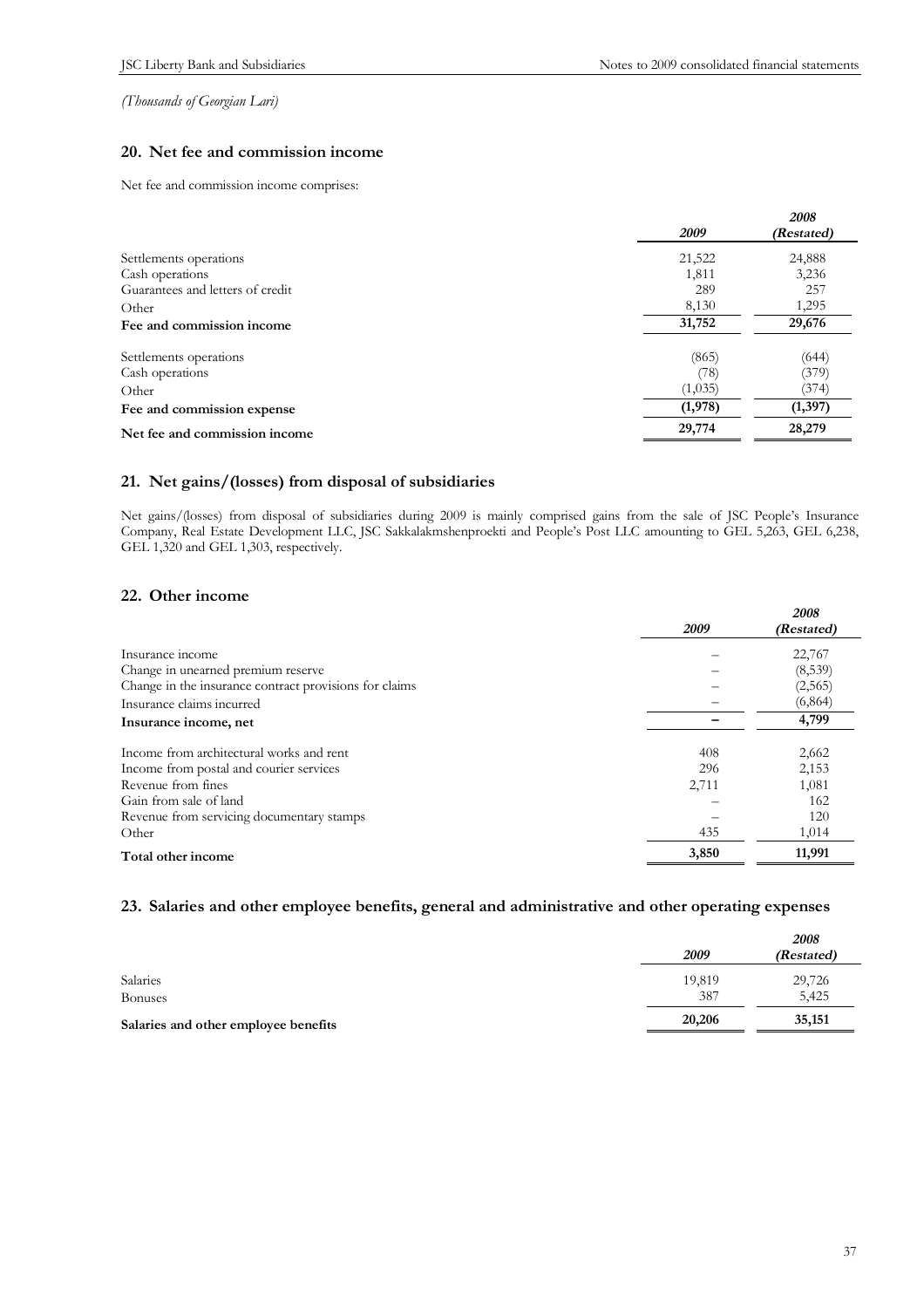|                                         |        | 2008       |
|-----------------------------------------|--------|------------|
|                                         | 2009   | (Restated) |
|                                         |        |            |
| Occupancy and rent                      | 3,011  | 2,737      |
| Operating taxes                         | 2,923  | 1,243      |
| Repair and maintenance                  | 1,572  | 571        |
| Corporate hospitality and entertainment | 1,160  | 1,880      |
| Office supplies                         | 1,049  | 2,980      |
| Security                                | 1,000  | 1,050      |
| Communication                           | 994    | 1,103      |
| <b>Banking</b> services                 | 586    |            |
| Marketing and advertising               | 527    | 3,721      |
| Travel expenses                         | 352    | 684        |
| Insurance                               | 234    |            |
| Cash packing                            | 103    |            |
| Subscription expense                    | 20     |            |
| Personnel training and recruitment      | 6      |            |
| Other                                   | 1,285  | 986        |
| General and administrative expenses     | 14,822 | 16,955     |
|                                         |        | 2008       |
|                                         | 2009   | (Restated) |
| Land and buildings impairment loss      |        | 6,126      |
| Bad debts write off                     |        | 2,810      |
| Penalties and fines                     |        | 1,197      |
| Bank forms and documents production     |        | 140        |
| Other expenses                          | 615    | 10,465     |
| Other operating expenses                | 615    | 20,738     |

# **23. Salaries and other employee benefits, general and administrative and other operating expenses**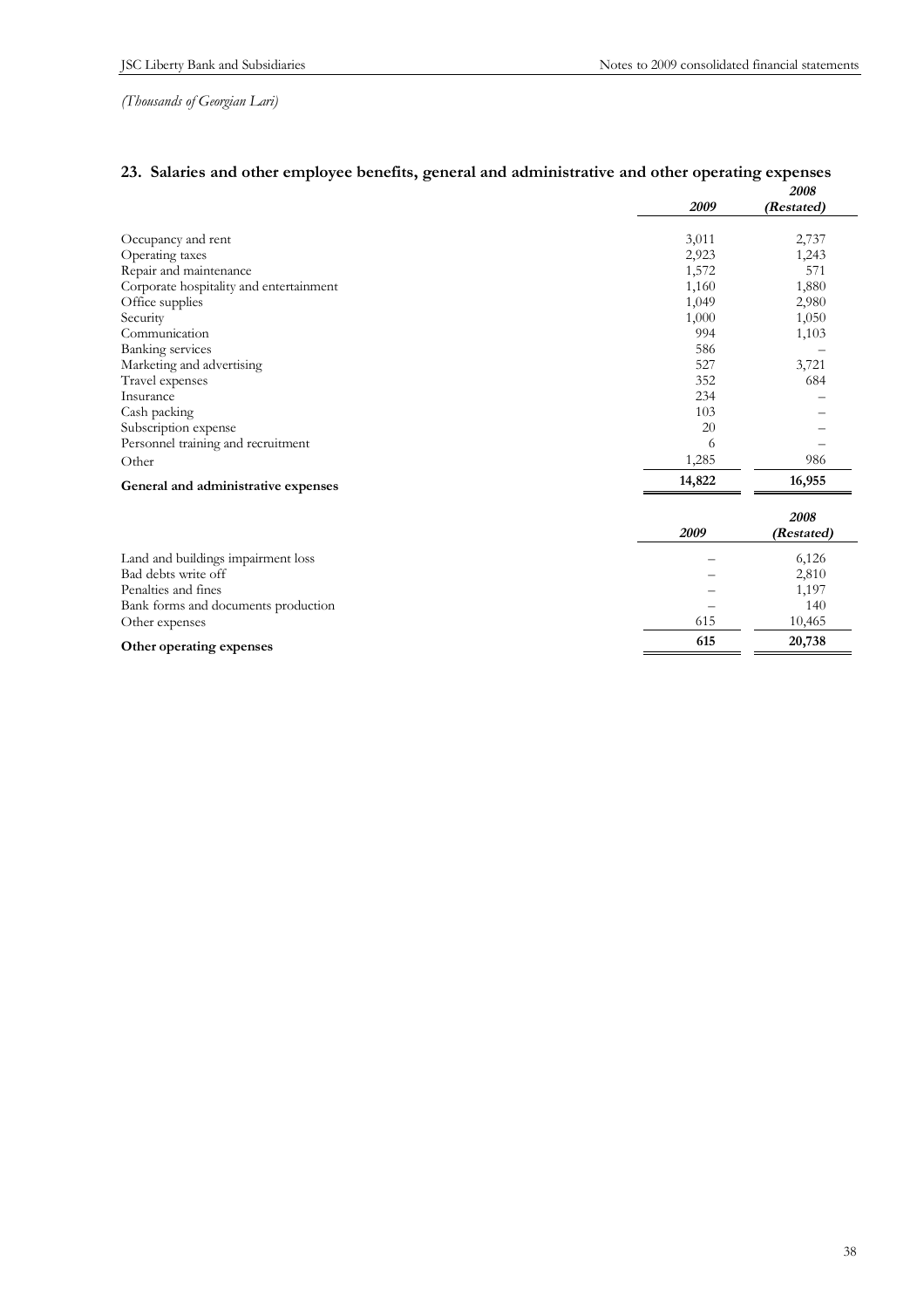# **24. Risk management**

### **Introduction**

Risk is inherent in the Group's activities but it is managed through a process of ongoing identification, measurement and monitoring, subject to risk limits and other controls. This process of risk management is critical to the Group's continuing profitability and each individual within the Group is accountable for the risk exposures relating to his or her responsibilities. The Group is exposed to credit risk, liquidity risk and market risk. It is also subject to operating risks.

The independent risk control process does not include business risks such as changes in the environment, technology and industry. They are monitored through the Group's strategic planning process.

### *Risk management structure*

The Supervisory Board is ultimately responsible for identifying and controlling risks; however, there are separate independent bodies responsible for managing and monitoring risks.

### *Supervisory Board*

The Supervisory Board is responsible for the overall risk management approach and for approving the risk strategies and principles.

### *Management Board*

The Management Board has the responsibility to monitor the overall risk process within the Group.

### *Audit Committee*

The Audit Committee has the overall responsibility for the development of the risk strategy and implementing principles, frameworks, policies and limits. It is responsible for the fundamental risk issues and manages and monitors relevant risk decisions.

### *Risk Management*

The Risk Management Unit is responsible for implementing and maintaining risk related procedures to ensure an independent control process.

### *Risk Controlling*

The Risk Controlling Unit is responsible for monitoring compliance with risk principles, policies and limits, across the Group. Each business group has a decentralised unit which is responsible for the independent control of risks, including monitoring the risk of exposures against limits and the assessment of risks of new products and structured transactions. This unit also ensures the complete capture of the risks in risk measurement and reporting systems.

#### *Group Treasury*

Group Treasury is responsible for managing the Group's assets and liabilities and the overall financial structure. It is also primarily responsible for the funding and liquidity risks of the Group.

#### *Internal Audit*

Risk management processes throughout the Group are audited annually by the internal audit function, which examines both the adequacy of the procedures and the Group's compliance with the procedures. Internal Audit discusses the results of all assessments with management, and reports its findings and recommendations to the Audit Committee.

#### *Risk measurement and reporting systems*

The Group's risks are measured using a method which reflects both the expected loss likely to arise in normal circumstances and unexpected losses, which are an estimate of the ultimate actual loss based on statistical models. The models make use of probabilities derived from historical experience, adjusted to reflect the economic environment. The Group also runs worst case scenarios that would arise in the event that extreme events which are unlikely to occur do, in fact, occur.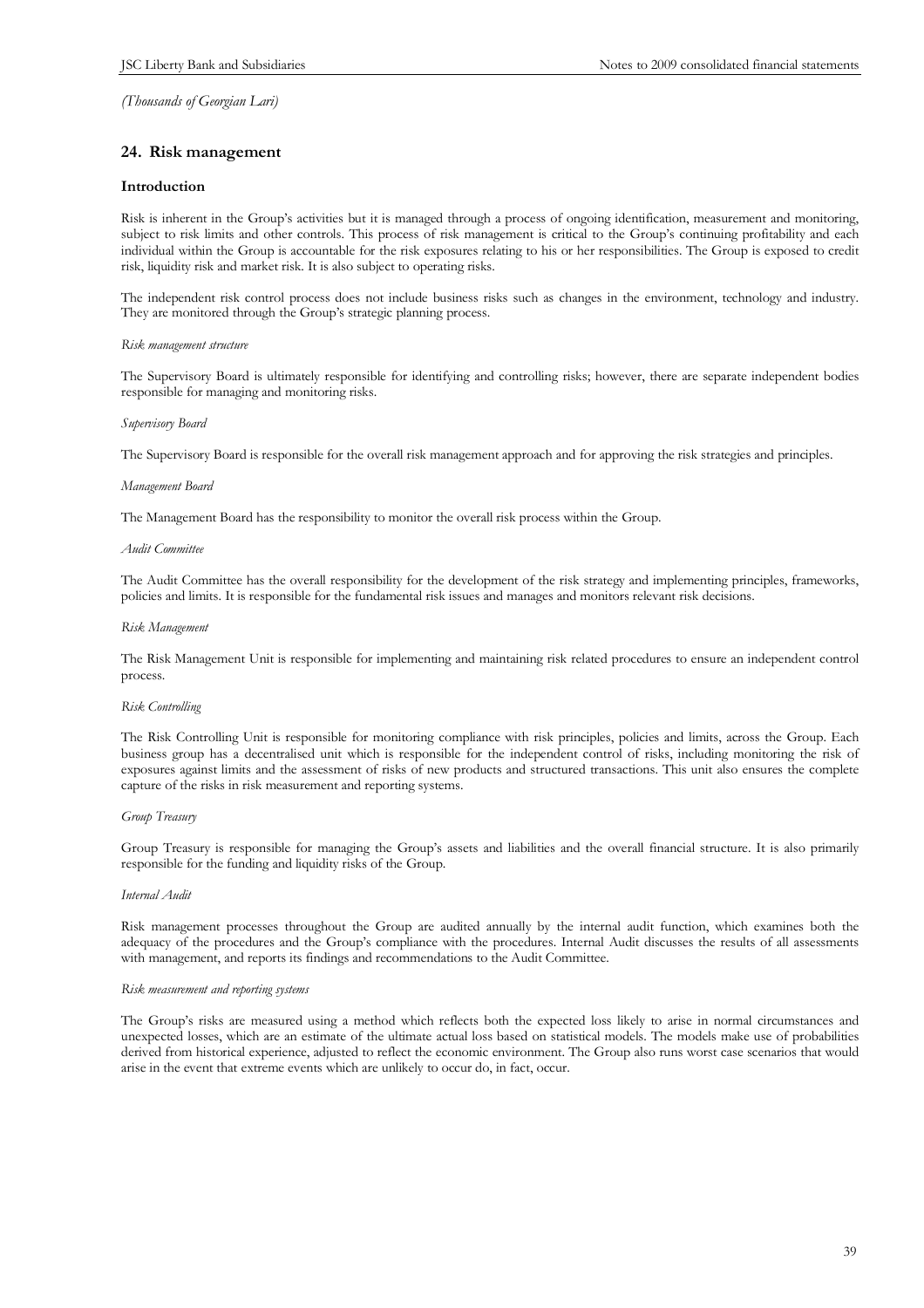# **24. Risk management (continued)**

### **Introduction (continued)**

Monitoring and controlling risks is primarily performed based on limits established by the Group. These limits reflect the business strategy and market environment of the Group as well as the level of risk that the Group is willing to accept, with additional emphasis on selected industries. In addition the Group monitors and measures the overall risk bearing capacity in relation to the aggregate risk exposure across all risks types and activities.

Information compiled from all the businesses is examined and processed in order to analyse, control and identify early risks. This information is presented and explained to the Management Board, the Risk Committee, and the head of each business division. The report includes aggregate credit exposure, hold limit exceptions, liquidity ratios and risk profile changes. On a monthly basis detailed reporting of industry, customer and geographic risks takes place. Senior management assesses the appropriateness of the allowance for credit losses on a quarterly basis. The Board of Directors receives a comprehensive risk report once a quarter which is designed to provide all the necessary information to assess and conclude on the risks of the Group.

For all levels throughout the Group, specifically tailored risk reports are prepared and distributed in order to ensure that all business divisions have access to extensive, necessary and up-to-date information.

A daily briefing is given to the Management Board and all other relevant employees of the Group on the utilisation of market limits, proprietary investments and liquidity, plus any other risk developments.

The Group actively uses collateral to reduce its credit risks (see below for more detail).

### *Excessive risk concentration*

Concentrations arise when a number of counterparties are engaged in similar business activities, or activities in the same geographic region, or have similar economic features that would cause their ability to meet contractual obligations to be similarly affected by changes in economic, political or other conditions. Concentrations indicate the relative sensitivity of the Group's performance to developments affecting a particular industry or geographical location.

In order to avoid excessive concentrations of risks, the Group's policies and procedures include specific guidelines to focus on maintaining a diversified portfolio. Identified concentrations of credit risks are controlled and managed accordingly.

### **Credit risk**

Credit risk is the risk that the Group will incur a loss because its customers, clients or counterparties failed to discharge their contractual obligations. The Group manages and controls credit risk by setting limits on the amount of risk it is willing to accept for individual counterparties and for geographical and industry concentrations, and by monitoring exposures in relation to such limits.

The Group has established a credit quality review process to provide early identification of possible changes in the creditworthiness of counterparties, including regular collateral revisions. Counterparty limits are established by the use of a credit risk classification system, which assigns each counterparty a risk rating. Risk ratings are subject to regular revision. The credit quality review process allows the Group to assess the potential loss as a result of the risks to which it is exposed and take corrective action.

Limits on the level of credit risk by borrower are reviewed and approved by the Supervisory Board twice a year. Actual exposure per borrower against limits is monitored on new loans granted. The Credit Committee may initiate a change in the limits; however this must be approved by the Supervisory Board.

Where appropriate, and in the case of most loans, the Group obtains collateral and corporate guarantees. The credit risks are monitored on a continuous basis and are subject to annual or more frequent reviews, especially where no such security can be obtained.

#### *Credit-related commitments risks*

The Group makes available to its customers guarantees which may require that the Group make payments on their behalf. Such payments are collected from customers based on the terms of the letter of credit. They expose the Group to similar risks to loans and these are mitigated by the same control processes and policies.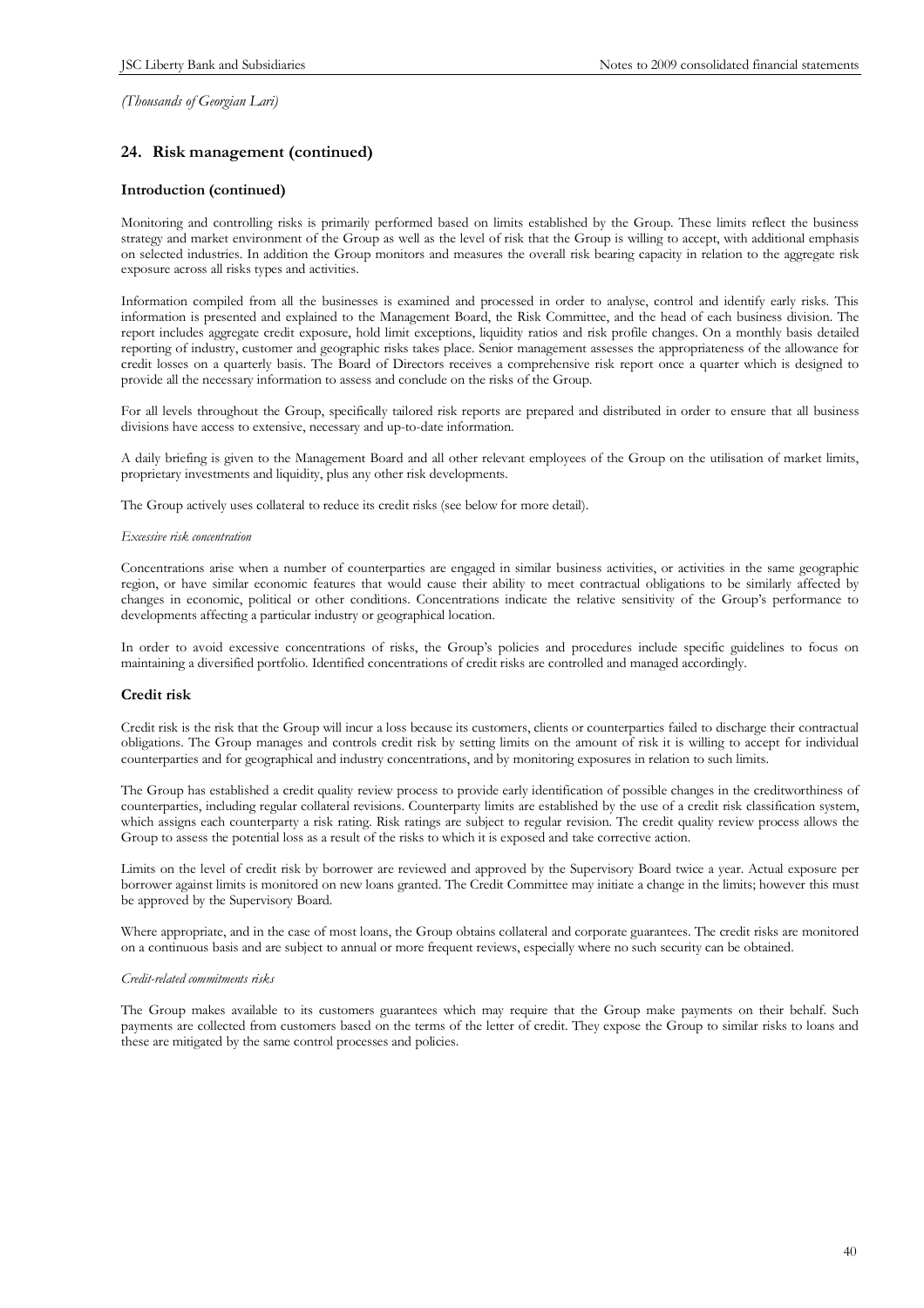# **24. Risk management (continued)**

### **Credit risk (continued)**

The table below shows the maximum exposure to credit risk for the components of the consolidated statement of financial position, including derivatives. The maximum exposure is shown gross, before the effect of mitigation through the use of master netting and collateral agreements.

|                                                    | <b>Notes</b> | Maximum<br>exposure<br>2009 | Maximum<br>exposure<br>2008 (Restated) |
|----------------------------------------------------|--------------|-----------------------------|----------------------------------------|
| Cash and cash equivalents (excluding cash on hand) | 6            | 54,743                      | 39,508                                 |
| Amounts due from credit institutions               |              | 14,423                      | 9,638                                  |
| Loans to customers                                 | 8            | 82,752                      | 109,286                                |
| Investment securities                              |              |                             |                                        |
| - Available-for-sale                               | 9            | 2,260                       | 7,902                                  |
| - Held-to-maturity                                 |              | 1,995                       |                                        |
|                                                    |              | 156,173                     | 166,334                                |
| Financial commitments and contingencies            | 19           | 753                         | 16,111                                 |
| Total credit risk exposure                         |              | 156,926                     | 182,445                                |

Where financial instruments are recorded at fair value, the amounts shown above represent the current credit risk exposure but not the maximum risk exposure that could arise in the future as a result of changes in values.

For more detail on the maximum exposure to credit risk for each class of financial instrument, references shall be made to the specific notes. The effect of collateral and other risk mitigation techniques is shown in Note 11.

# *Credit quality per class of financial assets*

The credit quality of financial assets is managed by the Group internal credit ratings. The table below shows the credit quality by class of asset for loan-related lines in the statement of financial position, based on the Group's credit rating system.

|                            | <b>Notes</b> | Neither past due<br>nor impaired<br>2009 | Past due but not<br>impaired<br>2009 | Individually<br>impaired 2009 | Total<br>2009 |
|----------------------------|--------------|------------------------------------------|--------------------------------------|-------------------------------|---------------|
| Amounts due from credit    |              |                                          |                                      |                               |               |
| institutions               |              | 14,423                                   |                                      |                               | 14,423        |
| Loans to customers:        | 8            |                                          |                                      |                               |               |
| Commercial loans           |              | 6,710                                    | 1,150                                | 35,543                        | 43,403        |
| Consumer loans             |              | 9,669                                    | 2,989                                | 5,854                         | 18,512        |
| Residential mortgage loans |              | 561                                      |                                      |                               | 561           |
| Salary loans               |              | 14,140                                   | 1,776                                | 682                           | 16,598        |
| Pension loans              |              | 28,178                                   |                                      | 290                           | 28,468        |
|                            |              | 59,258                                   | 5,915                                | 42,369                        | 107,542       |
| Investment securities      |              |                                          |                                      |                               |               |
| Available-for-sale         | 9            | 351                                      |                                      | 5,319                         | 5,670         |
| Held to maturity           |              | 1,995                                    |                                      |                               | 1,995         |
|                            |              | 2,346                                    |                                      | 5,319                         | 7,665         |
| Total                      |              | 76,027                                   | 5,915                                | 47,688                        | 129,630       |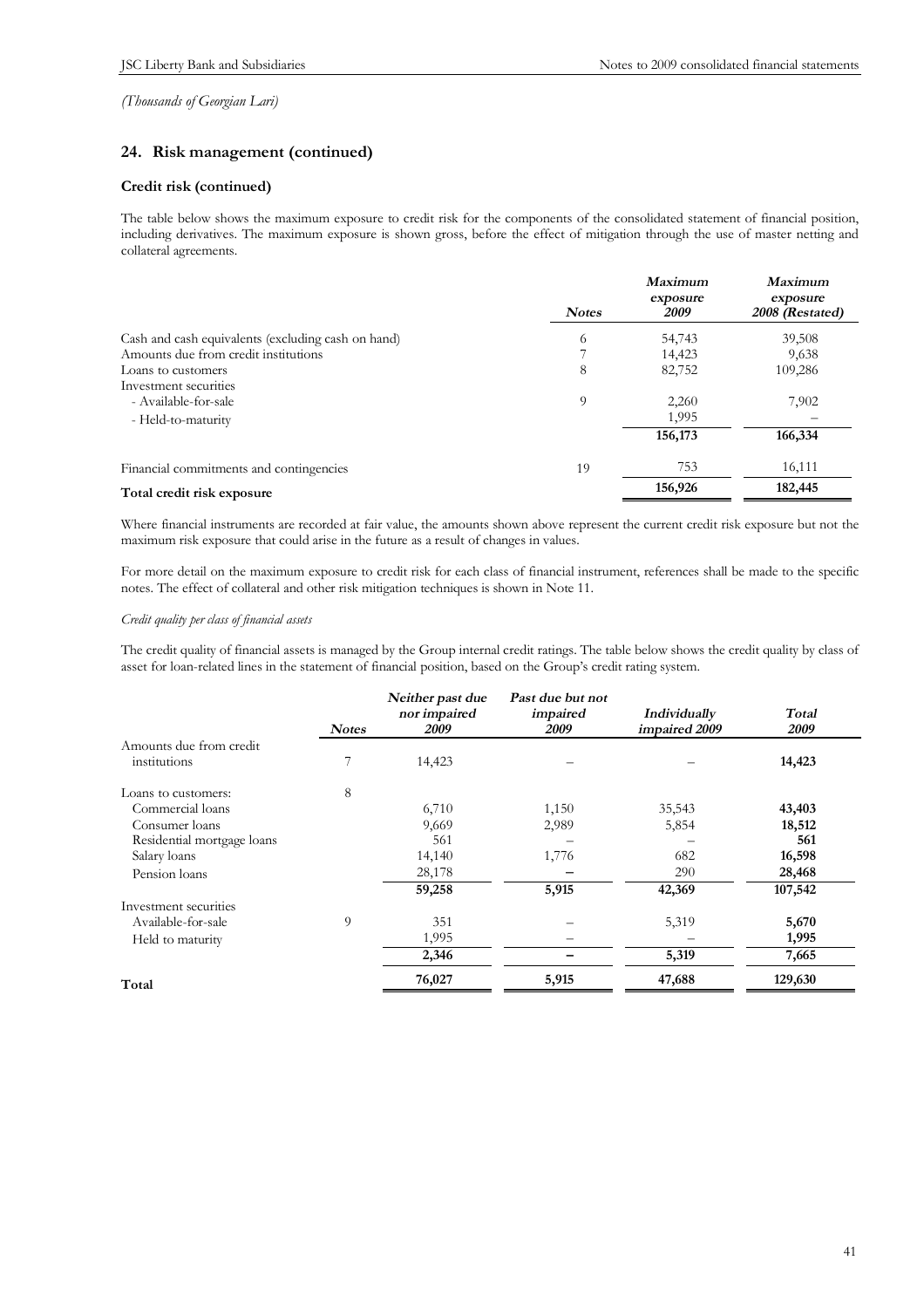# **24. Risk management (continued)**

# **Credit risk (continued)**

|                            | <b>Notes</b> | Neither past due<br>nor impaired<br><i>2008</i><br>(Restated) | Past due but not<br>impaired<br>2008<br>(Restated) | Individually<br>impaired<br>2008<br>(Restated) | Total<br>2008<br>(Restated) |
|----------------------------|--------------|---------------------------------------------------------------|----------------------------------------------------|------------------------------------------------|-----------------------------|
| Amounts due from credit    |              |                                                               |                                                    |                                                |                             |
| institutions               |              | 9,638                                                         |                                                    | 10,499                                         | 20,137                      |
| Loans to customers:        | 8            |                                                               |                                                    |                                                |                             |
| Commercial loans           |              | 3,336                                                         | 949                                                | 40,792                                         | 45,077                      |
| Consumer loans             |              | 41,478                                                        | 2,690                                              | 11,205                                         | 55,373                      |
| Residential mortgage loans |              | 39                                                            |                                                    |                                                | 39                          |
| Salary loans               |              | 29,492                                                        | 227                                                |                                                | 29,719                      |
| Pension loans              |              | 4,345                                                         | 154                                                |                                                | 4,499                       |
|                            |              | 78,690                                                        | 4,020                                              | 51,997                                         | 134,707                     |
| Debt investment securities |              |                                                               |                                                    |                                                |                             |
| Available-for-sale         | 9            | 1,022                                                         |                                                    | 7,644                                          | 8,666                       |
|                            |              | 1,022                                                         |                                                    | 7,644                                          | 8,666                       |
| Total                      |              | 89,350                                                        | 4,020                                              | 71,312                                         | 163,510                     |

Past due loans to customers include those that are only past due by a few days. An analysis of past due loans, by age, is provided below. The majority of the past due loans are not considered to be impaired.

It is the Group's policy to maintain accurate and consistent risk ratings across the credit portfolio. This facilitates focused management of the applicable risks and the comparison of credit exposures across all lines of business, geographic regions and products. The rating system is supported by a variety of financial analytics, combined with processed market information to provide the main inputs for the measurement of counterparty risk. All internal risk ratings are tailored to the various categories and are derived in accordance with the Group's rating policy. The attributable risk ratings are assessed and updated regularly.

# *Aging analysis of past due but not impaired loans per class of financial assets*

|                     | <b>Notes</b> | Less than<br>30 days<br>2009 | 31 to 60<br>days<br>2009 | 61 to 90<br>days<br>2009 | More than<br>90 days<br>2009 | Total<br>2009 |
|---------------------|--------------|------------------------------|--------------------------|--------------------------|------------------------------|---------------|
| Loans to customers: | 8            |                              |                          |                          |                              |               |
| Commercial loans    |              | 346                          |                          | 30                       | 767                          | 1,150         |
| Consumer loans      |              | 1,622                        | 596                      | 547                      | 224                          | 2,989         |
| Salary loans        |              | 816                          | 197                      | 296                      | 467                          | 1,776         |
| Pension loans       |              | $\overline{\phantom{m}}$     |                          |                          |                              |               |
| Total               |              | 2,784                        | 800                      | 873                      | 1,458                        | 5,915         |
|                     |              |                              |                          |                          |                              |               |

|                     | <b>Notes</b> | Less than<br>30 days<br>2008<br>(Restated) | 31 to 60<br>days<br>2008<br>(Restated) | 61 to 90<br>days<br>2008<br>(Restated) | More than<br>90 days<br>2008<br>(Restated) | Total<br>2008<br>(Restated) |
|---------------------|--------------|--------------------------------------------|----------------------------------------|----------------------------------------|--------------------------------------------|-----------------------------|
| Loans to customers: | 8            |                                            |                                        |                                        |                                            |                             |
| Commercial loans    |              | 90                                         | 211                                    |                                        | 648                                        | 949                         |
| Consumer loans      |              | 415                                        | 361                                    | 438                                    | 1,476                                      | 2,690                       |
| Salary loans        |              | 45                                         | 16                                     | 13                                     | 153                                        | 227                         |
| Pension loans       |              | 4                                          | 3                                      | 54                                     | 93                                         | 154                         |
| Total               |              | 554                                        | 591                                    | 505                                    | 2,370                                      | 4,020                       |

See Note 8 for more detailed information with respect to the allowance for impairment of loans to customers.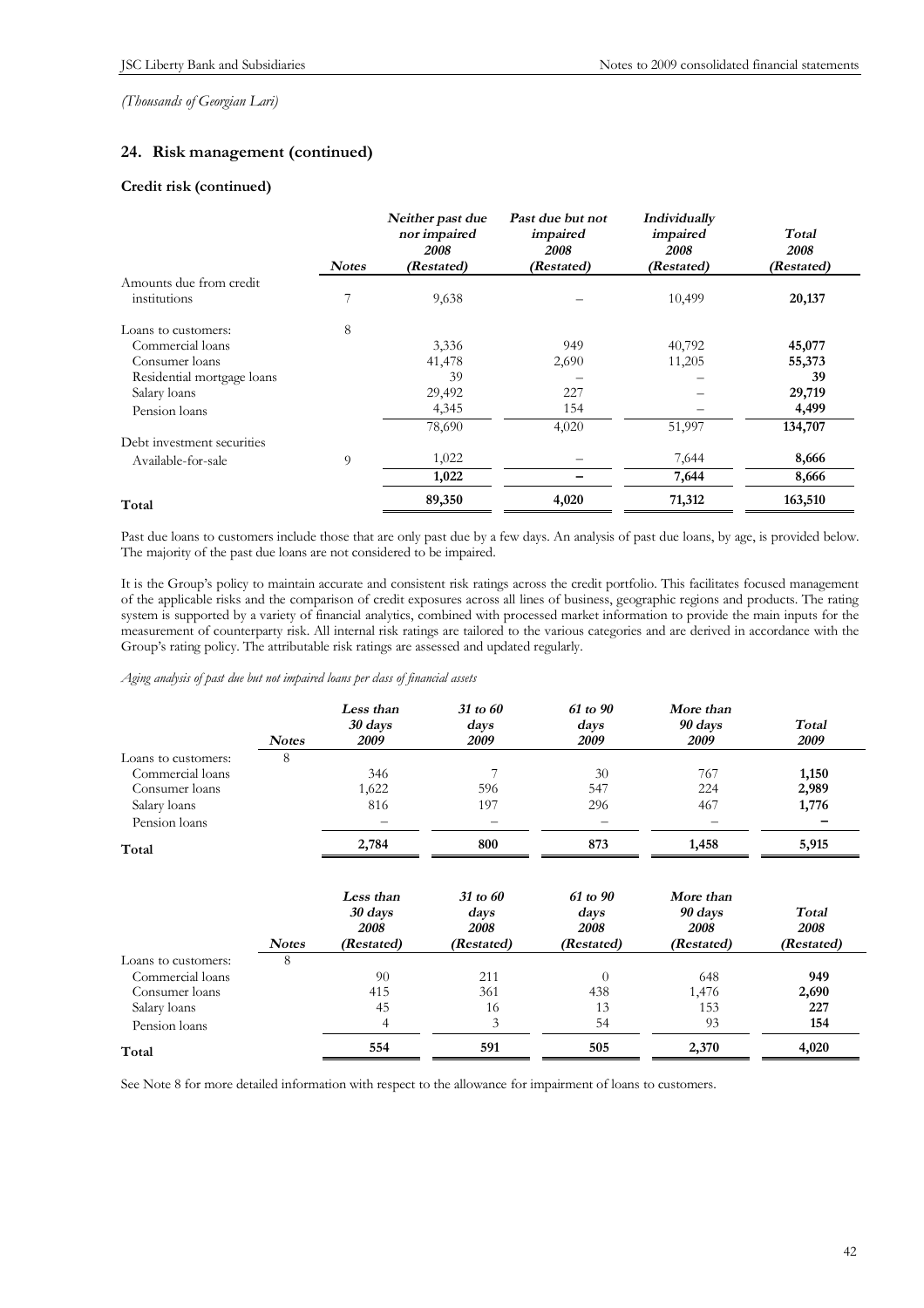# **24. Risk management (continued)**

### **Credit risk (continued)**

### *Carrying amount per class of financial assets whose terms have been renegotiated*

The table below shows the carrying amount for renegotiated financial assets, by class.

|                            | 2009   | <i>2008</i><br>(Restated) |
|----------------------------|--------|---------------------------|
| Loans to customers:        |        |                           |
| Commercial loans           | 17,701 | 3,901                     |
| Consumer loans             | 2,027  |                           |
| Residential mortgage loans | 26     |                           |
| Salary loans               | 1,546  |                           |
| Pension loans              |        |                           |
| Total                      | 21,300 | 3,901                     |
|                            |        |                           |

### *Impairment assessment*

The main considerations for the loan impairment assessment include whether any payments of principal or interest are overdue by more than 90 days or there are any known difficulties in the cash flows of counterparties, credit rating downgrades, or infringement of the original terms of the contract. The Group addresses impairment assessment in two areas: individually assessed allowances and collectively assessed allowances.

### *Individually assessed allowances*

The Group determines the allowances appropriate for each individually significant loan on an individual basis. Items considered when determining allowance amounts include the sustainability of the counterparty's business plan, its ability to improve performance once a financial difficulty has arisen, projected receipts and the expected dividend payout should bankruptcy ensue, the availability of other financial support and the realisable value of collateral, and the timing of the expected cash flows. The impairment losses are evaluated at each reporting date, unless unforeseen circumstances require more careful attention.

#### *Collectively assessed allowances*

Allowances are assessed collectively for losses on loans to customers that are not individually significant (including credit cards, residential mortgages and unsecured consumer lending) and for individually significant loans where there is not yet objective evidence of individual impairment. Allowances are evaluated on each reporting date with each portfolio receiving a separate review.

The collective assessment takes account of impairment that is likely to be present in the portfolio even though there is no yet objective evidence of the impairment in an individual assessment. Impairment losses are estimated by taking into consideration of the following information: historical losses on the portfolio, current economic conditions, the appropriate delay between the time a loss is likely to have been uncured and the time it will be identified as requiring an individually assessed impairment allowance, and expected receipts and recoveries once impaired. Local management is responsible for deciding the length of this period which can extend for as long as one year. The impairment allowance is then reviewed by credit management to ensure alignment with the Group's overall policy.

Financial guarantees and letters of credit are assessed and provision made in a similar manner as for loans.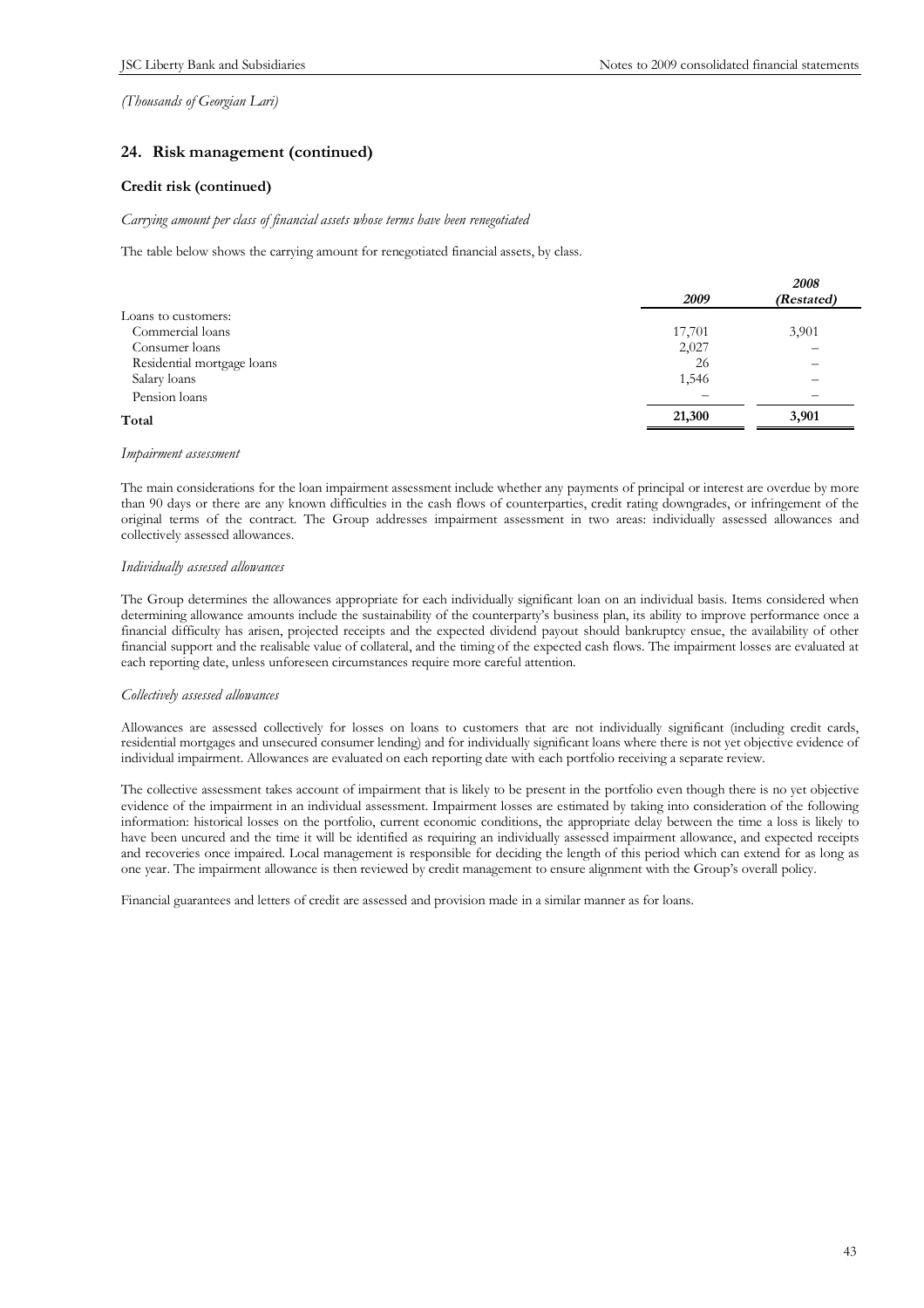# **24. Risk management (continued)**

# **Credit risk (continued)**

The geographical concentration of Group's monetary assets and liabilities is set out below:

|                                    |         | 2009        |                             |              | 2008 (Restated) |             |                             |              |  |
|------------------------------------|---------|-------------|-----------------------------|--------------|-----------------|-------------|-----------------------------|--------------|--|
|                                    |         |             | CIS and<br>other<br>foreign |              |                 |             | CIS and<br>other<br>foreign |              |  |
|                                    | Georgia | <b>OECD</b> | banks                       | <b>Total</b> | Georgia         | <b>OECD</b> | banks                       | <b>Total</b> |  |
| Assets:                            |         |             |                             |              |                 |             |                             |              |  |
| Cash and cash equivalents          | 79,425  | 16,794      | 2,599                       | 98,818       | 34,144          | 11,985      | 5,031                       | 51,160       |  |
| Amounts due from credit            |         |             |                             |              |                 |             |                             |              |  |
| institutions                       | 13,356  | 1,067       |                             | 14,423       | 9,080           | 558         |                             | 9,638        |  |
| Loans to customers                 | 82,752  |             |                             | 82,752       | 109,286         |             | $\overline{\phantom{0}}$    | 109,286      |  |
| Investment securities:             |         |             |                             |              |                 |             |                             |              |  |
| - available-for-sale               | 1,941   | 319         |                             | 2,260        | 7,761           | 141         |                             | 7,902        |  |
| - held-to-maturity                 | 1,995   |             |                             | 1,995        |                 |             |                             |              |  |
| All other assets                   | 117,651 | 3,141       |                             | 120,792      | 137,963         | 3,106       |                             | 141,069      |  |
|                                    | 297,120 | 21,321      | 2,599                       | 321,040      | 298,234         | 15,790      | 5,031                       | 319,055      |  |
| Liabilities:                       |         |             |                             |              |                 |             |                             |              |  |
| Amounts due to credit              |         |             |                             |              |                 |             |                             |              |  |
| institutions                       | 54,007  | 599         |                             | 54,606       | 51,557          | 30,604      |                             | 82,161       |  |
| Amounts due to customers           | 226,587 | 20,051      |                             | 246,638      | 181,540         |             |                             | 181,540      |  |
| All other liabilities and minority |         |             |                             |              |                 |             |                             |              |  |
| interest                           | 10,572  |             |                             | 10,572       | 40,846          |             |                             | 40,846       |  |
|                                    | 291,166 | 20,650      |                             | 311,816      | 273,943         | 30,604      | —                           | 304,547      |  |
| Net assets / (liabilities)         | 5,954   | 671         | 2,599                       | 9,224        | 24,291          | (14, 814)   | 5,031                       | 14,508       |  |

# **Liquidity risk and funding management**

Liquidity risk is the risk that the Group will be unable to meet its payment obligations when they fall due under normal and stress circumstances. To limit this risk, management has arranged diversified funding sources in addition to its core deposit base, manages assets with liquidity in mind, and monitors future cash flows and liquidity on a daily basis. This incorporates an assessment of expected cash flows and the availability of high grade collateral which could be used to secure additional funding if required.

The Group maintains a portfolio of highly marketable and diverse assets that can be easily liquidated in the event of an unforeseen interruption of cash flow. In addition, the Group maintains a cash deposit (obligatory reserve) with the NBG, the amount of which depends on the level of customer funds attracted.

The liquidity position is assessed and managed by the Group primarily on a standalone basis, based on certain liquidity ratios established by the NBG.

# *Analysis of financial liabilities by remaining contractual maturities*

The tables below summarise the maturity profile of the Group's financial liabilities at 31 December based on contractual undiscounted repayment obligations. Repayments which are subject to notice are treated as if notice were to be given immediately. However, the Group expects that many customers will not request repayment on the earliest date the Group could be required to pay and the table does not reflect the expected cash flows indicated by the Group's deposit retention history.

| <b>Financial liabilities</b><br>As at 31 December 2009                                        | Less than<br>3 months   | 3 to 12<br>months       | 1 to 5<br>vears         | <i>Over</i><br>5 years | Total                    |
|-----------------------------------------------------------------------------------------------|-------------------------|-------------------------|-------------------------|------------------------|--------------------------|
| Amounts due to credit institutions<br>Amounts due to customers<br>Other financial liabilities | 10.551<br>167,086<br>13 | 31,898<br>58,847<br>399 | 25,132<br>30,953<br>149 | 150                    | 67,581<br>257,036<br>561 |
| Total undiscounted financial liabilities                                                      | 177,650                 | 91,114                  | 56,234                  | 150                    | 325,178                  |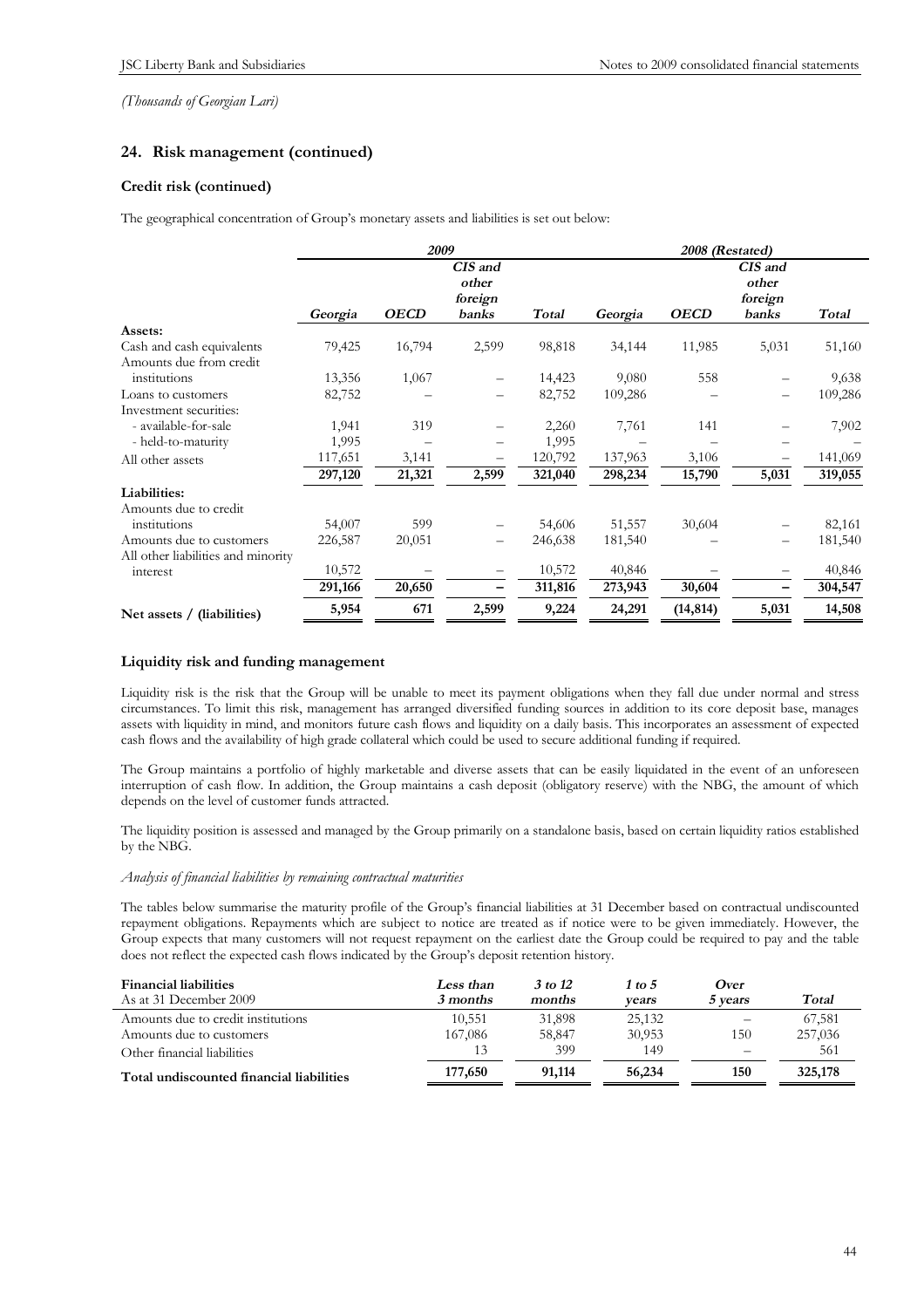# **24. Risk management (continued)**

# **Liquidity risk and funding management (continued)**

| <b>Financial liabilities</b><br>As at 31 December 2008 (Restated)                             | Less than<br>3 months       | 3 to 12<br>months       | 1 to 5<br>vears | Over<br>5 years | Total                       |
|-----------------------------------------------------------------------------------------------|-----------------------------|-------------------------|-----------------|-----------------|-----------------------------|
| Amounts due to credit institutions<br>Amounts due to customers<br>Other financial liabilities | 39,951<br>146,891<br>21.747 | 32,585<br>52,960<br>333 | 40.186<br>333   | 12,773<br>172   | 85,309<br>240,209<br>22,413 |
| Total undiscounted financial liabilities                                                      | 208,589                     | 85,878                  | 40,519          | 12,945          | 347,931                     |

The table below shows the contractual expiry by maturity of the Group's financial commitments and contingencies. Each undrawn loan commitment is included in the time band containing the earliest date it can be drawn down. For issued financial guarantee contracts, the maximum amount of the guarantee is allocated to the earliest period in which the guarantee could be called.

|      | Less than<br>3 months | 3 to 12<br>months | 1 to 5<br>vears | Over<br>5 years | Total  |
|------|-----------------------|-------------------|-----------------|-----------------|--------|
| 2009 | 4.125                 | 4.994             | 11,816          | 2,399           | 23,334 |
| 2008 | 11,333                | 6,375             | 12,936          | 706             | 31,350 |

The Group expects that not all of the contingent liabilities or commitments will be drawn before expiry of the commitments.

The maturity analysis does not reflect the historical stability of current accounts. Their liquidation has historically taken place over a longer period than indicated in the tables above. These balances are included in amounts due in less than three months in the tables above.

# **Market risk**

Market risk is the risk that the fair value or future cash flows of financial instruments will fluctuate due to changes in market variables such as interest rates, foreign exchanges, and equity prices. The Group classifies exposures to market risk into either trading or nontrading portfolios. Trading and Non-trading positions are managed and monitored using other sensitivity analysis. Except for the concentrations within foreign currency, the Group has no significant concentration of market risk.

# *Interest rate risk*

Interest rate risk arises from the possibility that changes in interest rates will affect future cash flows or the fair values of financial instruments. The following table demonstrates the sensitivity to a reasonable possible change in interest rates, with all other variables held constant, of the Group's income statement.

The sensitivity of the income statement is the effect of the assumed changes in interest rates on the net interest income for one year, based on the floating rate non-trading financial assets and financial liabilities held at 31 December. The sensitivity of equity is calculated by revaluing fixed rate available-for-sale financial assets at 31 December for the effects of the assumed changes in interest rates based on the assumption that there are parallel shifts in the yield curve.

|            | Increase in basis<br>points         | Sensitivity of net<br>interest income         | Sensitivity<br>of equity         |
|------------|-------------------------------------|-----------------------------------------------|----------------------------------|
| Currency   | 2009                                | 2009                                          | 2009                             |
| <b>USD</b> | $1\%$                               | (6)                                           |                                  |
| Currency   | Decrease in basis<br>points<br>2009 | Sensitivity of net<br>interest income<br>2009 | Sensitivity<br>of equity<br>2009 |
| <b>USD</b> | $-1\%$                              | 6                                             |                                  |
| Currency   | Increase in basis<br>points<br>2008 | Sensitivity of net<br>interest income<br>2008 | Sensitivity of<br>equity<br>2008 |
| <b>USD</b> | $1\%$                               | (8)                                           |                                  |
| Currency   | Decrease in basis<br>points<br>2008 | Sensitivity of net<br>interest income<br>2008 | Sensitivity of<br>equity<br>2008 |
| <b>USD</b> | $-1\%$                              | 8                                             |                                  |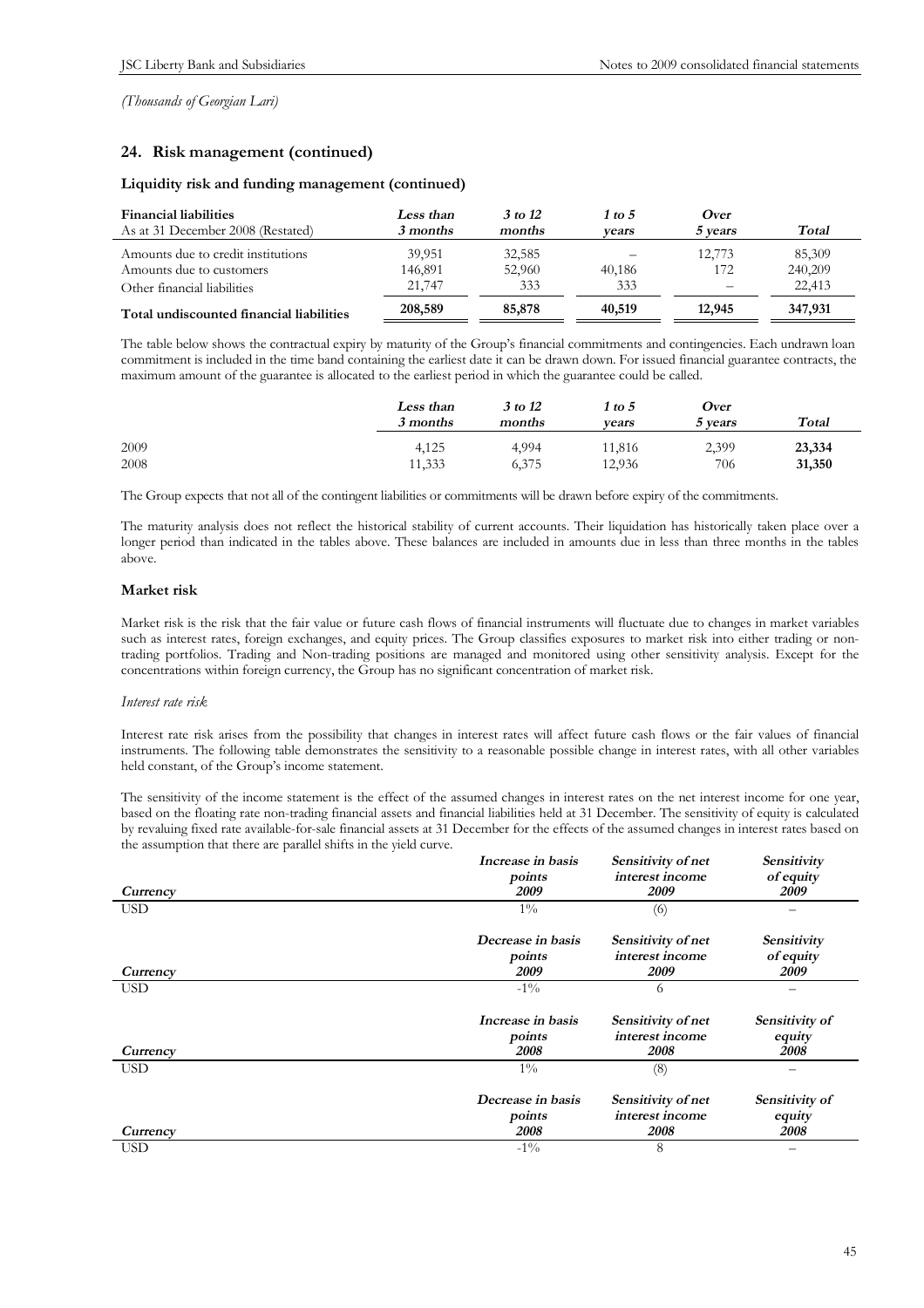# **24. Risk management (continued)**

### **Market risk (continued)**

### *Currency risk*

Currency risk is the risk that the value of a financial instrument will fluctuate due to changes in foreign exchange rates. The Management Board has set limits on positions by currency based on the NBG regulations. Positions are monitored on a daily basis.

The tables below indicate the currencies to which the Group had significant exposure at 31 December on its non-trading monetary assets and liabilities and its forecast cash flows. The analysis calculates the effect of a reasonably possible movement of the currency rate against the Lari, with all other variables held constant on the income statement (due to the fair value of currency sensitive non-trading monetary assets and liabilities). The effect on equity does not differ from the effect on the income statement. A negative amount in the table reflects a potential net reduction in income statement or equity, while a positive amount reflects a net potential increase.

|            | Change in currency<br>rate in $\%$ | Effect on profit<br>before tax | Change in currency<br>rate in $\%$ | Effect on profit<br>before tax |
|------------|------------------------------------|--------------------------------|------------------------------------|--------------------------------|
| Currency   | 2009                               | 2009                           | 2008                               | 2008                           |
| <b>USD</b> | $1.30\%$                           | 29                             | $9.20\%$                           | 21                             |
| <b>EUR</b> | 12.70%                             | (15)                           | 14.90%                             |                                |
| <b>GBP</b> | $16.10\%$                          |                                | 24.90%                             | 20                             |
| <b>RUR</b> | $0.30\%$                           |                                | $0.30\%$                           |                                |
| UAH        | $0.30\%$                           |                                | $2.80\%$                           |                                |

### **Operational risk**

Operational risk is the risk of loss arising from systems failure, human error, fraud or external events. When controls fail to perform, operational risks can cause damage to reputation, have legal or regulatory implications, or lead to financial loss. The Group cannot expect to eliminate all operational risks, but a control framework and monitoring and responding to potential risks could be effective tools to manage the risks. Controls should include effective segregation of duties, access, authorization and reconciliation procedures, staff education and assessment processes, including the use of internal audit.

# **25. Fair values of financial instruments**

The Group uses the following hierarchy for determining and disclosing the fair value of financial instruments by valuation technique:

- Level 1: quoted (unadjusted) prices in active markets for identical assets or liabilities;
- Level 2: techniques for which all inputs which have a significant effect on the recorded fair value are observable, either directly or indirectly; and
- Level 3: techniques which use inputs which have a significant effect on the recorded fair value that are not based on observable market data.

The following table shows an analysis of financial instruments recorded at fair value by level of the fair value hierarchy:

| At 31 December 2009                        | Level 1 | Level 2 | Level 3 | <b>Total</b> |
|--------------------------------------------|---------|---------|---------|--------------|
| <b>Financial</b> assets                    |         |         |         |              |
| Investment securities - available-for-sale |         | 2,260   |         | 2,260        |
|                                            |         | 2,260   |         | 2,260        |
| At 31 December 2008 (Restated)             | Level 1 | Level 2 | Level 3 | <b>Total</b> |
| <b>Financial</b> assets                    |         |         |         |              |
| Investment securities - available-for-sale |         | 7,902   |         | 7,902        |
|                                            |         | 7,902   |         | 7,902        |

### *Financial instruments recorded at fair value*

The following is a description of the determination of fair value for financial instruments which are recorded at fair value using valuation techniques. These incorporate the Group's estimate of assumptions that a market participant would make when valuing the instruments.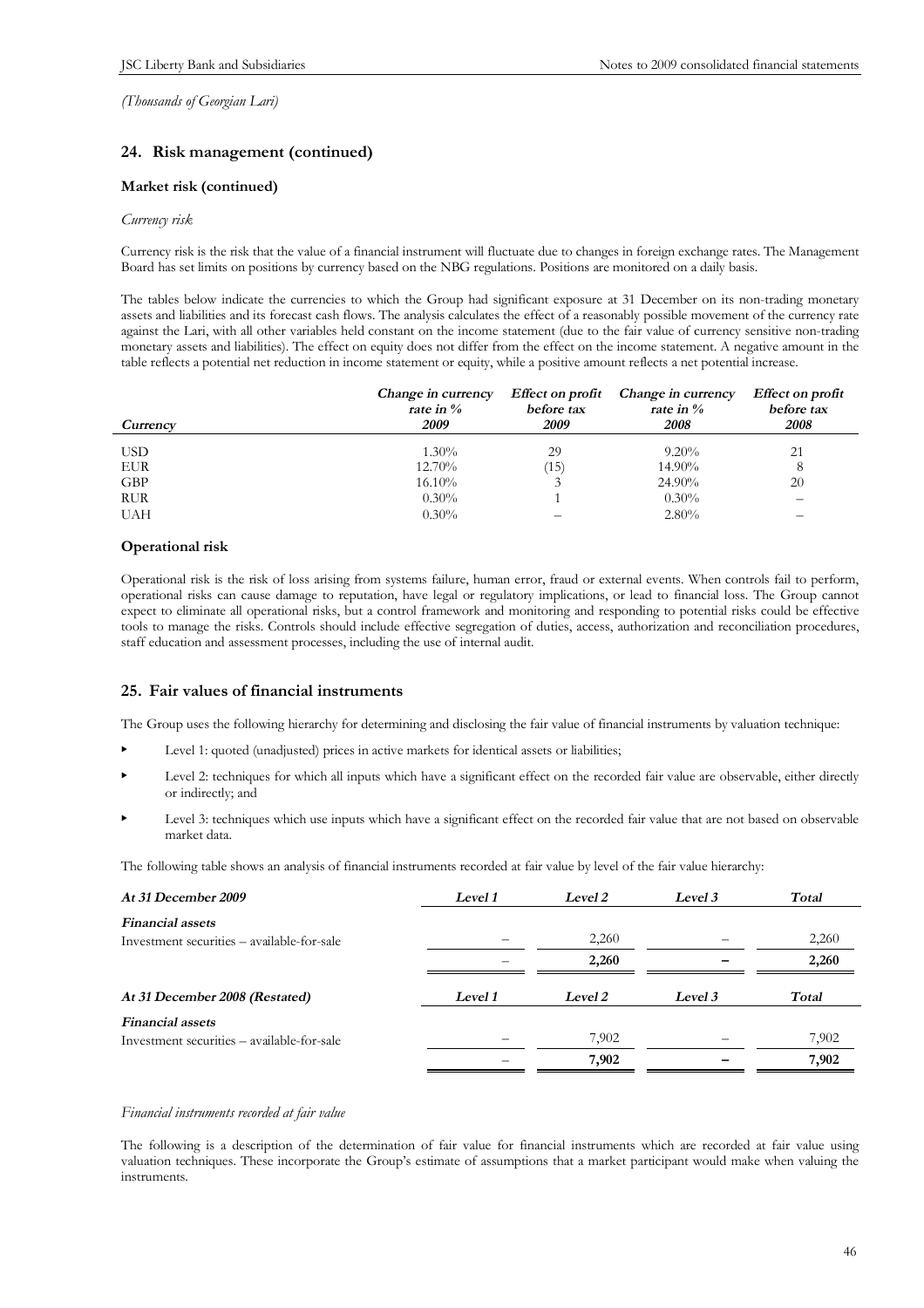# **25. Fair values of financial instruments (continued)**

### *Investment securities available-for-sale*

Investment securities available-for-sale valued using a valuation technique or pricing models primarily consist of unquoted equity and debt securities. These securities are valued using models which sometimes only incorporate data observable in the market and at other times use both observable and non-observable data. The non-observable inputs to the models include assumptions regarding the future financial performance of the investee, its risk profile, and economic assumptions regarding the industry and geographical jurisdiction in which the investee operates.

### *Fair value of financial assets and liabilities not carried at fair value*

Set out below is a comparison by class of the carrying amounts and fair values of the Group's financial instruments that are not carried at fair value in the consolidated statement of financial position. The table does not include the fair values of non-financial assets and non-financial liabilities.

|                              | Carrying<br>value<br>2009 | Fair value<br>2009 | Unrecognised<br>gain/(loss)<br>2009 | Carrying<br>value | <i>Fair value</i> | Unrecognised<br>gain/(loss)<br>2008 (Restated) 2008 (Restated) 2008 (Restated) |
|------------------------------|---------------------------|--------------------|-------------------------------------|-------------------|-------------------|--------------------------------------------------------------------------------|
|                              |                           |                    |                                     |                   |                   |                                                                                |
| <b>Financial assets</b>      |                           |                    |                                     |                   |                   |                                                                                |
| Cash and cash equivalents    | 98,818                    | 98,818             |                                     | 51,160            | 51,160            |                                                                                |
| Amounts due from credit      |                           |                    |                                     |                   |                   |                                                                                |
| institutions                 | 14,423                    | 14,423             |                                     | 9,638             | 9,638             |                                                                                |
| Loans to customers           | 82,752                    | 82,693             | (59)                                | 109,286           | 109,286           |                                                                                |
| Investment securities:       |                           |                    |                                     |                   |                   |                                                                                |
| - held-to-maturity           | 1,995                     | 1,995              |                                     |                   |                   |                                                                                |
| <b>Financial liabilities</b> |                           |                    |                                     |                   |                   |                                                                                |
| Amounts due to credit        |                           |                    |                                     |                   |                   |                                                                                |
| institutions                 | 54,606                    | 54,606             |                                     | 82,161            | 82,161            |                                                                                |
| Amounts due to               |                           |                    |                                     |                   |                   |                                                                                |
| customers                    | 246,638                   | 246,638            |                                     | 181,570           | 181,570           |                                                                                |
| Total unrecognised           |                           |                    |                                     |                   |                   |                                                                                |
| change in unrealised         |                           |                    |                                     |                   |                   |                                                                                |
| fair value                   |                           |                    | (59)                                |                   |                   |                                                                                |

The following describes the methodologies and assumptions used to determine fair values for those financial instruments which are not already recorded at fair value in the financial statements.

# *Assets for which fair value approximates carrying value*

For financial assets and financial liabilities that are liquid or having a short term maturity (less than three months) it is assumed that the carrying amounts approximate to their fair value. This assumption is also applied to demand deposits and savings accounts without a specific maturity.

### *Fixed and variable rate financial instruments*

For quoted debt instruments the fair values are determined based on quoted market prices. The fair values of unquoted debt instruments are estimated by discounting future cash flows using rates currently available for debt on similar terms, credit risk and remaining maturities.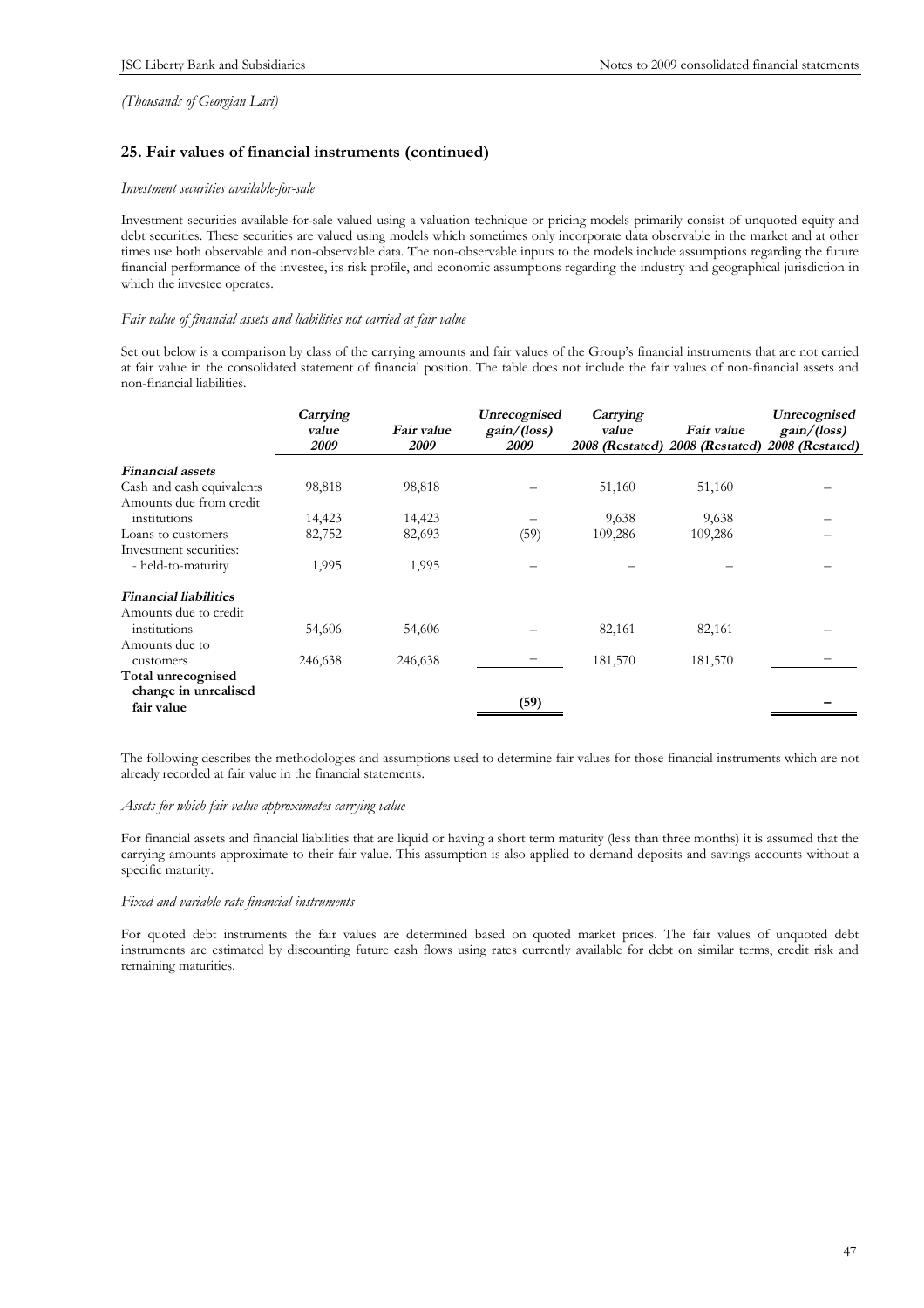# **26. Maturity analysis of assets and liabilities**

The table below shows an analysis of assets and liabilities according to when they are expected to be recovered or settled.

|                                      |                    | 2009                  |            |                    | 2008 (Restated)       |           |
|--------------------------------------|--------------------|-----------------------|------------|--------------------|-----------------------|-----------|
|                                      | Within one<br>year | More than<br>one year | Total      | Within one<br>vear | More than<br>one year | Total     |
| Cash and cash equivalents            | 98,818             |                       | 98,818     | 51,160             |                       | 51,160    |
| Amounts due from credit institutions | 13,356             | 1,067                 | 14,423     | 5,909              | 3,729                 | 9,638     |
| Loans to customers                   | 69,872             | 12,880                | 82,752     | 101,714            | 7,572                 | 109,286   |
| Investment securities:               |                    |                       |            |                    |                       |           |
| - available-for-sale                 |                    | 2,260                 | 2,260      |                    | 7,902                 | 7,902     |
| - held-to-maturity                   | 1,995              |                       | 1,995      |                    |                       |           |
| Total                                | 184,041            | 16,207                | 200,248    | 158,783            | 19,203                | 177,986   |
| Amounts due to credit institutions   | 39,210             | 15,396                | 54,606     | 52,207             | 29,954                | 82,161    |
| Amounts due to customers             | 220,279            | 26,359                | 246,638    | 125,281            | 56,259                | 181,540   |
| Other liabilities                    | 337                | 120                   | 457        | 322                | 226                   | 548       |
| Total                                | 259,826            | 41,875                | 301,701    | 177,810            | 86,439                | 264,249   |
| <b>Net</b>                           | (75, 785)          | (25, 668)             | (101, 453) | (19, 027)          | (67, 236)             | (86, 263) |

See Note 24 "Risk management" for the Group's contractual undiscounted repayment obligations and management's discussion on managing liquidity risk and resolving negative liquidity gaps.

# **27. Related party disclosures**

In accordance with IAS 24 "Related Party Disclosures", parties are considered to be related if one party has the ability to control the other party or exercise significant influence over the other party in making financial or operational decisions. In considering each possible related party relationship, attention is directed to the substance of the relationship, not merely the legal form.

Related parties may enter into transactions which unrelated parties might not, and transactions between related parties may not be effected on the same terms, conditions and amounts as transactions between unrelated parties.

The volumes of related party transactions, outstanding balances at the year end, and related expense and income for the year are as follows:

|                                                                                 | 2009                     |                                                                       |                                               |                             | 2008 (Restated)                  |                          |                                                                       |                                               |                             |                                  |
|---------------------------------------------------------------------------------|--------------------------|-----------------------------------------------------------------------|-----------------------------------------------|-----------------------------|----------------------------------|--------------------------|-----------------------------------------------------------------------|-----------------------------------------------|-----------------------------|----------------------------------|
|                                                                                 | Parent                   | <b>Entities</b> with<br>significant<br>influence<br>over the<br>Group | <b>Entities</b><br>under<br>common<br>control | <b>Associates</b><br>(OSMP) | Key manage-<br>ment<br>personnel | Parent                   | <b>Entities</b> with<br>significant<br>influence<br>over the<br>Group | <b>Entities</b><br>under<br>common<br>control | <b>Associates</b><br>(OSMP) | Key manage-<br>ment<br>personnel |
| Loans outstanding at 1 January, gross                                           | 1,780                    | $\overline{\phantom{m}}$                                              | $\overline{\phantom{0}}$                      | 357                         | 302                              | 2,583                    | $\overline{\phantom{0}}$                                              | $\overline{\phantom{0}}$                      | 120                         | 323                              |
| Loans issued during the year                                                    | 215                      |                                                                       |                                               | 5                           | 206                              | 1,951                    |                                                                       |                                               | 1,002                       | 1,067                            |
| Loan repayments during the year                                                 | 1,995                    |                                                                       |                                               | 362                         | 269                              | 2,754                    |                                                                       | -                                             | 765                         | 1,088                            |
| Loans outstanding at 31 December,<br>gross<br>Less: allowance for impairment at |                          |                                                                       |                                               |                             | 239                              | 1,780                    |                                                                       |                                               | 357                         | 302                              |
| 31 December                                                                     |                          |                                                                       |                                               | -                           | 5                                | 1,780                    | $\overline{ }$                                                        | -                                             | 7                           | 104                              |
| Loans outstanding at 31 December, net                                           | $\overline{\phantom{m}}$ |                                                                       |                                               | $\overline{\phantom{0}}$    | 234                              | $\qquad \qquad -$        |                                                                       | -                                             | 350                         | 198                              |
| Interest income on loans<br>Impairment charge for loans                         | 6                        |                                                                       |                                               | 4<br>(7)                    | 26<br>1                          | 716<br>1,729             |                                                                       |                                               | 31<br>5                     | 34<br>98                         |
| Deposits at 1 January                                                           |                          |                                                                       |                                               |                             |                                  | 145                      |                                                                       |                                               |                             |                                  |
| Deposits received during the year                                               |                          |                                                                       |                                               |                             |                                  | 145                      |                                                                       |                                               |                             | 3,833<br>3,833                   |
| Deposits repaid during the year<br>Deposits at 31 December                      | $\qquad \qquad -$        |                                                                       | $\overline{\phantom{0}}$                      | $\overline{\phantom{0}}$    | -<br>$\overline{\phantom{0}}$    | $\overline{\phantom{0}}$ | $\qquad \qquad -$                                                     | $\qquad \qquad -$                             | $\overline{\phantom{a}}$    | $\overline{\phantom{a}}$         |
| Current accounts at 31 December                                                 | 790                      | 19,912                                                                |                                               | 119                         | 272                              | 81                       |                                                                       |                                               | 6,095                       | $\overline{4}$                   |
| Interest expense on deposits                                                    | 212                      | 169                                                                   |                                               |                             | 5                                |                          |                                                                       |                                               |                             | 49                               |
| Commitments and guarantees issued                                               |                          | 2,529                                                                 |                                               | 600                         |                                  |                          |                                                                       |                                               |                             |                                  |
| Fee and commission income                                                       |                          | 21                                                                    |                                               | 14                          |                                  | 2                        |                                                                       |                                               | 10                          | 2                                |
| Other operating expenses                                                        |                          |                                                                       |                                               | 86                          | $\overline{c}$                   |                          |                                                                       |                                               | 56                          |                                  |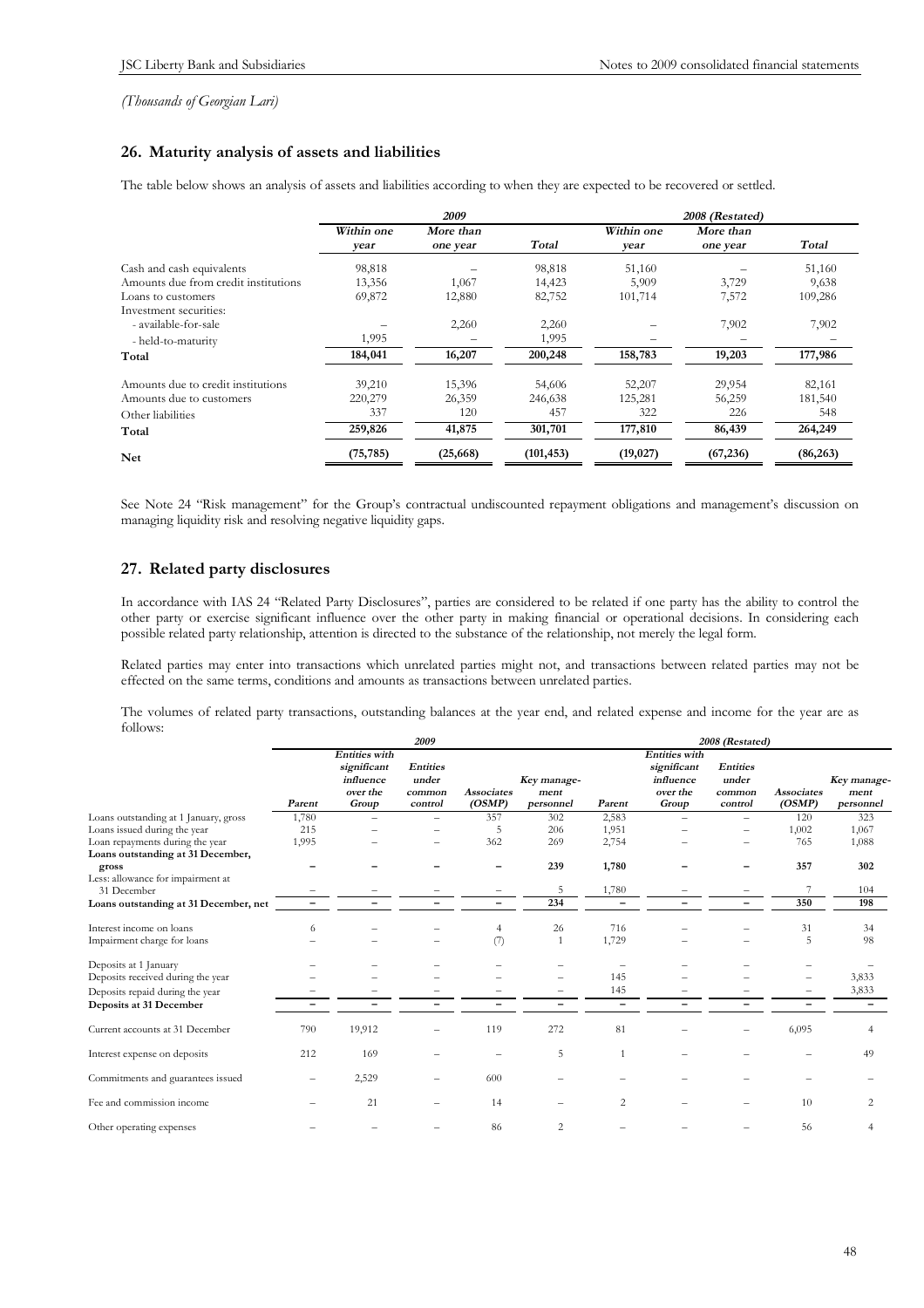# **26. Related party disclosures (continued)**

Compensation of key management personnel was comprised of the following:

|                                             | 2009 | 2008<br>(Restated) |
|---------------------------------------------|------|--------------------|
| Salaries and other benefits                 | 400  | 1.427              |
| Total key management personnel compensation | 400  | 1.427              |

# **28. Capital adequacy**

The Group maintains an actively managed capital base to cover risks inherent in the business and aims at further enhancing its capital base. The adequacy of the Group's capital is monitored using, among other measures, the ratios established by the NBG and the ratios established by the Basel Capital Accord 1988 in supervising the Group.

Prior to 19 September 2009, the Bank had violated established regulatory capital requirements. However, on 19 September 2009, the Bank obtained a waiver letter from the NBG, exempting the Bank from regulatory capital requirements for a three-year period ending 19 September 2012. According to the waiver letter, the Bank's regulatory capital shall be treated as though it were increased from its current level by GEL 108,000. The amount shall be considered as core capital (Tier 1 capital) and shall be included in the calculation of the prudential ratios, including, without limitation, the capital adequacy ratios. In order to enhance the Bank's capital base, Liberty Capital LLC, the new controlling shareholder committed at the time of purchase of 91.218% equity interest in the Bank, to contribute USD 10 million equivalent in GEL in share capital within six months from the acquisition date. In October 2009 these funds were placed on deposit at the Bank and were subsequently converted, in February 2010, into share capital as described in Note 29 - Events after the reporting period.

# *NBG capital adequacy ratio*

The NBG requires banks to maintain the minimum capital adequacy ratio of 12% of risk-weighted assets, as well as the minimum core capital (Tier 1 capital) adequacy ratio of 8% of risk-weighted assets computed based on Bank's stand-alone financial statements, prepared in accordance with NBG requirements. As of 31 December 2009 and 2008, the Bank's capital adequacy ratios calculated on this basis and reflecting the above-mentioned waiver were as follows:

|                                                                                                        | 2009    | 2008 (Restated) |
|--------------------------------------------------------------------------------------------------------|---------|-----------------|
| Core capital                                                                                           | (6,001) | 30,181          |
| Theoretical additions to capital (Tier 1) in accordance with the waiver obtained as described<br>above | 108,000 |                 |
| Supplementary capital                                                                                  | (5,814) | (45,629)        |
| Less: deductions from capital                                                                          | (5,569) | (3, 415)        |
| Total capital                                                                                          | 90,616  | (18, 863)       |
| Risk-weighted assets                                                                                   | 241,967 | 317,935         |
| Capital adequacy ratio                                                                                 | 37.45%  | $(5.93\%)$      |